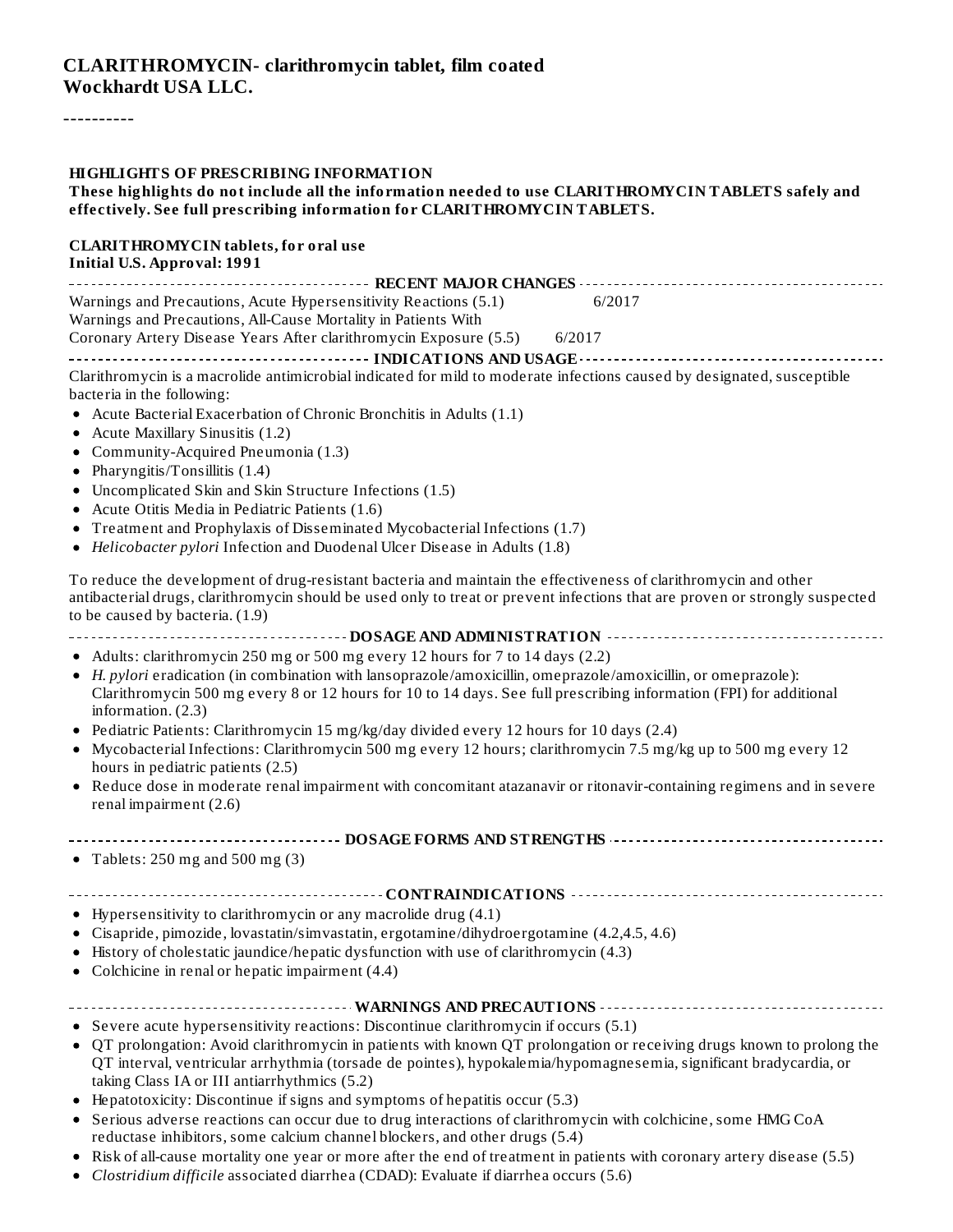- Embryofetal toxicity: clarithromycin should not be used in pregnant women except in clinical circumstances where no alternative therapy is appropriate (5.7)
- Exacerbation of myasthenia gravis (5.8)

**ADVERSE REACTIONS** Most frequent adverse reactions for both adult and pediatric populations in clinical trials: abdominal pain, diarrhea, nausea, vomiting, dysgeusia (6.1) **To report SUSPECTED ADVERSE REACTIONS, contact Wockhardt USA LLC. at 1-800-346-6854 or FDA at 1- 800-FDA-1088 or www.fda.gov/medwatch. DRUG INTERACTIONS** Co-administration of clarithromycin can alter the concentrations of other drugs. The potential for drug-drug interactions must be considered prior to and during therapy. (4, 5.2, 5.4, 7) **USE IN SPECIFIC POPULATIONS** Geriatric: Increased risk of *torsades de pointes* (8.5) **See 17 for PATIENT COUNSELING INFORMATION.**

**Revised: 5/2018**

#### **FULL PRESCRIBING INFORMATION: CONTENTS\* 1 INDICATIONS AND USAGE**

- 1.1 Acute Bacterial Exacerbation of Chronic Bronchitis
- 1.2 Acute Maxillary Sinusitis
- 1.3 Community-Acquired Pneumonia
- 1.4 Pharyngitis/Tonsillitis
- 1.5 Uncomplicated Skin and Skin Structure Infections
- 1.6 Acute Otitis Media
- 1.7 Treatment and Prophylaxis of Disseminated Mycobacterial Infections
- 1.8 Helicobacter pylori Infection and Duodenal Ulcer Disease
- 1.9 Limitations of Use
- 1.10 Usage

#### **2 DOSAGE AND ADMINISTRATION**

- 2.1 Important Administration Instructions
- 2.2 Adult Dosage
- 2.3 Combination Dosing Regimens for H. pylori Infection
- 2.4 Pediatric Dosage
- 2.5 Dosage Regimens for Mycobacterial Infections
- 2.6 Dosage Adjustment in Patients with Renal Impairment
- 2.7 Dosage Adjustment Due to Drug Interactions

#### **3 DOSAGE FORMS AND STRENGTHS**

#### **4 CONTRAINDICATIONS**

- 4.1 Hypersensitivity
- 4.2 Cardiac Arrhythmias
- 4.3 Cholestatic Jaundice/Hepatic Dysfunction
- 4.4 Colchicine
- 4.5 HMG-CoA Reductase Inhibitors
- 4.6 Ergot Alkaloids
- 4.7 Contraindications for Co-administered Drugs

#### **5 WARNINGS AND PRECAUTIONS**

- 5.1 Acute Hypersensitivity Reactions
- 5.2 QT Prolongation
- 5.3 Hepatotoxicity
- 5.4 Serious Adverse Reactions Due to Concomitant Use with Other Drugs
- 5.5 All-Cause Mortality in Patients With Coronary Artery Disease 1 to 10 Years After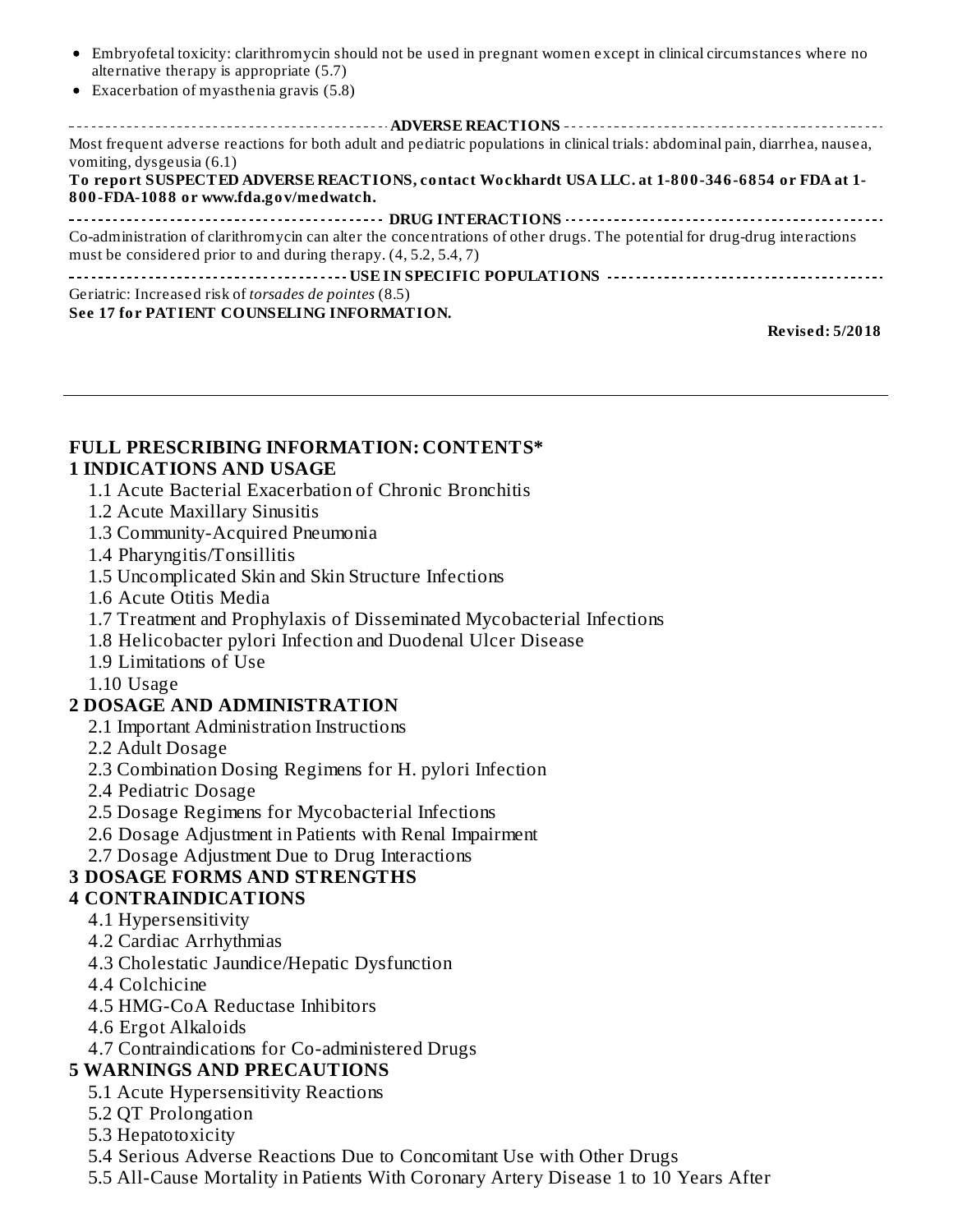Clarithromycin Exposure

5.6 Clostridium difficile Associated Diarrhea

5.7 Embryofetal Toxicity

5.8 Exacerbation of Myasthenia Gravis

5.9 Development of Drug Resistant Bacteria

#### **6 ADVERSE REACTIONS**

- 6.1 Clinical Trials Experience
- 6.2 Postmarketing Experience

### **7 DRUG INTERACTIONS**

### **8 USE IN SPECIFIC POPULATIONS**

- 8.1 Pregnancy
- 8.3 Nursing Mothers
- 8.4 Pediatric Use
- 8.5 Geriatric Use
- 8.6 Renal and Hepatic Impairment

# **10 OVERDOSAGE**

#### **11 DESCRIPTION**

### **12 CLINICAL PHARMACOLOGY**

- 12.1 Mechanism of Action
- 12.3 Pharmacokinetics
- 12.4 Microbiology

### **13 NONCLINICAL TOXICOLOGY**

- 13.1 Carcinogenesis, Mutagenesis, Impairment of Fertility
- 13.2 Animal Toxicology and/or Pharmacology

### **14 CLINICAL STUDIES**

- 14.1 Mycobacterial Infections
- 14.2 Otitis Media

14.3 H. pylori Eradication to Decrease the Risk of Duodenal Ulcer Recurrence

#### **15 REFERENCES**

### **16 HOW SUPPLIED/STORAGE AND HANDLING**

### **17 PATIENT COUNSELING INFORMATION**

\* Sections or subsections omitted from the full prescribing information are not listed.

### **FULL PRESCRIBING INFORMATION**

### **1 INDICATIONS AND USAGE**

### **1.1 Acute Bacterial Exacerbation of Chronic Bronchitis**

Clarithromycin tablets, USP are indicated in adults for the treatment of mild to moderate infections caused by susceptible isolates due to *Haemophilus influenzae*, *Haemophilus parainfluenzae*, *Moraxella catarrhalis*, or *Streptococcus pneumoniae [see Indications and Usage (1.9)]*.

#### **1.2 Acute Maxillary Sinusitis**

Clarithromycin tablets, USP (in adults) are indicated for the treatment of mild to moderate infections caused by susceptible isolates due to *Haemophilus influenzae*, *Moraxella catarrhalis*, or *Streptococcus pneumoniae [see Indications and Usage (1.9)]*.

### **1.3 Community-Acquired Pneumonia**

Clarithromycin tablets, USP are indicated *[see Indications and Usage (1.9)]* for the treatment of mild to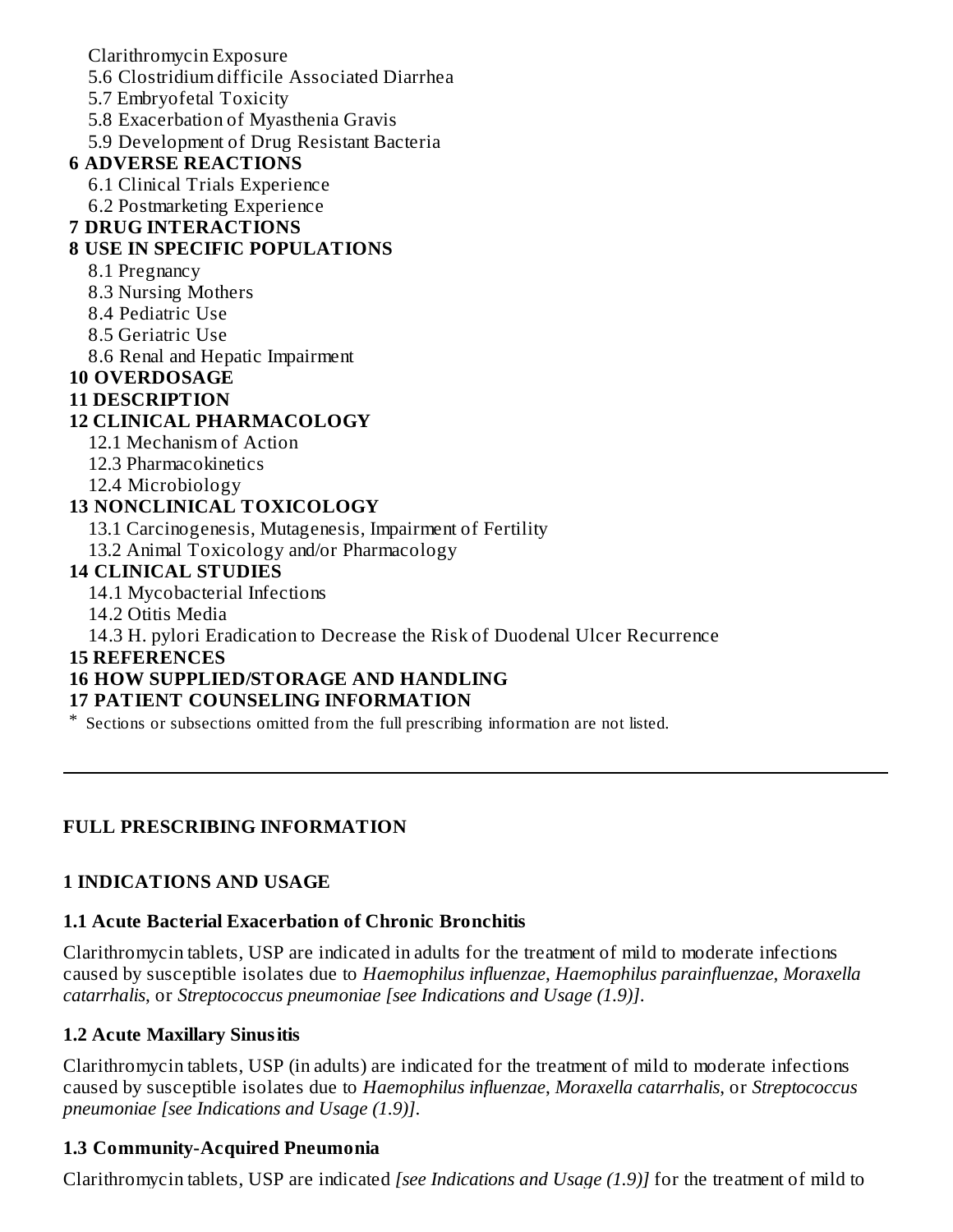Clarithromycin tablets, USP are indicated *[see Indications and Usage (1.9)]* for the treatment of mild to moderate infections caused by susceptible isolates due to:

- *Haemophilus influenzae* (in adults)
- *Haemophilus parainfluenzae* (in adults)
- *Moraxella catarrhalis* (in adults)
- *Mycoplasma pneumoniae* , *Streptococcus pneumoniae* , *Chlamydophila pneumoniae* (in adults and pediatric patients)

### **1.4 Pharyngitis/Tonsillitis**

Clarithromycin tablets, USP are indicated for the treatment of mild to moderate infections caused by susceptible isolates due to *Streptococcus pyogenes* as an alternative in individuals who cannot use first line therapy.

### **1.5 Uncomplicated Skin and Skin Structure Infections**

Clarithromycin tablets, USP are indicated for the treatment of mild to moderate infections caused by susceptible isolates due to *Staphylococcus aureus*, or *Streptococcus pyogenes*.

### **1.6 Acute Otitis Media**

Clarithromycin tablets, USP are indicated in pediatric patients for the treatment of mild to moderate infections caused by susceptible isolates due to *Haemophilus influenzae*, *Moraxella catarrhalis*, or *Streptococcus pneumoniae [see Clinical Studies (14.2)]*.

### **1.7 Treatment and Prophylaxis of Diss eminated Mycobacterial Infections**

Clarithromycin tablets, USP are indicated for the treatment of mild to moderate infections caused by susceptible isolates due to *Mycobacterium avium* or *Mycobacterium intracellulare* in patients with advanced HIV infection *[see Clinical Studies (14.1)]*.

### **1.8 Helicobacter pylori Infection and Duodenal Ulcer Dis eas e**

Clarithromycin tablets, USP is given in combination with other drugs in adults as described below to eradicate *H. pylori*. The eradication of *H. pylori* has been demonstrated to reduce the risk of duodenal ulcer recurrence *[see Clinical Studies (14.3)]*.

- Clarithromycin tablets, USP in combination with amoxicillin and PREVACID (lansoprazole) or PRILOSEC (omeprazole) Delayed-Release Capsules, as triple therapy, are indicated for the treatment of patients with *H. pylori* infection and duodenal ulcer disease (active or five-year history of duodenal ulcer) to eradicate *H. pylori* .
- Clarithromycin tablets, USP in combination with PRILOSEC (omeprazole) capsules are indicated for the treatment of patients with an active duodenal ulcer associated with *H. pylori* infection. Regimens which contain clarithromycin tablets, USP as the single antibacterial agent are more likely to be associated with the development of clarithromycin resistance among patients who fail therapy. Clarithromycin-containing regimens should not be used in patients with known or suspected clarithromycin resistant isolates because the efficacy of treatment is reduced in this setting.

### **1.9 Limitations of Us e**

There is resistance to macrolides in certain bacterial infections caused by *Streptococcus pneumoniae* and *Staphylococcus aureus*. Susceptibility testing should be performed when clinically indicated.

# **1.10 Usage**

To reduce the development of drug-resistant bacteria and maintain the effectiveness of clarithromycin and other antibacterial drugs, clarithromycin should be used only to treat or prevent infections that are proven or strongly suspected to be caused by susceptible bacteria. When culture and susceptibility information are available, they should be considered in selecting or modifying antibacterial therapy. In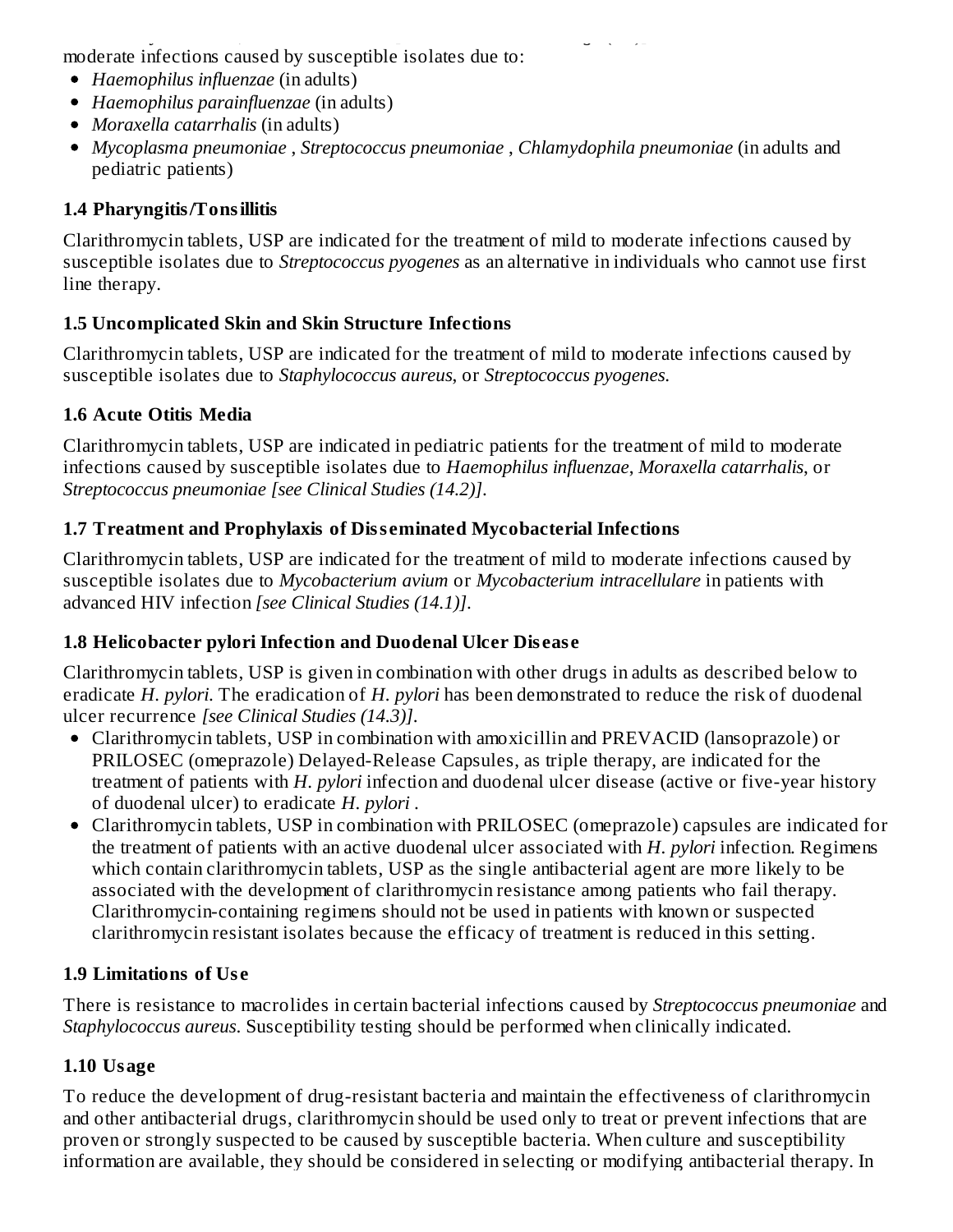the absence of such data, local epidemiology and susceptibility patterns may contribute to the empiric selection of therapy.

### **2 DOSAGE AND ADMINISTRATION**

### **2.1 Important Administration Instructions**

Clarithromycin tablets may be given with or without food.

### **2.2 Adult Dosage**

The recommended dosages of clarithromycin tablets for the treatment of mild to moderate infections in adults are listed in Table 1.

|                                                                                                                                                                   | <b>Clarithromycin Tablets</b> |                           |
|-------------------------------------------------------------------------------------------------------------------------------------------------------------------|-------------------------------|---------------------------|
| Infection                                                                                                                                                         | Dosage<br>(every 12 hours)    | <b>Duration</b><br>(days) |
| Acute bacterial exacerbation of chronic bronchitis                                                                                                                | 250 to 500 mg <sup>a</sup>    | $7b$ to 14                |
| Acute maxillary sinusitis                                                                                                                                         | $500$ mg                      | 14                        |
| Community-acquired pneumonia                                                                                                                                      | $250$ mg                      | $7d$ to 14                |
| Pharyngitis/Tonsillitis                                                                                                                                           | $250$ mg                      | 10                        |
| Uncomplicated skin and skin structure infections                                                                                                                  | $250$ mg                      | 7 to 14                   |
| Treatment and prophylaxis of disseminated                                                                                                                         | 500 $mg^e$                    |                           |
| Mycobacterium avium disease [see Dosage and<br>Administration (2.5)]                                                                                              |                               |                           |
| H.pylori eradication to reduce the risk of duodenal ulcer<br>recurrence with amoxicillin and omeprazole or<br>[lansoprazole [see Dosage and Administration (2.3)] | $500$ mg                      | 10 to 14                  |
| H.pylori eradication to reduce the risk of duodenal ulcer<br>recurrence with omeprazole [see Dosage and<br>Administration (2.3)]                                  | 500 mg<br>every 8 hours       | 14                        |

### **Table 1. Adult Dosage Guidelines**

For *M. catarrhalis* and *S. pneumoniae* use 250 mg. For *H. influenzae* and *H. parainfluenzae* , use 500 mg. a <sup>b</sup> For *H. parainfluenzae*, the duration of therapy is 7 days.

<sup>d</sup> For *H. influenzae*, the duration of therapy is 7 days.

<sup>e</sup> Clarithromycin therapy should continue if clinical response is observed. Clarithromycin can be discontinued when the patient is considered at low risk of disseminated infection.

# **2.3 Combination Dosing Regimens for H. pylori Infection**

### **Triple therapy: Clarithromycin tablets/lansoprazole/amoxicillin**

The recommended adult dosage is 500 mg clarithromycin tablets, 30 mg lansoprazole, and 1 gram amoxicillin, all given every 12 hours for 10 or 14 days *[see Indications and Usage (1.8) and Clinical Studies (14.3)]*.

### **Triple therapy: Clarithromycin tablets/omeprazole/amoxicillin**

The recommended adult dosage is 500 mg clarithromycin tablets, 20 mg omeprazole, and 1 gram amoxicillin; all given every 12 hours for 10 days. In patients with an ulcer present at the time of initiation of therapy, an additional 18 days of omeprazole 20 mg once daily is recommended for ulcer healing and symptom relief *[see Indications and Usage (1.8) and Clinical Studies (14.3)]*.

**Dual therapy: Clarithromycin tablets/omeprazole**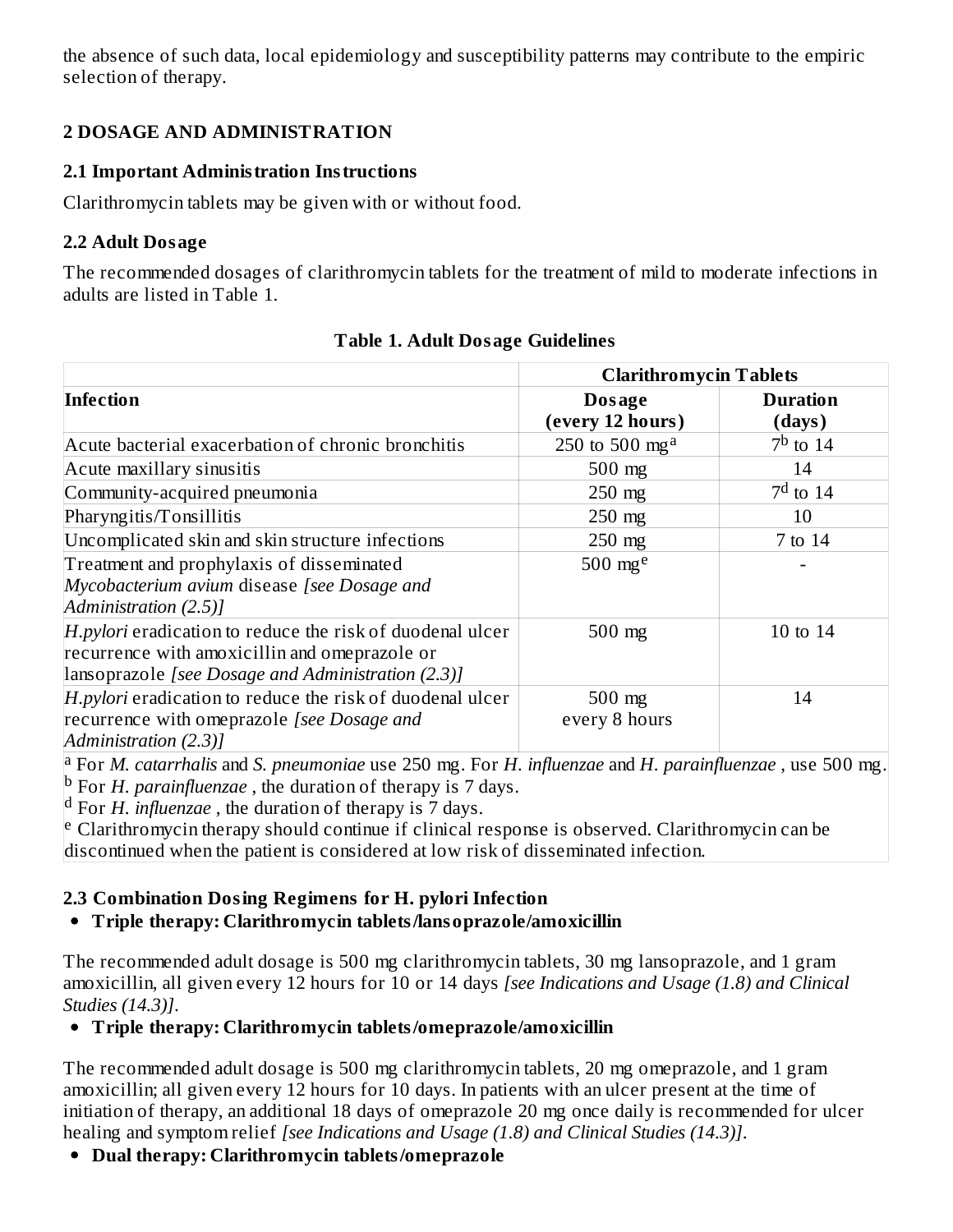The recommended adult dosage is 500 mg clarithromycin tablets given every 8 hours and 40 mg omeprazole given once every morning for 14 days. An additional 14 days of omeprazole 20 mg once daily is recommended for ulcer healing and symptom relief *[see Indications and Usage (1.8) and Clinical Studies (14.3)]*.

### **2.4 Pediatric Dosage**

The recommended daily dosage is 15 mg/kg/day divided every 12 hours for 10 days (up to the adult dose). Refer to dosage regimens for mycobacterial infections in pediatric patients for additional dosage information *[see Dosage and Administration (2.5)]*.

### **2.5 Dosage Regimens for Mycobacterial Infections**

For the treatment of disseminated infection due to *Mycobacterium avium* complex (MAC), clarithromycin tablets are recommended as the primary agents. Clarithromycin tablets should be used in combination with other antimycobacterial drugs (e.g. ethambutol) that have shown *in vitro* activity against MAC or clinical benefit in MAC treatment *[see Clinical Studies (14.1)]*.

### Adult Patients

For treatment and prophylaxis of mycobacterial infections in adults, the recommended dose of clarithromycin tablets is 500 mg every 12 hours.

### Pediatric Patients

For treatment and prophylaxis of mycobacterial infections in pediatric patients, the recommended dose is 7.5 mg/kg every 12 hours up to 500 mg every 12 hours. *[See Use in Specific Populations (8.4) and Clinical Studies (14.1)]*.

Clarithromycin tablets therapy should continue if clinical response is observed. Clarithromycin tablets can be discontinued when the patient is considered at low risk of disseminated infection.

### **2.6 Dosage Adjustment in Patients with Renal Impairment**

See Table 2 for dosage adjustment in patients with moderate or severe renal impairment with or without concomitant atazanavir or ritonavir-containing regimens *[see Drug Interactions (7)]*.

### **Table 2. Clarithromycin Tablets Dosage Adjustments in Patients with Renal Impairment**

|                                                                                                          | <b>Recommended Clarithromycin Tablets Dosage</b><br><b>Reduction</b> |
|----------------------------------------------------------------------------------------------------------|----------------------------------------------------------------------|
| Patients with severe renal impairment ( $CL_{cr}$ of <30 Reduce the dosage of clarithromycin tablets by  |                                                                      |
| mL/min                                                                                                   | 50%                                                                  |
| Patients with moderate renal impairment ( $CL_{cr}$ of 30 Reduce the dosage of clarithromycin tablets by |                                                                      |
| to 60 mL/min) taking concomitant atazanavir or                                                           | 50%                                                                  |
| ritonavir-containing regimens                                                                            |                                                                      |
| Patients with severe renal impairment ( $CL_{cr}$ of <30 Reduce the dosage of clarithromycin tablets by  |                                                                      |
| mL/min) taking concomitant atazanavir or ritonavir-  75%                                                 |                                                                      |
| containing regimens                                                                                      |                                                                      |

### **2.7 Dosage Adjustment Due to Drug Interactions**

Decrease the dose of clarithromycin tablets by 50 % when co-administered with atazanavir *[see Drug Interactions (7)]*. Dosage adjustments for other drugs when co-administered with clarithromycin tablets may be recommended due to drug interactions *[see Drug Interactions (7)]*.

### **3 DOSAGE FORMS AND STRENGTHS**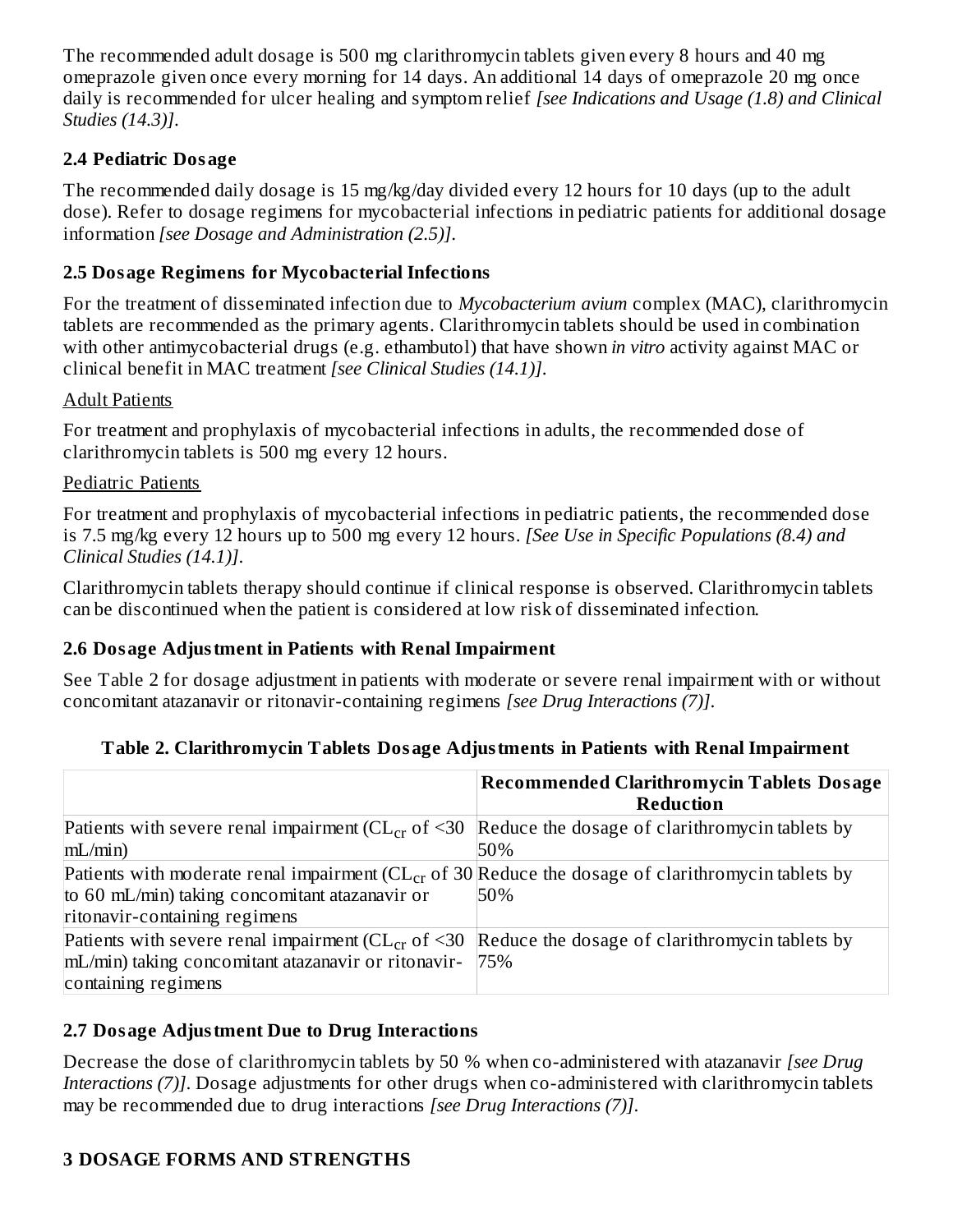Clarithromycin tablets, USP are available as:

- Clarithromycin tablets, USP 250 mg are white oval film-coated tablets debossed with W954 on one side and other side plain.
- Clarithromycin tablets, USP 500 mg are white oval film-coated tablets debossed with W949 on one side and other side plain.

### **4 CONTRAINDICATIONS**

### **4.1 Hypers ensitivity**

Clarithromycin is contraindicated in patients with a known hypersensitivity to clarithromycin, erythromycin, or any of the macrolide antibacterial drugs *[see Warnings and Precautions (5.1)]*.

# **4.2 Cardiac Arrhythmias**

Concomitant administration of clarithromycin with cisapride and pimozide is contraindicated *[see Drug Interactions (7)]*.

There have been postmarketing reports of drug interactions when clarithromycin is co-administered with cisapride or pimozide, resulting in cardiac arrhythmias (QT prolongation, ventricular tachycardia, ventricular fibrillation, and *torsades de pointes*) most likely due to inhibition of metabolism of these drugs by clarithromycin. Fatalities have been reported.

### **4.3 Cholestatic Jaundice/Hepatic Dysfunction**

Clarithromycin is contraindicated in patients with a history of cholestatic jaundice or hepatic dysfunction associated with prior use of clarithromycin.

### **4.4 Colchicine**

Concomitant administration of clarithromycin and colchicine is contraindicated in patients with renal or hepatic impairment.

# **4.5 HMG-CoA Reductas e Inhibitors**

Do not use clarithromycin concomitantly with HMG-CoA reductase inhibitors (statins) that are extensively metabolized by CYP3A4 (lovastatin or simvastatin), due to the increased risk of myopathy, including rhabdomyolysis *[see Warnings and Precautions (5.4) and Drug Interactions (7)]*.

# **4.6 Ergot Alkaloids**

Concomitant administration of clarithromycin and ergotamine or dihydroergotamine is contraindicated *[see Drug Interactions (7)]*.

# **4.7 Contraindications for Co-administered Drugs**

For information about contraindications of other drugs indicated in combination with clarithromycin, refer to their full prescribing information (contraindications section).

# **5 WARNINGS AND PRECAUTIONS**

# **5.1 Acute Hypers ensitivity Reactions**

In the event of severe acute hypersensitivity reactions, such as anaphylaxis, Stevens-Johnson Syndrome, toxic epidermal necrolysis, drug rash with eosinophilia and systemic symptoms (DRESS), Henoch-Schonlein purpura, and acute generalized exanthematous pustulosis, discontinue clarithromycin therapy immediately and institute appropriate treatment.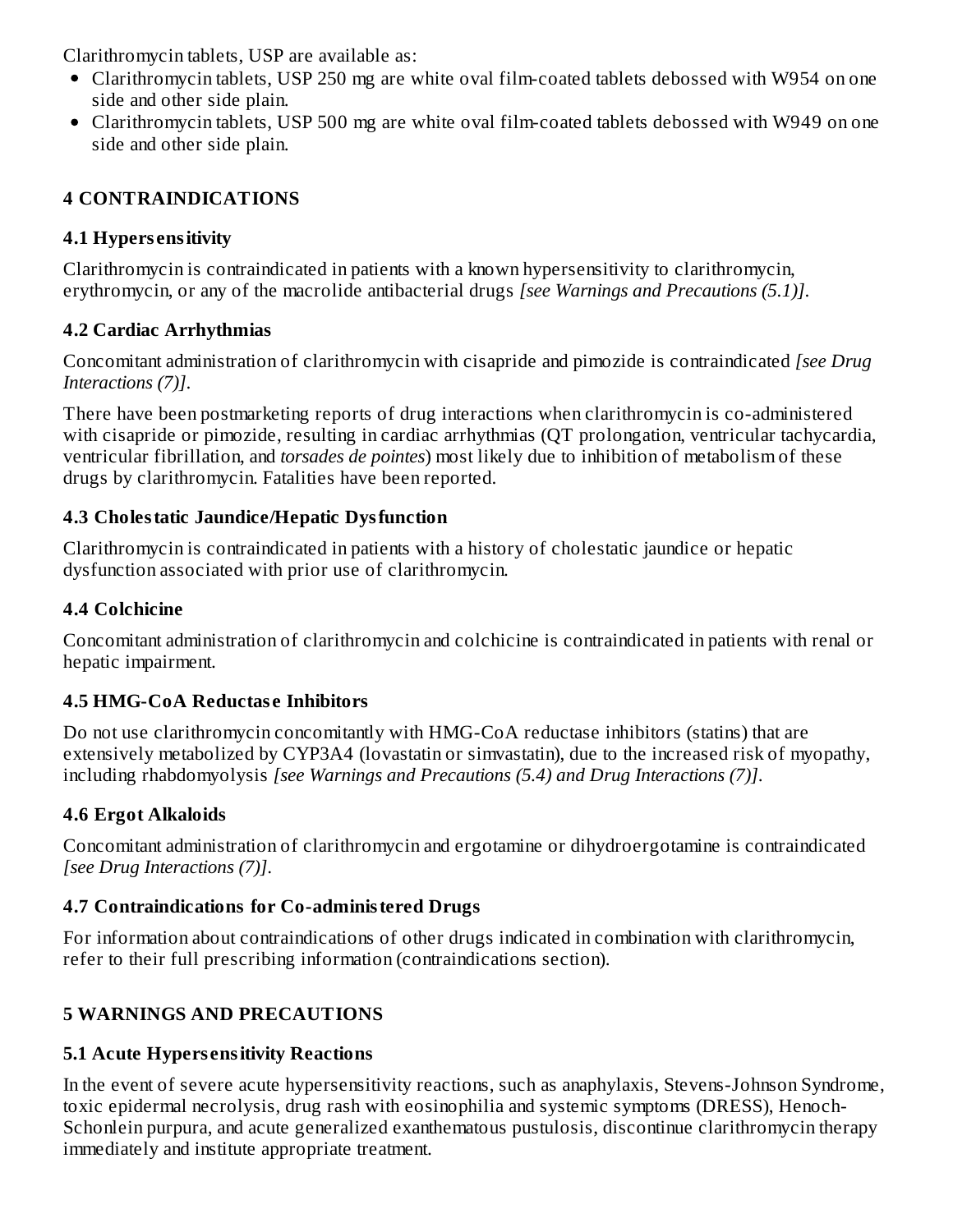### **5.2 QT Prolongation**

Clarithromycin has been associated with prolongation of the QT interval and infrequent cases of arrhythmia. Cases of *torsades de pointes* have been spontaneously reported during postmarketing surveillance in patients receiving clarithromycin. Fatalities have been reported.

Avoid clarithromycin in the following patients:

- patients with known prolongation of the QT interval, ventricular cardiac arrhythmia, including *torsades de pointes*
- patients receiving drugs known to prolong the QT interval *[see also Contraindications (4.2)]*
- patients with ongoing proarrhythmic conditions such as uncorrected hypokalemia or hypomagnesemia, clinically significant bradycardia and in patients receiving Class IA (quinidine, procainamide) or Class III (dofetilide, amiodarone, sotalol) antiarrhythmic agents.

Elderly patients may be more susceptible to drug-associated effects on the QT interval *[see Use in Specific Populations (8.5)].*

### **5.3 Hepatotoxicity**

Hepatic dysfunction, including increased liver enzymes, and hepatocellular and/or cholestatic hepatitis, with or without jaundice, has been reported with clarithromycin. This hepatic dysfunction may be severe and is usually reversible. In some instances, hepatic failure with fatal outcome has been reported and generally has been associated with serious underlying diseases and/or concomitant medications. Symptoms of hepatitis can include anorexia, jaundice, dark urine, pruritus, or tender abdomen. Discontinue clarithromycin immediately if signs and symptoms of hepatitis occur.

### **5.4 Serious Advers e Reactions Due to Concomitant Us e with Other Drugs**

Drugs metabolized by CYP3A4: Serious adverse reactions have been reported in patients taking clarithromycin concomitantly with CYP3A4 substrates. These include colchicine toxicity with colchicine; rhabdomyolysis with simvastatin, lovastatin, and atorvastatin; hypoglycemia with disopyramide; hypotension and acute kidney injury with calcium channel blockers metabolized by CYP3A4 (e.g., verapamil, amlodipine, diltiazem, nifedipine). Most reports of acute kidney injury with calcium channel blockers metabolized by CYP3A4 involved elderly patients 65 years of age or older. Use clarithromycin with caution when administered concurrently with medications that induce the cytochrome CYP3A4 enzyme. The use of clarithromycin with simvastatin, lovastatin, ergotamine, or dihydroergotamine is contraindicated *[see Contraindications (4.5, 4.6) and Drug Interactions (7)].*

Colchicine: Life-threatening and fatal drug interactions have been reported in patients treated with clarithromycin and colchicine. Clarithromycin is a strong CYP3A4 inhibitor and this interaction may occur while using both drugs at their recommended doses. If co-administration of clarithromycin and colchicine is necessary in patients with normal renal and hepatic function, reduce the dose of colchicine. Monitor patients for clinical symptoms of colchicine toxicity. Concomitant administration of clarithromycin and colchicine is contraindicated in patients with renal or hepatic impairment *[see Contraindications (4.4) and Drug Interactions (7)]*.

HMG-CoA Reductase Inhibitors (statins): Concomitant use of clarithromycin with lovastatin or simvastatin is contraindicated *[see Contraindications (4.5)]* as these statins are extensively metabolized by CYP3A4, and concomitant treatment with clarithromycin increases their plasma concentration, which increases the risk of myopathy, including rhabdomyolysis. Cases of rhabdomyolysis have been reported in patients taking clarithromycin concomitantly with these statins. If treatment with clarithromycin cannot be avoided, therapy with lovastatin or simvastatin must be suspended during the course of treatment.

Exercise caution when prescribing clarithromycin with atorvastatin or pravastatin. In situations where the concomitant use of clarithromycin with atorvastatin or pravastatin cannot be avoided, atorvastatin dose should not exceed 20 mg daily and pravastatin dose should not exceed 40 mg daily. Use of a statin that is not dependent on CYP3A metabolism (e.g. fluvastatin) can be considered. It is recommended to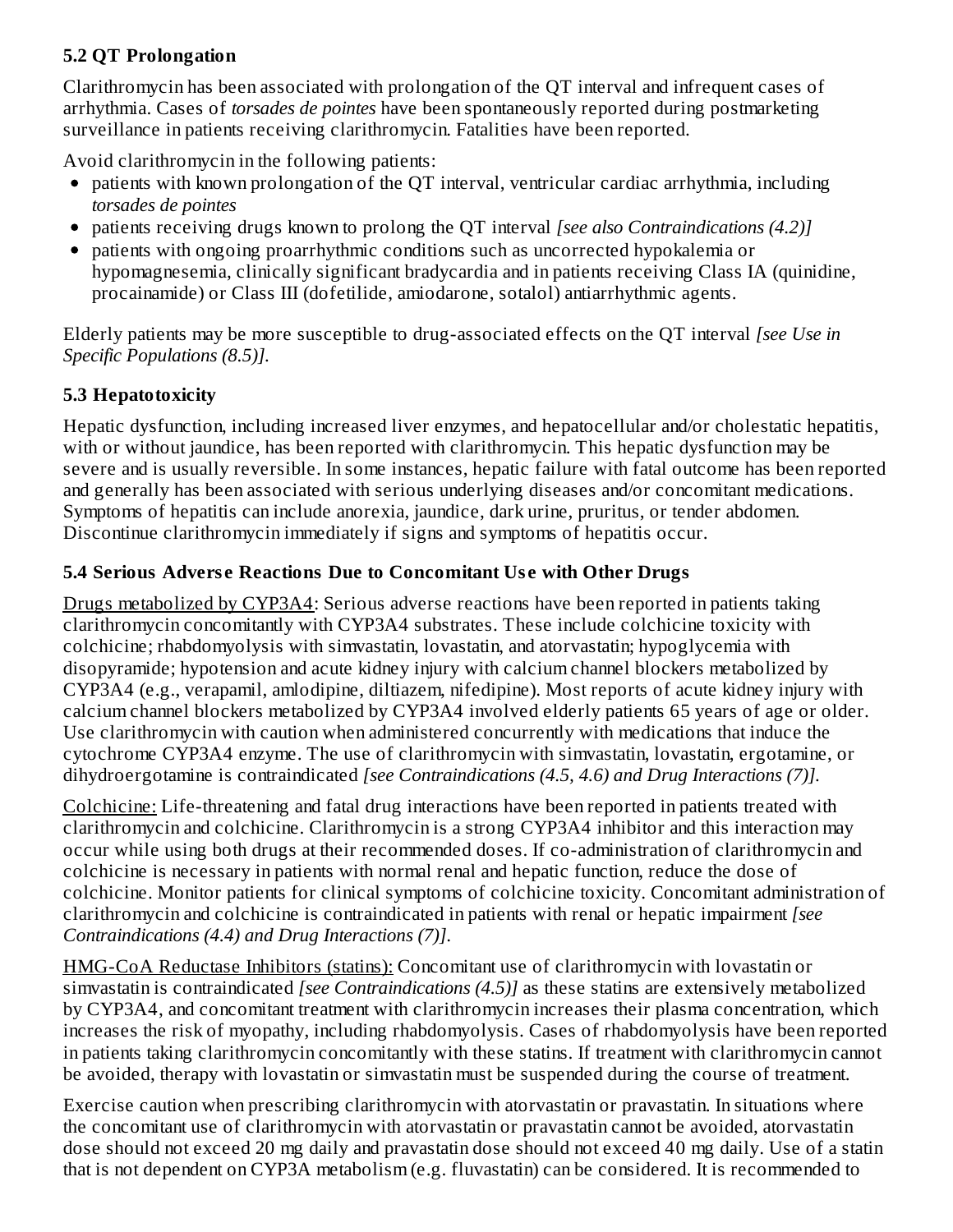prescribe the lowest registered dose if concomitant use cannot be avoided.

Oral Hypoglycemic Agents/Insulin: The concomitant use of clarithromycin and oral hypoglycemic agents and/or insulin can result in significant hypoglycemia. With certain hypoglycemic drugs such as nateglinide, pioglitazone, repaglinide and rosiglitazone, inhibition of CYP3A enzyme by clarithromycin may be involved and could cause hypoglycemia when used concomitantly. Careful monitoring of glucose is recommended *[see Drug Interactions (7)]*.

Quetiapine: Use quetiapine and clarithromycin concomitantly with caution. Co-administration could result in increased quetiapine exposure and quetiapine related toxicities such as somnolence, orthostatic hypotension, altered state of consciousness, neuroleptic malignant syndrome, and QT prolongation. Refer to quetiapine prescribing information for recommendations on dose reduction if co-administered with CYP3A4 inhibitors such as clarithromycin *[see Drug Interactions (7)]*.

Oral Anticoagulants: There is a risk of serious hemorrhage and significant elevations in INR and prothrombin time when clarithromycin is co-administered with warfarin. Monitor INR and prothrombin times frequently while patients are receiving clarithromycin and oral anticoagulants concurrently *[see Drug Interactions (7)]*.

Benzodiazepines: Increased sedation and prolongation of sedation have been reported with concomitant administration of clarithromycin and triazolobenzodiazepines, such as triazolam and midazolam *[see Drug Interactions (7)]*.

#### **5.5 All-Caus e Mortality in Patients With Coronary Artery Dis eas e 1 to 10 Years After Clarithromycin Exposure**

In one clinical trial evaluating treatment with clarithromycin on outcomes in patients with coronary artery disease, an increase in risk of all-cause mortality one year or more after the end of treatment was observed in patients randomized to receive clarithromycin.<sup>1</sup> Clarithromycin for treatment of coronary artery disease is not an approved indication. The cause of the increased risk has not been established. Other epidemiologic studies evaluating this risk have shown variable results *[see Adverse Reactions (6.1)]*. Consider balancing this potential risk with the treatment benefits when prescribing clarithromycin in patients who have suspected or confirmed coronary artery disease.

# **5.6 Clostridium difficile Associated Diarrhea**

*Clostridium difficile* associated diarrhea (CDAD) has been reported with use of nearly all antibacterial agents, including clarithromycin, and may range in severity from mild diarrhea to fatal colitis. Treatment with antibacterial agents alters the normal flora of the colon leading to overgrowth of *C. difficile*.

*C. difficile* produces toxins A and B which contribute to the development of CDAD. Hypertoxin producing strains of *C. difficile* cause increased morbidity and mortality, as these infections can be refractory to antimicrobial therapy and may require colectomy. CDAD must be considered in all patients who present with diarrhea following antibacterial use. Careful medical history is necessary since CDAD has been reported to occur over two months after the administration of antibacterial agents.

If CDAD is suspected or confirmed, ongoing antibacterial use not directed against *C. difficile* may need to be discontinued. Appropriate fluid and electrolyte management, protein supplementation, antibacterial treatment of *C. difficile*, and surgical evaluation should be instituted as clinically indicated.

# **5.7 Embryofetal Toxicity**

Clarithromycin should not be used in pregnant women except in clinical circumstances where no alternative therapy is appropriate. If clarithromycin is used during pregnancy, or if pregnancy occurs while the patient is taking this drug, the patient should be apprised of the potential hazard to the fetus. Clarithromycin has demonstrated adverse effects on pregnancy outcome and/or embryo-fetal development in monkeys, rats, mice, and rabbits at doses that produced plasma levels 2 times to 17 times the serum levels achieved in humans treated at the maximum recommended human doses *[see Use in*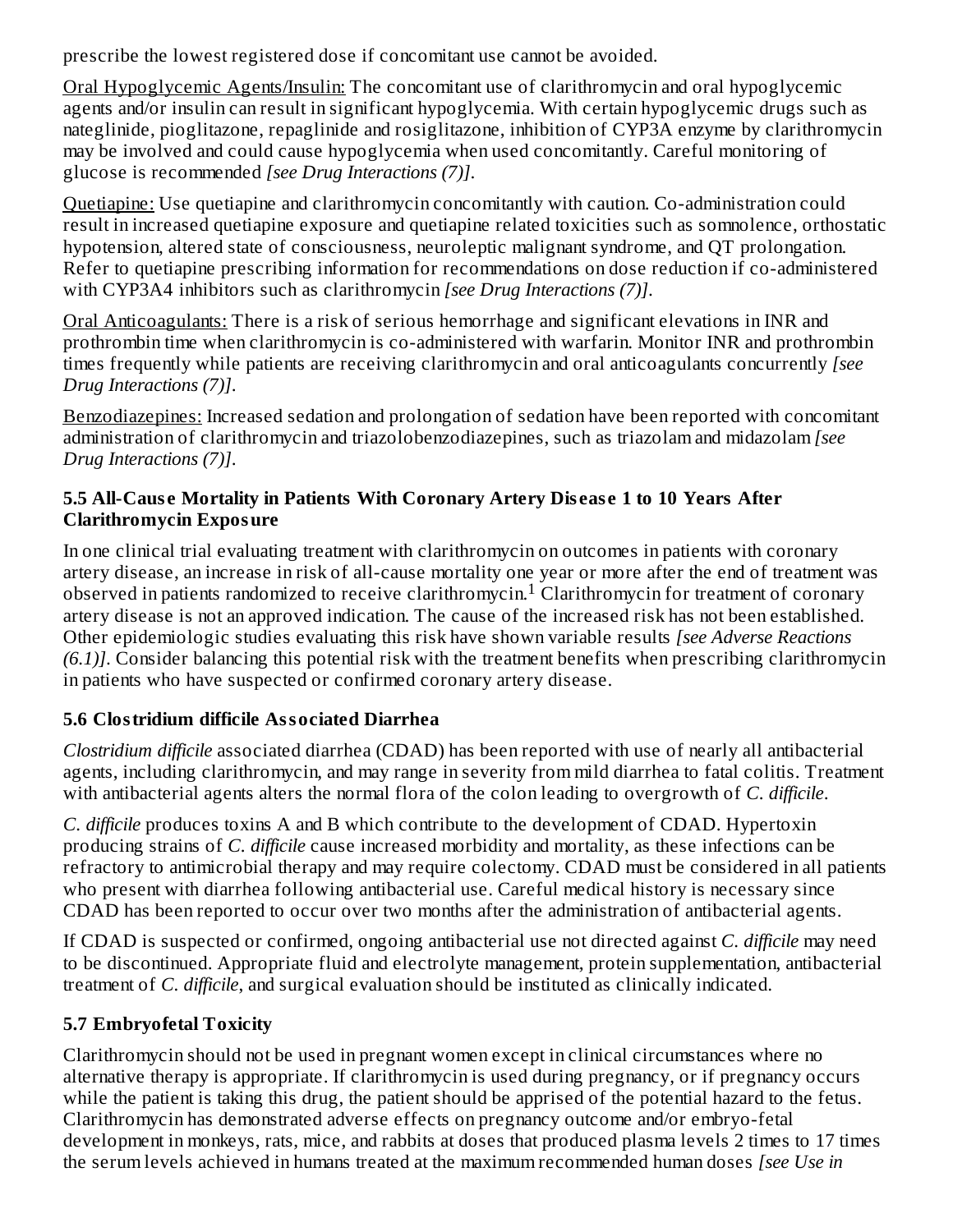### **5.8 Exacerbation of Myasthenia Gravis**

Exacerbation of symptoms of myasthenia gravis and new onset of symptoms of myasthenic syndrome has been reported in patients receiving clarithromycin therapy.

### **5.9 Development of Drug Resistant Bacteria**

Prescribing clarithromycin in the absence of a proven or strongly suspected bacterial infection or a prophylactic indication is unlikely to provide benefit to the patient and increases the risk of the development of drug-resistant bacteria.

### **6 ADVERSE REACTIONS**

The following serious adverse reactions are described below and elsewhere in the labeling:

- Acute Hypersensitivity Reactions *[see Warnings and Precautions (5.1)]*
- QT Prolongation *[seeWarnings and Precautions (5.2)]*
- Hepatotoxicity *[seeWarnings and Precautions (5.3)]*
- Serious Adverse Reactions Due to Concomitant Use with Other Drugs *[see Warnings and Precautions (5.4)]*
- *Clostridium difficile* Associated Diarrhea *[see Warnings and Precautions (5.6)]*
- Exacerbation of Myasthenia Gravis *[see Warnings and Precautions (5.8)]*

### **6.1 Clinical Trials Experience**

Because clinical studies are conducted under widely varying conditions, adverse reaction rates observed in the clinical studies of a drug cannot be directly compared to rates in the clinical studies of another drug and may not reflect the rates observed in practice.

Based on pooled data across all indications, the most frequent adverse reactions for both adult and pediatric populations observed in clinical trials are abdominal pain, diarrhea, nausea, vomiting and dysgeusia. Also reported were dyspepsia, liver function test abnormal, anaphylactic reaction, candidiasis, headache, insomnia, and rash.

The subsequent subsections list the most common adverse reactions for prophylaxis and treatment of mycobacterial infections and duodenal ulcer associated with *H. pylori* infection. In general, these profiles are consistent with the pooled data described above.

#### Prophylaxis of Mycobacterial Infections

In AIDS patients treated with clarithromycin over long periods of time for prophylaxis against *M. avium*, it was often difficult to distinguish adverse reactions possibly associated with clarithromycin administration from underlying HIV disease or intercurrent illness. Median duration of treatment was 10.6 months for the clarithromycin group and 8.2 months for the placebo group.

#### **Table 4. Incidence Rates (%) of Selected Advers e Reactions in Immunocompromis ed Adult a Patients Receiving Prophylaxis Against M. avium Complex**

| <b>Body Systemb</b>     | Clarithromycin<br><b>Tablets</b> | <b>Placebo</b>    |
|-------------------------|----------------------------------|-------------------|
| <b>Adverse Reaction</b> | $(n=339)$<br>$\%$                | $(n=339)$<br>$\%$ |
| <b>Body as a Whole</b>  |                                  |                   |
| Abdominal pain          | 5%                               | 4%                |
| Headache                | 3%                               | 1%                |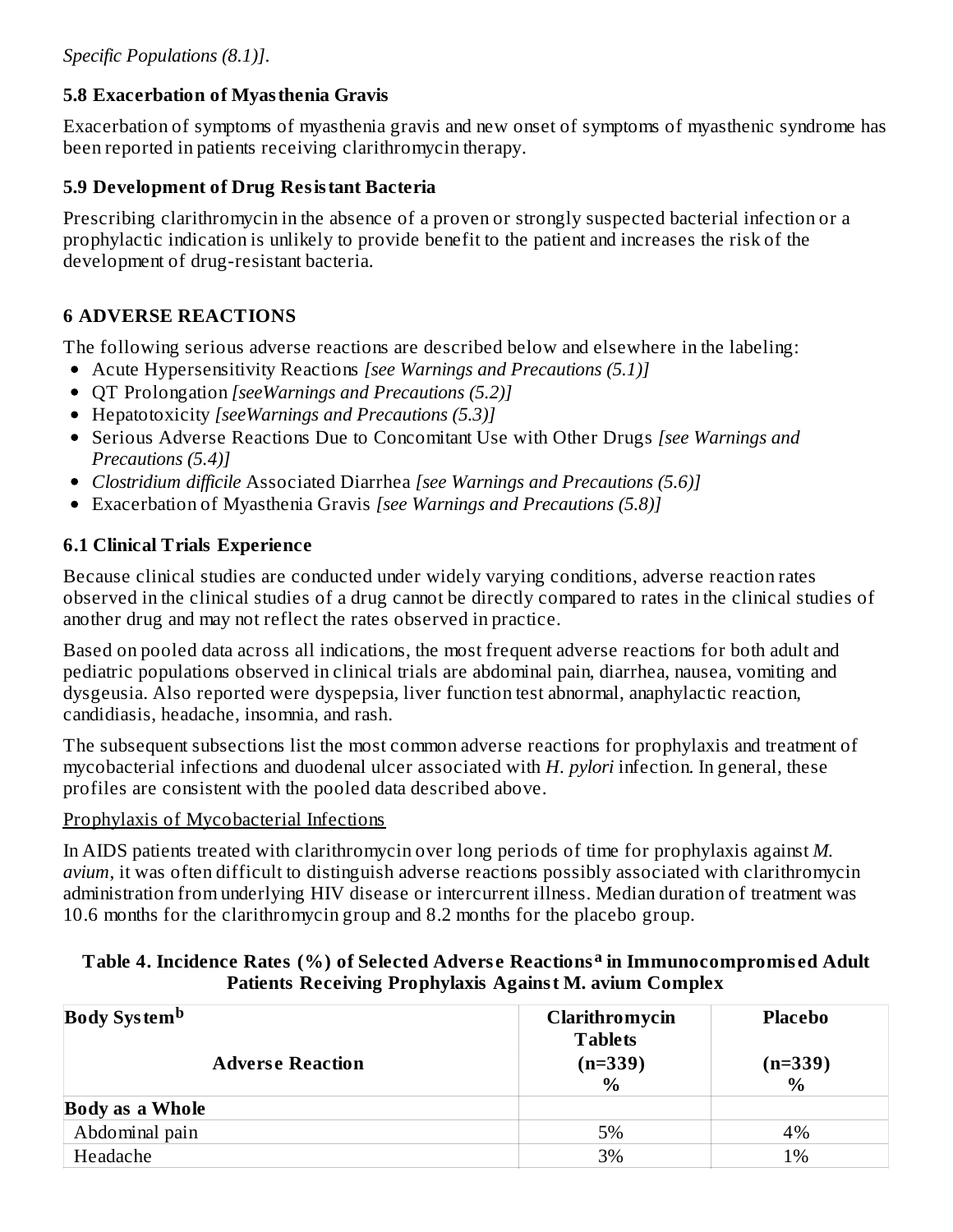| <b>Diges tive</b>                                                                                            |                    |      |
|--------------------------------------------------------------------------------------------------------------|--------------------|------|
| Diarrhea                                                                                                     | 8%                 | 4%   |
| Dyspepsia                                                                                                    | 4%                 | 3%   |
| Flatulence                                                                                                   | 2%                 | 1%   |
| Nausea                                                                                                       | 11%                | 7%   |
| Vomiting                                                                                                     | 6%                 | 3%   |
| <b>Skin &amp; Appendages</b>                                                                                 |                    |      |
| Rash                                                                                                         | 3%                 | 4%   |
| <b>Special Senses</b>                                                                                        |                    |      |
| <b>Taste Perversion</b>                                                                                      | $8\%$ <sup>c</sup> | 0.3% |
| $\alpha$ Includes those events possibly or probably related to study drug and excludes concurrent conditions |                    |      |
| $\vert$ <sup>b</sup> 2% or greater Adverse Reaction Incidence Rates for either treatment group               |                    |      |

 $\text{c}$  Significant higher incidence compared to the placebo-treated group

Discontinuation due to adverse reactions occurred in 18% of patients receiving clarithromycin compared to 17% of patients receiving placebo in this trial. Primary reasons for discontinuation in clarithromycin treated patients include headache, nausea, vomiting, depression, and taste perversion.

#### *Changes in Laboratory Values*

Selected laboratory adverse experiences that were reported during therapy in greater than 2 % of adult patients treated with clarithromycin in a randomized double-blind clinical trial involving 682 patients are presented in Table 5.

In immunocompromised patients receiving prophylaxis against *M. avium*, evaluations of laboratory values were made by analyzing those values outside the seriously abnormal value (i.e., the extreme high or low limit) for the specified test.

#### **Table 5. Percentage of Patients Exceeding Extreme Laboratory Values in Patients Receiving a Prophylaxis Against M. avium Complex**

|                  |                         | Clarithromycin<br><b>Tablets</b><br>500 mg twice a day | <b>Placebo</b> |
|------------------|-------------------------|--------------------------------------------------------|----------------|
| <b>WBC Count</b> | $\leq 1 \times 10^9$ /L | 2/103(4%)                                              | 0/95           |
| SGOT             | $>5$ x ULN <sup>b</sup> | 7/196(4%)                                              | 5/208(2%)      |
| <b>SGPT</b>      | $>5$ x ULN <sup>b</sup> | 6/217(3%)                                              | 4/232(2%)      |

<sup>a</sup> Includes only patients with baseline values within the normal range or borderline high (hematology variables) and within normal range or borderline low (chemistry variables) <sup>b</sup> ULN= Upper Limit of Normal

#### Treatment of Mycobacterial Infections

The adverse reaction profiles for both the 500 mg and 1000 mg twice a day dose regimens were similar.

In AIDS patients and other immunocompromised patients treated with the higher doses of clarithromycin over long periods of time for mycobacterial infections, it was often difficult to distinguish adverse reactions possibly associated with clarithromycin administration from underlying signs of HIV disease or intercurrent illness.

The following analysis summarizes experience during the first 12 weeks of therapy with clarithromycin. Data are reported separately for trial 1 (randomized, double-blind) and trial 2 (openlabeled, compassionate use) and also combined. Adverse reactions were reported less frequently in trial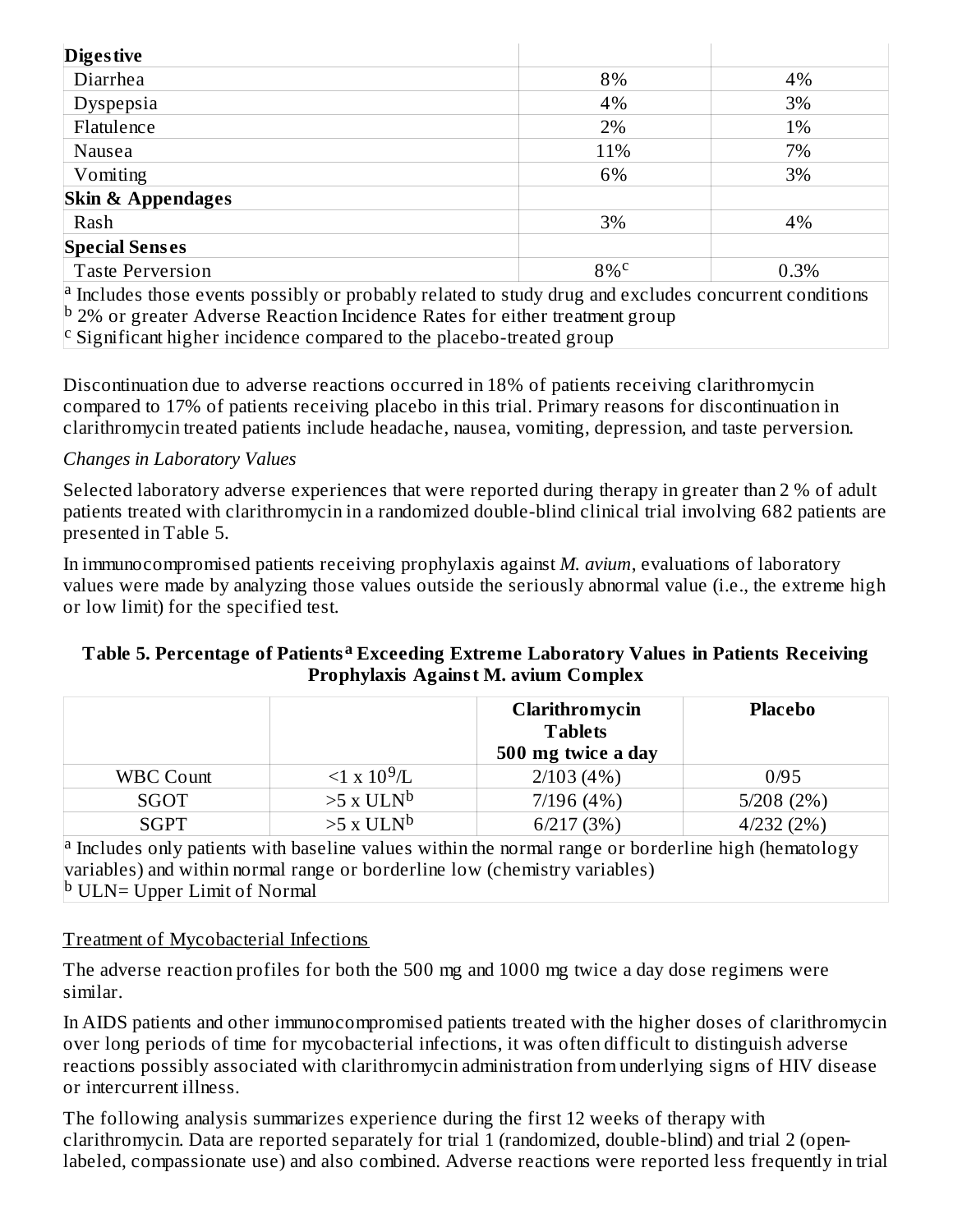2, which may be due in part to differences in monitoring between the two studies.

In adult patients receiving clarithromycin 500 mg twice a day, the most frequently reported adverse reactions, considered possibly or possibly related to study drug, with an incidence of 5% or greater, are listed below (Table 6). Approximately 8% of the patients who received 500 mg twice a day and 12% of the patients who received 1000 mg twice a day discontinued therapy due to drug related adverse reactions during the first 12 weeks of therapy; adverse reactions leading to discontinuation in at least 2 patients included nausea, vomiting, abdominal pain, diarrhea, rash, and asthenia.

#### **Table 6. Selected Treatment-Related Advers e Reaction Incidence Rates (%) in a Immunocompromis ed Adult Patients During the First 12 Weeks of Therapy with 500 mg Twice a Day ClarithromycinDos e**

| <b>Adverse Reaction</b>                                                                               | Trial $1(n=53)$ | Trial 2 ( $n=255$ ) | <b>Combined</b><br>$(n=308)$ |
|-------------------------------------------------------------------------------------------------------|-----------------|---------------------|------------------------------|
| Abdominal Pain                                                                                        | 8               |                     |                              |
| Diarrhea                                                                                              |                 |                     |                              |
| Flatulence                                                                                            | 8               |                     |                              |
| Headache                                                                                              | 8               |                     |                              |
| Nausea                                                                                                | 28              |                     | 12                           |
| Rash                                                                                                  | 9               |                     |                              |
| <b>Taste Perversion</b>                                                                               | 19              |                     |                              |
| Vomiting                                                                                              | 25              |                     |                              |
| a Includes those events possibly or probably related to study drug and excludes concurrent conditions |                 |                     |                              |

A limited number of pediatric AIDS patients have been treated with clarithromycin suspension for mycobacterial infections. The most frequently reported adverse reactions excluding those due to the patient's concurrent conditions were consistent with those observed in adult patients.

### *Changes in Laboratory Values*

In the first 12 weeks of starting on clarithromycin 500 mg twice a day, 3% of patients has SGOT increases and 2% of patients has SGPT increases > 5 times the upper limit of normal in trial 2 (469 enrolled adult patients) while trial 1 (154 enrolled patients) had no elevation of transaminases. This includes only patients with baseline values within the normal range or borderline low.

#### Duodenal ulcer associated with *H. pylori* Infection

In clinical trials using combination therapy with clarithromycin plus omeprazole and amoxicillin, no adverse reactions specific to the combination of these drugs have been observed. Adverse reactions that have occurred have been limited to those that have been previously reported with clarithromycin, omeprazole or amoxicillin.

The adverse reaction profiles are shown below (Table 7) for four randomized double-blind clinical trials in which patients received the combination of clarithromycin 500 mg three times a day, and omeprazole 40 mg daily for 14 days, followed by omeprazole 20 mg once a day, (three studies) or 40 mg once a day (one study) for an additional 14 days. Of the 346 patients who received the combination, 3.5% of patients discontinued drug due to adverse reactions.

| <b>Adverse Reaction</b> | Clarithromycin $+$ | Omeprazole    | Clarithromycin             |
|-------------------------|--------------------|---------------|----------------------------|
|                         | Omeprazole         | $(n=355)$     | $(n=166)$                  |
|                         | $(n=346)$          | % of Patients | % of Patients <sup>a</sup> |
|                         | % of Patients      |               |                            |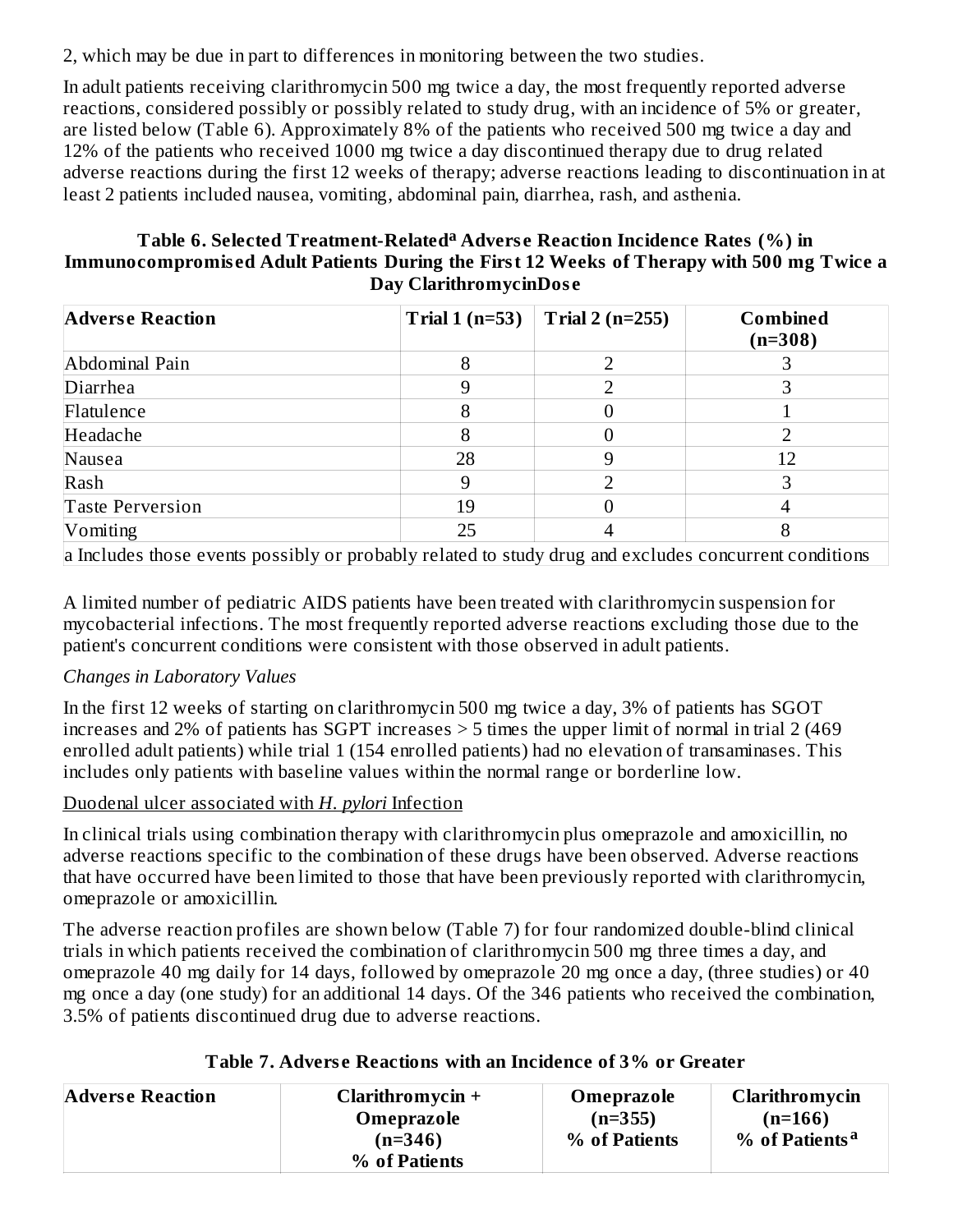| Taste Perversion                  |  | 16 |
|-----------------------------------|--|----|
| Nausea                            |  |    |
| Headache                          |  |    |
| Diarrhea                          |  |    |
| Vomiting                          |  |    |
| Abdominal Pain                    |  |    |
| Infection                         |  |    |
| $\alpha$ Only two of four studies |  |    |

#### *Changes in Laboratory Values*

Changes in laboratory values with possible clinical significance in patients taking clarithromycin and omeprazole in four randomized double-blind trials in 945 patients are as follows:

Hepatic: elevated direct bilirubin <1%; GGT <1%; SGOT (AST) <1%; SGPT (ALT) <1%, Renal: elevated serum creatinine <1%.

Less Frequent Adverse Reactions Observed During Clinical Trials of Clarithromycin

Based on pooled data across all indications, the following adverse reactions were observed in clinical trials with clarithromycin at a rate less than 1%:

*Blood and Lymphatic System Disorders:* Leukopenia, neutropenia, thrombocythemia, eosinophilia

*Cardiac Disorders:* Electrocardiogram QT prolonged, cardiac arrest, atrial fibrillation, extrasystoles, palpitations

*Ear and Labyrinth Disorders:* Vertigo, tinnitus, hearing impaired

*Gastrointestinal Disorders:* Stomatitis, glossitis, esophagitis, gastrooesophageal reflux disease, gastritis, proctalgia, abdominal distension, constipation, dry mouth, eructation, flatulence

*General Disorders and Administration Site Conditions:* Malaise, pyrexia, asthenia, chest pain, chills, fatigue

*Hepatobiliary Disorders:* Cholestasis, hepatitis

*Immune System Disorders:* Hypersensitivity

*Infections and Infestations:* Cellulitis, gastroenteritis, infection, vaginal infection

*Investigations:* Blood bilirubin increased, blood alkaline phosphatase increased, blood lactate dehydrogenase increased, albumin globulin ratio abnormal

*Metabolism and Nutrition Disorders:* Anorexia, decreased appetite

*Musculoskeletal and Connective Tissue Disorders:* Myalgia, muscle spasms, nuchal rigidity

*Nervous System Disorders:* Dizziness, tremor, loss of consciousness, dyskinesia, somnolence

*Psychiatric Disorders:* Anxiety, nervousness

*Renal and Urinary Disorders:* Blood creatinine increased, blood urea increased

*Respiratory, Thoracic and Mediastinal Disorders:* Asthma, epistaxis, pulmonary embolism

*Skin and Subcutaneous Tissue Disorders:* Urticaria, dermatitis bullous, pruritus, hyperhidrosis, rash maculo-papular

#### Gastrointestinal Adverse Reactions

In the acute exacerbation of chronic bronchitis and acute maxillary sinusitis studies overall gastrointestinal adverse reactions were reported by a similar proportion of patients taking either clarithromycin tablets or clarithromycin extended-release tablets; however, patients taking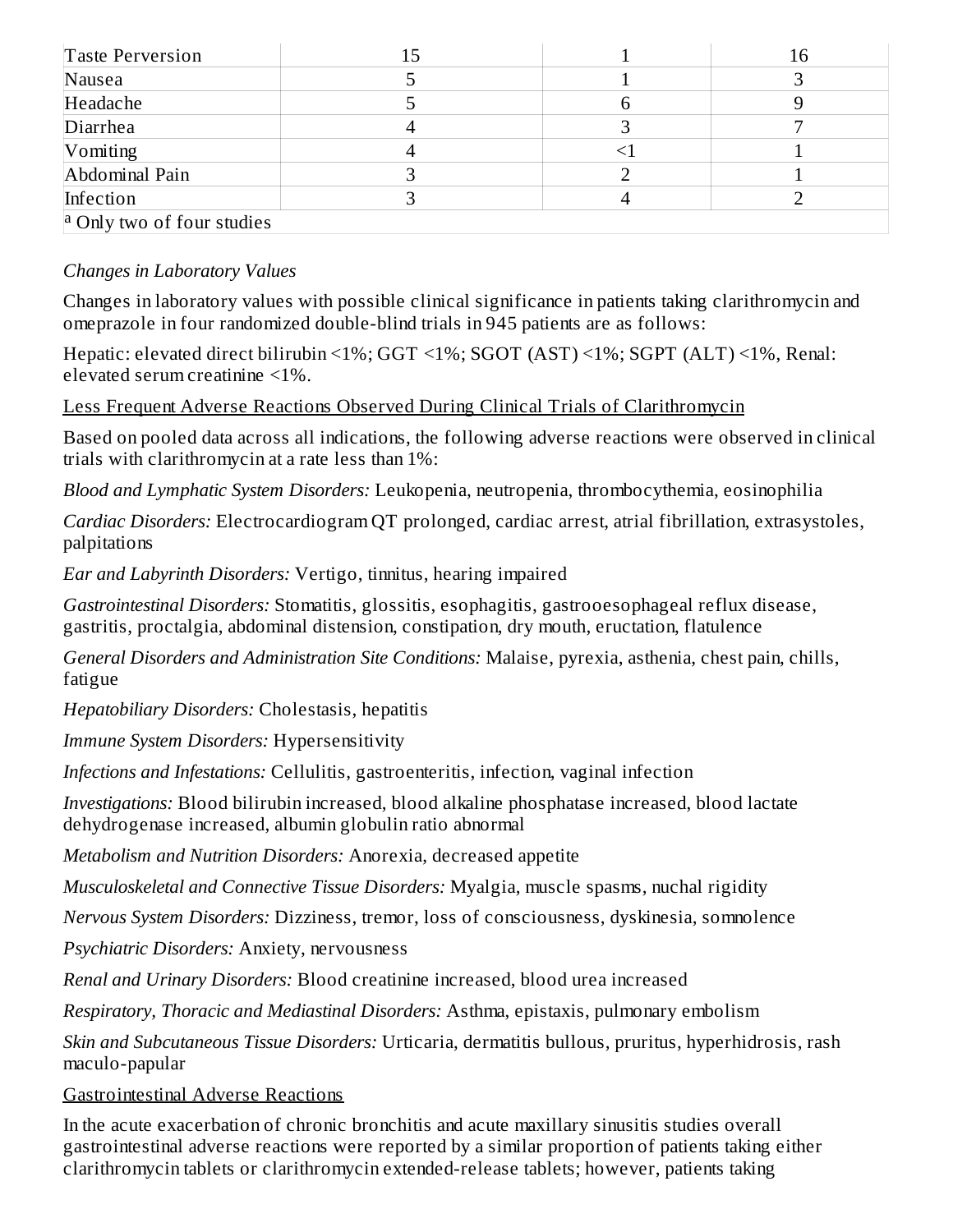clarithromycin extended-release tablets reported significantly less severe gastrointestinal symptoms compared to patients taking clarithromycin tablets. In addition, patients taking clarithromycin extended release tablets had significantly fewer premature discontinuations for drug-related gastrointestinal or abnormal taste adverse reactions compared to clarithromycin tablets.

#### All-Cause Mortality in Patients with Coronary Artery Disease 1 to 10 Years Following Clarithromycin Exposure

In one clinical trial evaluating treatment with clarithromycin on outcomes in patients with coronary artery disease, an increase in risk of all-cause mortality was observed in patients randomized to clarithromycin. Clarithromycin for treatment of coronary artery disease is not an approved indication. Patients were treated with clarithromycin or placebo for 14 days and observed for primary outcome events (e.g., all-cause mortality or non-fatal cardiac events) for several years.<sup>1</sup> A numerically higher number of primary outcome events in patients randomized to receive clarithromycin was observed with a hazard ratio of 1.06 (95% confidence interval 0.98 to 1.14). However, at follow-up 10 years posttreatment, there were 866 (40%) deaths in the clarithromycin group and 815 (37%) deaths in the placebo group that represented a hazard ratio for all-cause mortality of 1.10 (95% confidence interval 1.00 to 1.21). The difference in the number of deaths emerged after one year or more after the end of treatment.

The cause of the difference in all-cause mortality has not been established. Other epidemiologic studies evaluating this risk have shown variable results *[see Warnings and Precautions (5.5)]*.

### **6.2 Postmarketing Experience**

The following adverse reactions have been identified during post-approval use of clarithromycin. Because these reactions are reported voluntarily from a population of uncertain size, it is not always possible to reliably estimate their frequency or establish a causal relationship to drug exposure.

*Blood and Lymphatic System:* Thrombocytopenia, agranulocytosis

*Cardiac:* Ventricular arrhythmia, ventricular tachycardia, *torsades de pointes*

*Ear and Labyrinth:* Deafness was reported chiefly in elderly women and was usually reversible.

*Gastrointestinal:* Pancreatitis acute, tongue discoloration, tooth discoloration was reported and was usually reversible with professional cleaning upon discontinuation of the drug.

There have been reports of clarithromycin extended release tablets in the stool, many of which have occurred in patients with anatomic (including ileostomy or colostomy) or functional gastrointestinal disorders with shortened GI transit times. In several reports, tablet residues have occurred in the context of diarrhea. It is recommended that patients who experience tablet residue in the stool and no improvement in their condition should be switched to a different clarithromycin formulation (e.g. suspension) or another antibacterial drug.

*Hepatobiliary:* Hepatic failure, jaundice hepatocellular. Adverse reactions related to hepatic dysfunction have been reported with clarithromycin *[see Warnings and Precautions (5.2)]*.

*Infections and Infestations:* Pseudomembranous colitis *[see Warnings and Precautions (5.6)]*

*Immune System:* Anaphylactic reactions, angioedema

*Investigations:* Prothrombin time prolonged, white blood cell count decreased, international normalized ratio increased. Abnormal urine color has been reported, associated with hepatic failure.

*Metabolism and Nutrition:* Hypoglycemia has been reported in patients taking oral hypoglycemic agents or insulin.

*Musculoskeletal and Connective Tissue:* Myopathy rhabdomyolysis was reported and in some of the reports, clarithromycin was administered concomitantly with statins, fibrates, colchicine or allopurinol *[see Contraindications (4.5) and Warnings and Precautions (5.4)]*.

*Nervous System:* Parosmia, anosmia, ageusia, paresthesia and convulsions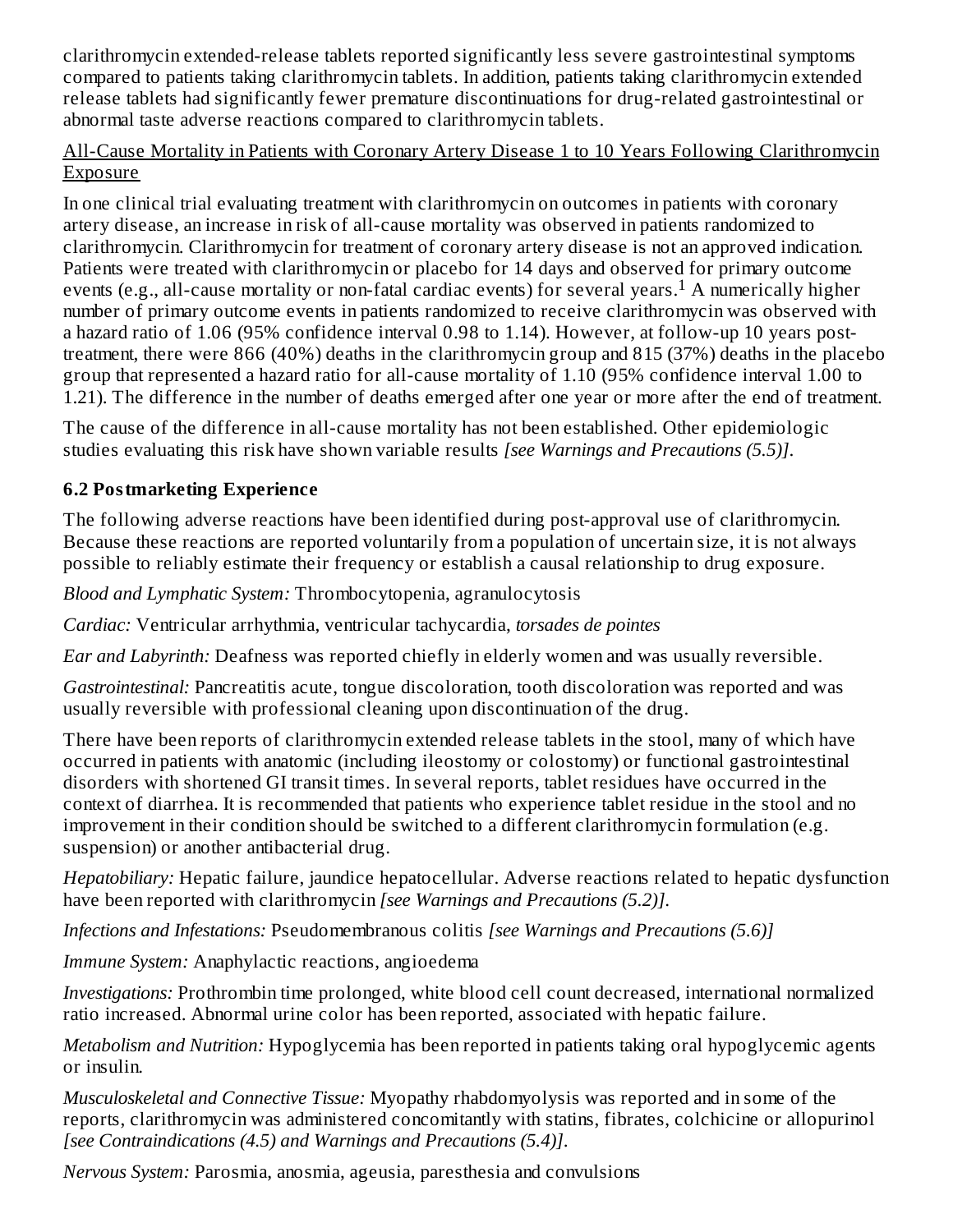*Psychiatric*: Abnormal behavior, confusional state, depersonalization, disorientation, hallucination, depression, manic behavior, abnormal dream, psychotic disorder. These disorders usually resolve upon discontinuation of the drug.

*Renal and Urinary:* Nephritis interstitial, renal failure

*Skin and Subcutaneous Tissue:* Stevens-Johnson syndrome, toxic epidermal necrolysis, drug rash with eosinophilia and systemic symptoms (DRESS), Henoch-Schonlein purpura, acne, acute generalized exanthematous pustulosis

*Vascular:* Hemorrhage

### **7 DRUG INTERACTIONS**

Co-administration of clarithromycin is known to inhibit CYP3A, and a drug primarily metabolized by CYP3A may be associated with elevations in drug concentrations that could increase or prolong both therapeutic and adverse effects of the concomitant drug.

Clarithromycin should be used with caution in patients receiving treatment with other drugs known to be CYP3A enzyme substrates, especially if the CYP3A substrate has a narrow safety margin (e.g., carbamazepine) and/or the substrate is extensively metabolized by this enzyme. Adjust dosage when appropriate and monitor serum concentrations of drugs primarily metabolized by CYP3A closely in patients concurrently receiving clarithromycin.

| <b>Drugs That Are Affected By Clarithromycin</b> |                         |                                                                                                                         |  |
|--------------------------------------------------|-------------------------|-------------------------------------------------------------------------------------------------------------------------|--|
| <b>Drug(s)</b> with Pharmacokinetics             | Recommendation          | <b>Comments</b>                                                                                                         |  |
| <b>Affected by Clarithromycin</b>                |                         |                                                                                                                         |  |
| Antiarrhythmics:                                 |                         |                                                                                                                         |  |
| Disopyramide                                     | Not Recommended         | Disopyramide, Quinidine: There have been                                                                                |  |
| Quinidine                                        |                         | postmarketing reports of torsades de pointes                                                                            |  |
| Dofetilide                                       |                         | occurring with concurrent use of                                                                                        |  |
| Amiodarone                                       |                         | clarithromycin and quinidine or disopyramide.                                                                           |  |
| Sotalol                                          |                         | Electrocardiograms should be monitored for                                                                              |  |
| Procainamide                                     |                         | QTc prolongation during coadministration of<br>clarithromycin with these drugs [see Warnings<br>and Precautions (5.3)]. |  |
|                                                  |                         | Serum concentrations of these medications<br>should also be monitored. There have been                                  |  |
|                                                  |                         | spontaneous or published reports of CYP3A                                                                               |  |
|                                                  |                         | based interactions of clarithromycin with                                                                               |  |
|                                                  |                         | disopyramide and quinidine. There have been                                                                             |  |
|                                                  |                         | postmarketing reports of hypoglycemia with                                                                              |  |
|                                                  |                         | the concomitant administration of                                                                                       |  |
|                                                  |                         | clarithromycin and disopyramide.                                                                                        |  |
|                                                  |                         | Therefore, blood glucose levels should be                                                                               |  |
|                                                  |                         | monitored during concomitant administration of                                                                          |  |
|                                                  |                         | clarithromycin and disopyramide.                                                                                        |  |
| Digoxin                                          | <b>Use With Caution</b> | Digoxin: Digoxin is a substrate for P-                                                                                  |  |
|                                                  |                         | glycoprotein (Pgp) and clarithromycin is                                                                                |  |
|                                                  |                         | known to inhibit Pgp. When clarithromycin and                                                                           |  |
|                                                  |                         | digoxin are co-administered, inhibition of Pgp                                                                          |  |
|                                                  |                         | by clarithromycin may lead to increased                                                                                 |  |
|                                                  |                         | exposure of digoxin. Elevated digoxin serum                                                                             |  |

#### **Table 8: Clinically Significant Drug Interactions with Clarithromycin**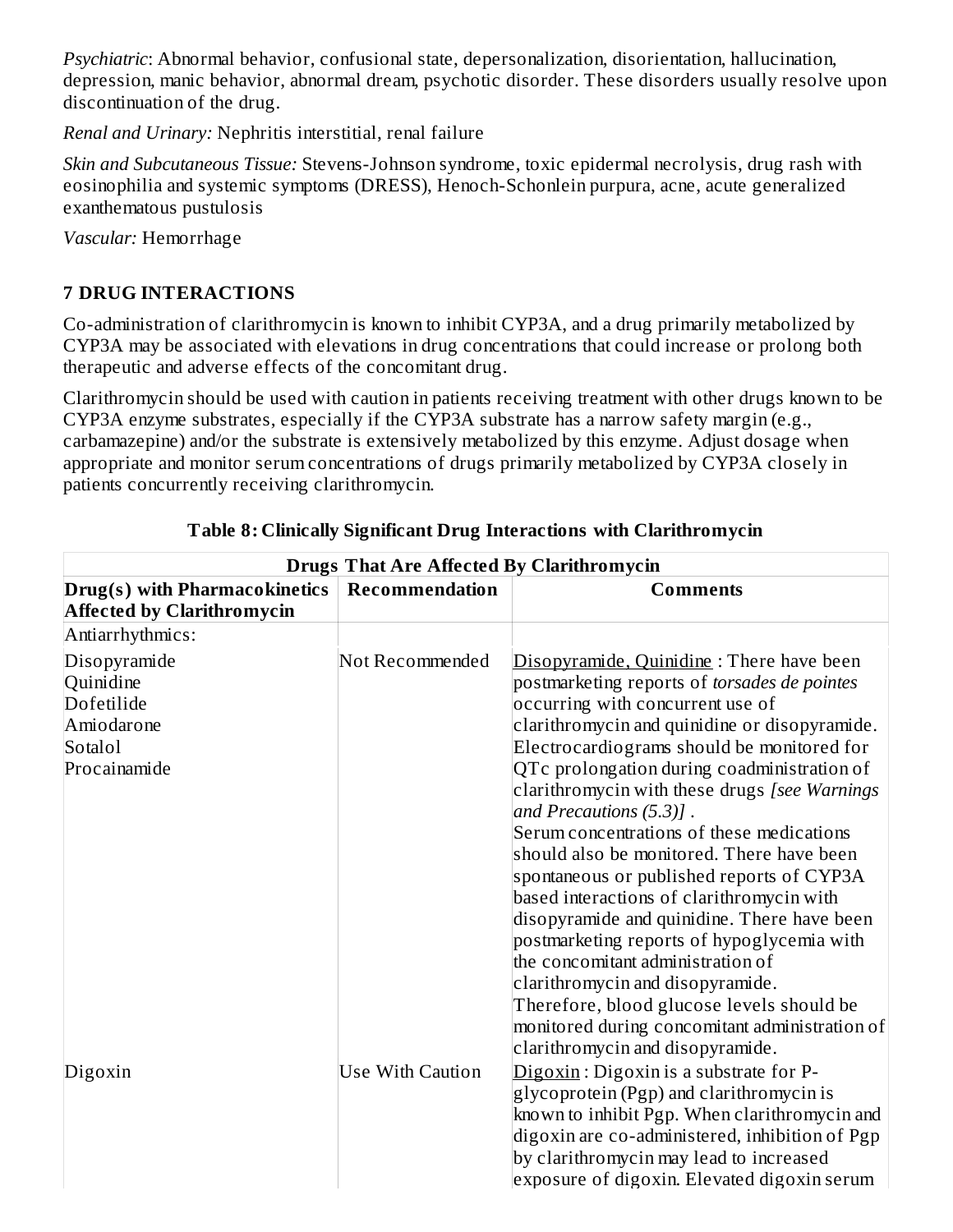| Oral Anticoagulants:                                               |                         | concentrations in patients receiving<br>clarithromycin and digoxin concomitantly have<br>been reported in postmarketing surveillance.<br>Some patients have shown clinical signs<br>consistent with digoxin toxicity, including<br>potentially fatal arrhythmias. Monitoring of<br>serum digoxin concentrations should be<br>considered, especially for patients with<br>digoxin concentrations in the upper therapeutic<br>range.                                                                                                            |
|--------------------------------------------------------------------|-------------------------|-----------------------------------------------------------------------------------------------------------------------------------------------------------------------------------------------------------------------------------------------------------------------------------------------------------------------------------------------------------------------------------------------------------------------------------------------------------------------------------------------------------------------------------------------|
|                                                                    |                         |                                                                                                                                                                                                                                                                                                                                                                                                                                                                                                                                               |
| Warfarin                                                           | Use With Caution        | Oral anticoagulants: Spontaneous reports in<br>the postmarketing period suggest that<br>concomitant administration of clarithromycin<br>and oral anticoagulants may potentiate the<br>effects of the oral anticoagulants. Prothrombin<br>times should be carefully monitored while<br>patients are receiving clarithromycin and oral<br>anticoagulants simultaneously [see Warnings<br>and Precautions (5.4)].                                                                                                                                |
| Antiepileptics:                                                    |                         |                                                                                                                                                                                                                                                                                                                                                                                                                                                                                                                                               |
| Carbamazepine                                                      | Use With Caution        | Carbamazepine: Concomitant administration of<br>single doses of clarithromycin and<br>carbamazepine has been shown to result in<br>increased plasma concentrations of<br>carbamazepine. Blood level monitoring of<br>carbamazepine may be considered. Increased<br>serum concentrations of carbamazepine were<br>observed in clinical trials with clarithromycin.<br>There have been spontaneous or published<br>reports of CYP3A based interactions of<br>clarithromycin with carbamazepine.                                                 |
| Antifungals:                                                       |                         |                                                                                                                                                                                                                                                                                                                                                                                                                                                                                                                                               |
| Itraconazole                                                       | <b>Use With Caution</b> | Itraconazole: Both clarithromycin and<br>itraconazole are substrates and inhibitors of<br>CYP3A, potentially leading to a bi-directional<br>drug interaction when administered<br>concomitantly (see also Itraconazole under<br>"Drugs That Affect Clarithromycin" in the<br>table below). Clarithromycin may increase the<br>plasma concentrations of itraconazole. Patients<br>taking itraconazole and clarithromycin<br>concomitantly should be monitored closely for<br>signs or symptoms of increased or prolonged<br>adverse reactions. |
| Fluconazole                                                        |                         | No Dose Adjustment Fluconazole : [see Pharmacokinetics (12.3)]                                                                                                                                                                                                                                                                                                                                                                                                                                                                                |
| Anti-Gout Agents:                                                  |                         |                                                                                                                                                                                                                                                                                                                                                                                                                                                                                                                                               |
| Colchicine (in patients with renal                                 | Contraindicated         | Colchicine: Colchicine is a substrate for both                                                                                                                                                                                                                                                                                                                                                                                                                                                                                                |
| or hepatic impairment)                                             | <b>Use With Caution</b> | CYP3A and the efflux transporter, P-                                                                                                                                                                                                                                                                                                                                                                                                                                                                                                          |
| Colchicine (in patients with<br>normal renal and hepatic function) |                         | glycoprotein (Pgp). Clarithromycin and other<br>macrolides are known to inhibit CYP3A and                                                                                                                                                                                                                                                                                                                                                                                                                                                     |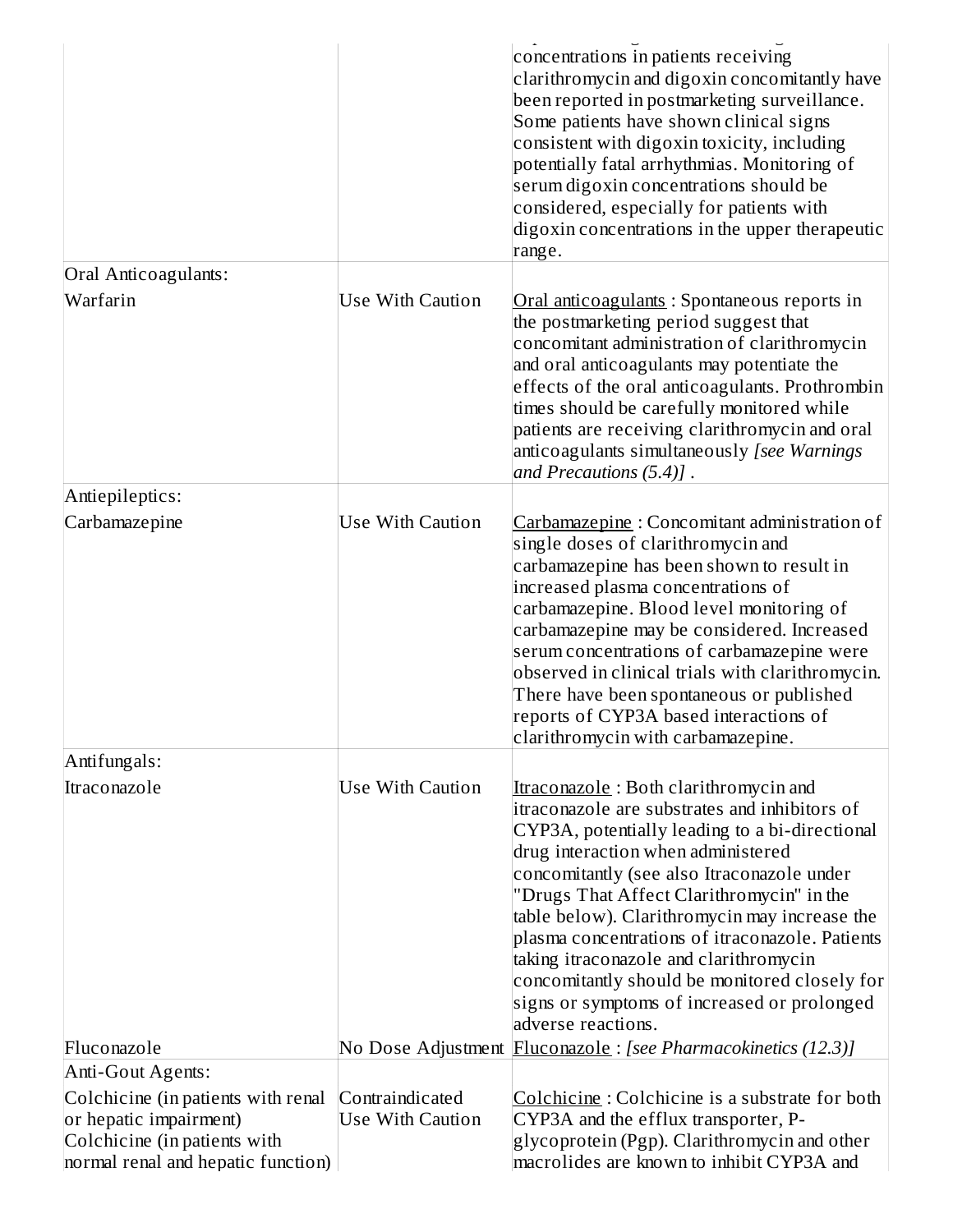|                                                           |                  | Pgp. The dose of colchicine should be<br>reduced when co-administered with<br>clarithromycin in patients with normal renal and<br>hepatic function [see Contraindications (4.4)<br>and Warnings and Precautions (5.4)].                                                                                                                                                                                                                                                                                                                                                                                              |
|-----------------------------------------------------------|------------------|----------------------------------------------------------------------------------------------------------------------------------------------------------------------------------------------------------------------------------------------------------------------------------------------------------------------------------------------------------------------------------------------------------------------------------------------------------------------------------------------------------------------------------------------------------------------------------------------------------------------|
| Antipsychotics:                                           |                  |                                                                                                                                                                                                                                                                                                                                                                                                                                                                                                                                                                                                                      |
| Pimozide                                                  | Contraindicated  | $Pimozide$ : [See Contraindications (4.2)]                                                                                                                                                                                                                                                                                                                                                                                                                                                                                                                                                                           |
| Quetiapine                                                |                  | Quetiapine: Quetiapine is a substrate for<br>CYP3A4, which is inhibited by clarithromycin.<br>Co-administration with clarithromycin could<br>result in increased quetiapine exposure and<br>possible quetiapine related toxicities. There<br>have been postmarketing reports of<br>somnolence, orthostatic hypotension, altered<br>state of consciousness, neuroleptic malignant<br>syndrome, and QT prolongation during<br>concomitant administration. Refer to quetiapine<br>prescribing information for recommendations<br>on dose reduction if co-administered with<br>CYP3A4 inhibitors such as clarithromycin. |
| Antispasmodics:                                           |                  |                                                                                                                                                                                                                                                                                                                                                                                                                                                                                                                                                                                                                      |
| Tolterodine (patients deficient in<br>CYP2D6 activity)    | Use With Caution | Tolterodine: The primary route of metabolism<br>for tolterodine is via CYP2D6. However, in a<br>subset of the population devoid of CYP2D6,<br>the identified pathway of metabolism is via<br>CYP3A. In this population subset, inhibition of<br>CYP3A results in significantly higher serum<br>concentrations of tolterodine. Tolterodine 1<br>mg twice daily is recommended in patients<br>deficient in CYP2D6 activity (poor<br>metabolizers) when co-administered with<br>clarithromycin.                                                                                                                         |
| Antivirals:                                               |                  |                                                                                                                                                                                                                                                                                                                                                                                                                                                                                                                                                                                                                      |
| Atazanavir                                                | Use With Caution | Atazanavir: Both clarithromycin and atazanavir<br>are substrates and inhibitors of CYP3A, and<br>there is evidence of a bi-directional drug<br>interaction (see Atazanavir under "Drugs That<br>Affect Clarithromycin" in the table below) [see]<br>Pharmacokinetics (12.3)].                                                                                                                                                                                                                                                                                                                                        |
| Saquinavir (in patients with<br>decreased renal function) |                  | Saquinavir: Both clarithromycin and saquinavir<br>are substrates and inhibitors of CYP3A and<br>there is evidence of a bi-directional drug<br>interaction (see Saquinavir under "Drugs That<br>Affect Clarithromycin" in the table below) [see<br>Pharmacokinetics (12.3)].                                                                                                                                                                                                                                                                                                                                          |
| Ritonavir Etravirine                                      |                  | Ritonavir, Etravirine : (see Ritonavir and<br>Etravirine under "Drugs That Affect<br>Clarithromycin" in the table below) [see                                                                                                                                                                                                                                                                                                                                                                                                                                                                                        |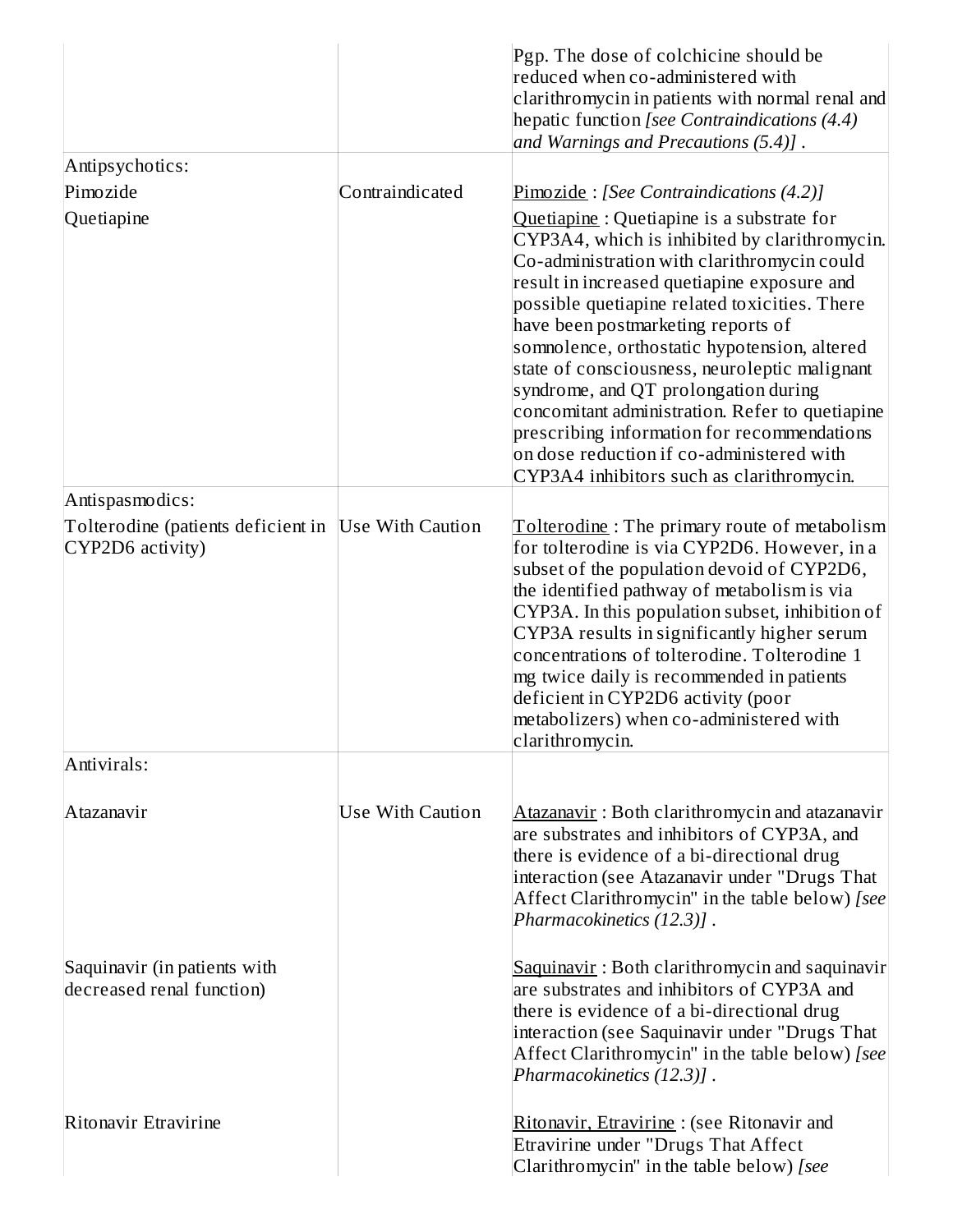|                                                                      |                  | Pharmacokinetics (12.3)].                                                                                                                                                                                                                                                                                                                                                                                                                                                        |
|----------------------------------------------------------------------|------------------|----------------------------------------------------------------------------------------------------------------------------------------------------------------------------------------------------------------------------------------------------------------------------------------------------------------------------------------------------------------------------------------------------------------------------------------------------------------------------------|
| Maraviroc                                                            |                  | Maraviroc: Clarithromycin may result in<br>increases in maraviroc exposures by inhibition<br>of CYP3A metabolism. See Selzentry <sup>®</sup><br>prescribing information for dose<br>recommendation when given with strong<br>CYP3A inhibitors such as clarithromycin.                                                                                                                                                                                                            |
| Boceprevir (in patients with<br>normal renal function)<br>Didanosine |                  | No Dose Adjustment <b>Boceprevir</b> : Both clarithromycin and<br>boceprevir are substrates and inhibitors of<br>CYP3A, potentially leading to a bi-directional<br>drug interaction when co-administered. No<br>dose adjustments are necessary for patients<br>with normal renal function (see Victrelis <sup>®</sup><br>prescribing information).                                                                                                                               |
| Zidovudine                                                           |                  | Zidovudine: Simultaneous oral administration<br>of clarithromycin immediate-release tablets<br>and zidovudine to HIV-infected adult patients<br>may result in decreased steady-state<br>zidovudine concentrations. Administration of<br>clarithromycin and zidovudine should be<br>separated by at least two hours [see<br>Pharmacokinetics (12.3)].<br>The impact of co-administration of<br>clarithromycin extended-release tablets or<br>granules and zidovudine has not been |
| Calcium Channel Blockers:                                            |                  | evaluated.                                                                                                                                                                                                                                                                                                                                                                                                                                                                       |
| Verapamil                                                            | Use With Caution | Verapamil: Hypotension, bradyarrhythmias,<br>and lactic acidosis have been observed in<br>patients receiving concurrent verapamil, [see<br>Warnings and Precautions (5.4)].                                                                                                                                                                                                                                                                                                      |
| Amlodipine<br>Diltiazem                                              |                  | Amlodipine, Diltiazem: [See Warnings and<br>Precautions (5.4)]                                                                                                                                                                                                                                                                                                                                                                                                                   |
| Nifedipine                                                           |                  | Nifedipine: Nifedipine is a substrate for<br>CYP3A. Clarithromycin and other macrolides<br>are known to inhibit CYP3A. There is potential<br>of CYP3A-mediated interaction between<br>nifedipine and clarithromycin. Hypotension and<br>peripheral edema were observed when<br>clarithromycin was taken concomitantly with<br>nifedipine [see Warnings and Precautions (5.4)]                                                                                                    |
| Ergot Alkaloids:                                                     |                  |                                                                                                                                                                                                                                                                                                                                                                                                                                                                                  |
|                                                                      |                  |                                                                                                                                                                                                                                                                                                                                                                                                                                                                                  |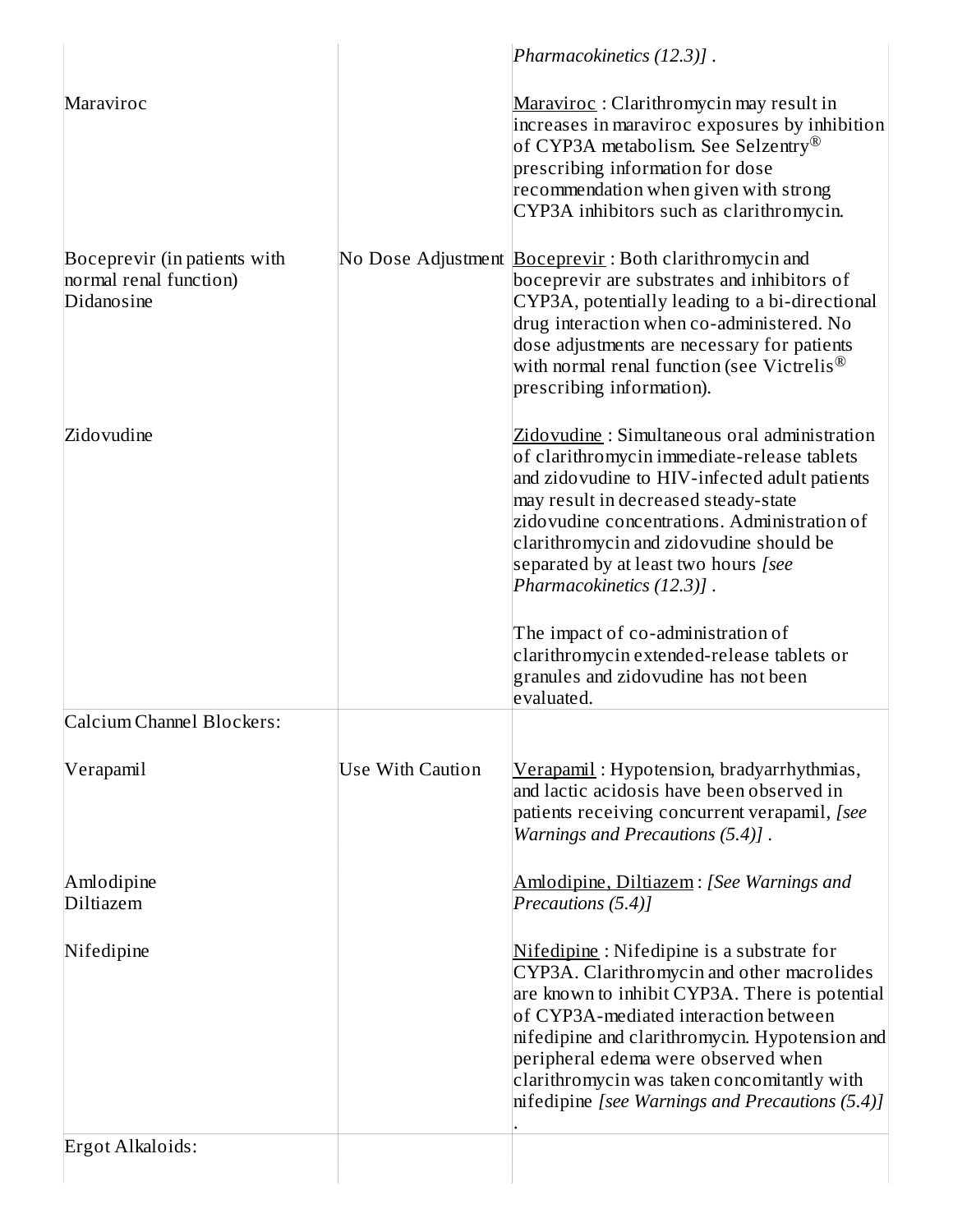| Ergotamine Dihydroergotamine                                | Contraindicated         | Ergotamine, Dihydroergotamine:<br>Postmarketing reports indicate that<br>coadministration of clarithromycin with<br>ergotamine or dihydroergotamine has been<br>associated with acute ergot toxicity<br>characterized by vasospasm and ischemia of<br>the extremities and other tissues including the<br>central nervous system [see Contraindications<br>$(4.6)$ ]. |
|-------------------------------------------------------------|-------------------------|----------------------------------------------------------------------------------------------------------------------------------------------------------------------------------------------------------------------------------------------------------------------------------------------------------------------------------------------------------------------|
| Gastroprokinetic Agents:                                    |                         |                                                                                                                                                                                                                                                                                                                                                                      |
| Cisapride                                                   | Contraindicated         | Cisapride: [See Contraindications (4.2)]                                                                                                                                                                                                                                                                                                                             |
| HMG-CoA Reductase Inhibitors:                               |                         |                                                                                                                                                                                                                                                                                                                                                                      |
| Lovastatin<br>Simvastatin                                   | Contraindicated         | Lovastatin, Simvastatin, Atorvastatin,<br>Pravastatin, Fluvastatin: [See Contraindications<br>$(4.5)$ and Warnings and Precautions $(5.4)$                                                                                                                                                                                                                           |
| Atorvastatin<br>Pravastatin                                 | Use With Caution        |                                                                                                                                                                                                                                                                                                                                                                      |
| Fluvastatin                                                 | No Dose Adjustment      |                                                                                                                                                                                                                                                                                                                                                                      |
| Hypoglycemic Agents:                                        |                         |                                                                                                                                                                                                                                                                                                                                                                      |
| Nateglinide<br>Pioglitazone<br>Repaglinide<br>Rosiglitazone | <b>Use With Caution</b> | Nateglinide, Pioglitazone, Repaglinide,<br><b>Rosiglitazone: [See Warnings and Precautions</b><br>(5.4) and Adverse Reactions (6.2)]                                                                                                                                                                                                                                 |
| Insulin                                                     |                         | <b>Insulin: [See Warnings and Precautions (5.4)</b><br>and Adverse Reactions (6.2)]                                                                                                                                                                                                                                                                                  |
| Immuno suppressants:                                        |                         |                                                                                                                                                                                                                                                                                                                                                                      |
| Cyclosporine                                                | <b>Use With Caution</b> | Cyclosporine: There have been spontaneous<br>or published reports of CYP3A based<br>interactions of clarithromycin with<br>cyclosporine.                                                                                                                                                                                                                             |
| Tacrolimus                                                  |                         | <u> Tacrolimus</u> : There have been spontaneous or<br>published reports of CYP3A based<br>interactions of clarithromycin with tacrolimus.                                                                                                                                                                                                                           |
| Phosphodiesterase inhibitors:                               |                         |                                                                                                                                                                                                                                                                                                                                                                      |
| Sildenafil<br>Tadalafil<br>Vardenafil                       | Use With Caution        | Sildenafil, Tadalafil, Vardenafil: Each of<br>these phosphodiesterase inhibitors is primarily<br>metabolized by CYP3A, and CYP3A will be<br>inhibited by concomitant administration of<br>clarithromycin. Co-administration of<br>clarithromycin with sildenafil, tadalafil, or<br>vardenafil will result in increased exposure of                                   |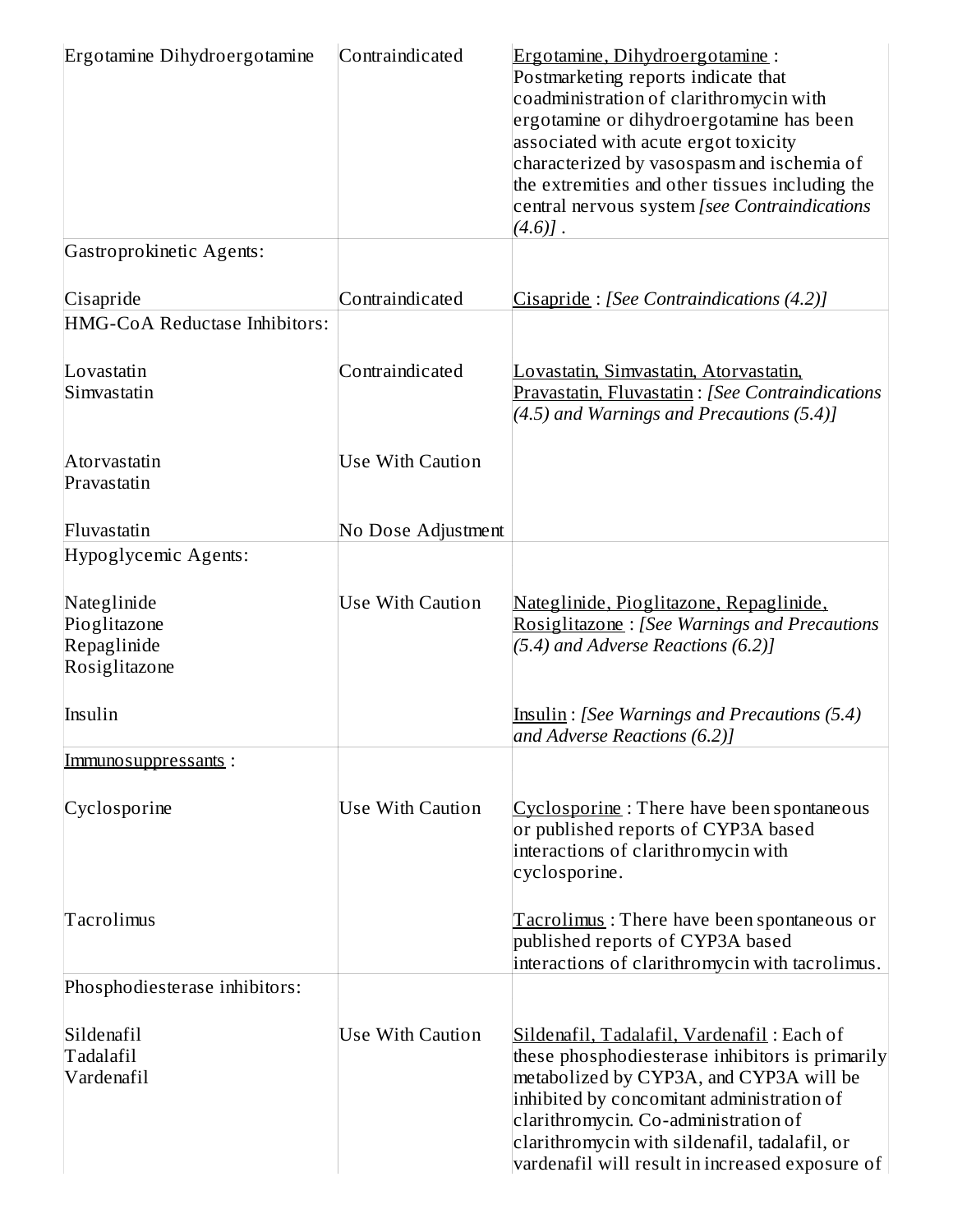|                                                               |                         | these phosphodiesterase inhibitors. Co-<br>administration of these phosphodiesterase<br>inhibitors with clarithromycin is not<br>recommended. Increased systemic exposure of<br>these drugs may occur with clarithromycin;<br>reduction of dosage for phosphodiesterase<br>inhibitors should be considered (see their<br>respective prescribing information).                                                                                                                                                                                                                                                                                             |
|---------------------------------------------------------------|-------------------------|-----------------------------------------------------------------------------------------------------------------------------------------------------------------------------------------------------------------------------------------------------------------------------------------------------------------------------------------------------------------------------------------------------------------------------------------------------------------------------------------------------------------------------------------------------------------------------------------------------------------------------------------------------------|
| Proton Pump Inhibitors:                                       |                         |                                                                                                                                                                                                                                                                                                                                                                                                                                                                                                                                                                                                                                                           |
| Omeprazole                                                    |                         | No Dose Adjustment <b>Omeprazole</b> : The mean 24-hour gastric pH<br>value was 5.2 when omeprazole was<br>administered alone and 5.7 when<br>coadministered with clarithromycin as a result<br>of increased omeprazole exposures [see<br>Pharmacokinetics (12.3)] (see also Omeprazole<br>under "Drugs That Affect Clarithromycin" in<br>the table below).                                                                                                                                                                                                                                                                                               |
| Xanthine Derivatives:                                         | <b>Use With Caution</b> |                                                                                                                                                                                                                                                                                                                                                                                                                                                                                                                                                                                                                                                           |
| Theophylline                                                  |                         | Theophylline: Clarithromycin use in patients<br>who are receiving theophylline may be<br>associated with an increase of serum<br>theophylline concentrations [see<br>Pharmacokinetics (12.3)] . Monitoring of serum<br>theophylline concentrations should be<br>considered for patients receiving high doses<br>of theophylline or with baseline concentrations<br>in the upper therapeutic range.                                                                                                                                                                                                                                                        |
| Triazolobenzodiazepines and<br>Other Related Benzodiazepines: |                         |                                                                                                                                                                                                                                                                                                                                                                                                                                                                                                                                                                                                                                                           |
| Midazolam                                                     | <b>Use With Caution</b> | Midazolam: When oral midazolam is co-<br>administered with clarithromycin, dose<br>adjustments may be necessary and possible<br>prolongation and intensity of effect should be<br>anticipated [see Warnings and Precautions (5.4)<br>and Pharmacokinetics (12.3)].                                                                                                                                                                                                                                                                                                                                                                                        |
| Alprazolam<br>Triazolam                                       |                         | Triazolam, Alprazolam: Caution and<br>appropriate dose adjustments should be<br>considered when triazolam or alprazolam is<br>co-administered with clarithromycin. There<br>have been postmarketing reports of drug<br>interactions and central nervous system (CNS)<br>effects (e.g., sommolence and confusion) with<br>the concomitant use of clarithromycin and<br>triazolam. Monitoring the patient for increased<br>CNS pharmacological effects is suggested.<br>In postmarketing experience, erythromycin has<br>been reported to decrease the clearance of<br>triazolam and midazolam, and thus, may<br>increase the pharmacologic effect of these |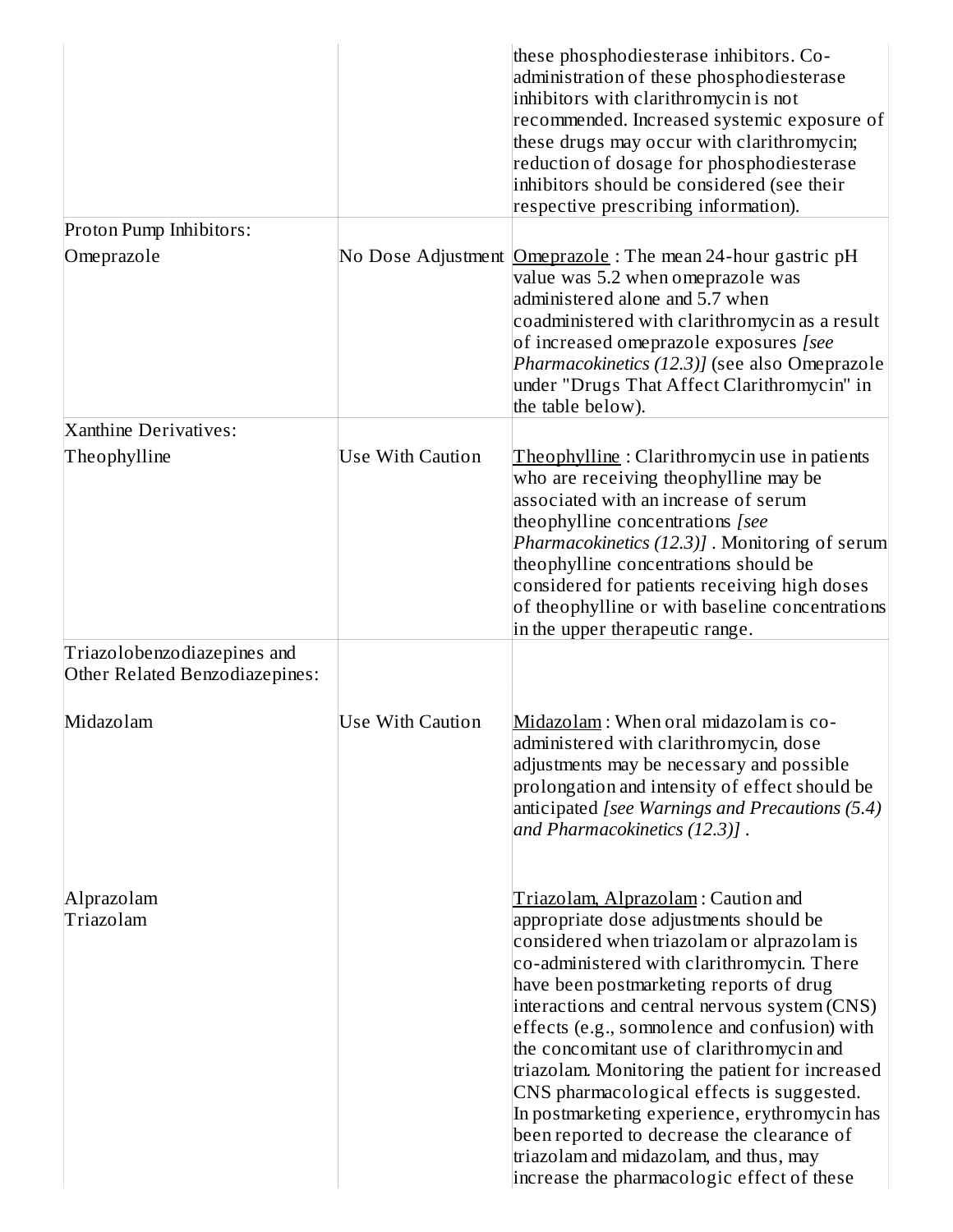|                                                                                                         |                                         | benzodiazepines.                                                                                                                                                                                                                                                                                                                                                    |
|---------------------------------------------------------------------------------------------------------|-----------------------------------------|---------------------------------------------------------------------------------------------------------------------------------------------------------------------------------------------------------------------------------------------------------------------------------------------------------------------------------------------------------------------|
| Temazepam<br>Nitrazepam<br>Lorazepam                                                                    |                                         | No Dose Adjustment Temazepam, Nitrazepam, Lorazepam: For<br>benzodiazepines which are not metabolized by<br>CYP3A (e.g., temazepam, nitrazepam,<br>lorazepam), a clinically important interaction<br>with clarithromycin is unlikely.                                                                                                                               |
| Cytochrome P450 Inducers:                                                                               |                                         |                                                                                                                                                                                                                                                                                                                                                                     |
| Rifabutin                                                                                               | Use With Caution                        | Rifabutin: Concomitant administration of<br>rifabutin and clarithromycin resulted in an<br>increase in rifabutin, and decrease in<br>clarithromycin serum levels together with an<br>increased risk of uveitis (see Rifabutin under<br>"Drugs That Affect Clarithromycin" in the<br>table below).                                                                   |
| Other Drugs Metabolized by<br>CYP3A:                                                                    |                                         |                                                                                                                                                                                                                                                                                                                                                                     |
| Alfentanil Bromocriptine<br>Cilostazol Methylprednisole<br>Vinblastine Phenobarbital St.<br>John's Wort | Use With Caution                        | There have been spontaneous or published<br>reports of CYP3A based interactions of<br>clarithromycin with alfentanil,<br>methylprednisolone, cilostazol, bromocriptine,<br>vinblastine, phenobarbital, and St. John's Wort.                                                                                                                                         |
| Other Drugs Metabolized by<br>CYP450 Isoforms Other than<br>CYP3A:                                      |                                         |                                                                                                                                                                                                                                                                                                                                                                     |
| Hexobarbital<br>Phenytoin<br>Valproate                                                                  | Use With Caution                        | There have been postmarketing reports of<br>interactions of clarithromycin with drugs not<br>thought to be metabolized by CYP3A,<br>including hexobarbital, phenytoin, and<br>valproate.                                                                                                                                                                            |
|                                                                                                         | <b>Drugs that Affect Clarithromycin</b> |                                                                                                                                                                                                                                                                                                                                                                     |
| Drug(s) that Affect the<br><b>Pharmacokinetics of</b><br><b>Clarithromycin</b><br>Antifungals:          | Recommendation                          | <b>Comments</b>                                                                                                                                                                                                                                                                                                                                                     |
| Itraconazole                                                                                            | Use With Caution                        | Itraconazole: Itraconazole may increase the<br>plasma concentrations of clarithromycin.<br>Patients taking itraconazole and clarithromycin<br>concomitantly should be monitored closely for<br>signs or symptoms of increased or prolonged<br>adverse reactions (see also Itraconazole under<br>"Drugs That Are Affected By Clarithromycin"<br>in the table above). |
| Antivirals:                                                                                             |                                         |                                                                                                                                                                                                                                                                                                                                                                     |
| Atazanavir                                                                                              | Use With Caution                        | Atazanavir: When clarithromycin is co-<br>administered with atazanavir, the dose of                                                                                                                                                                                                                                                                                 |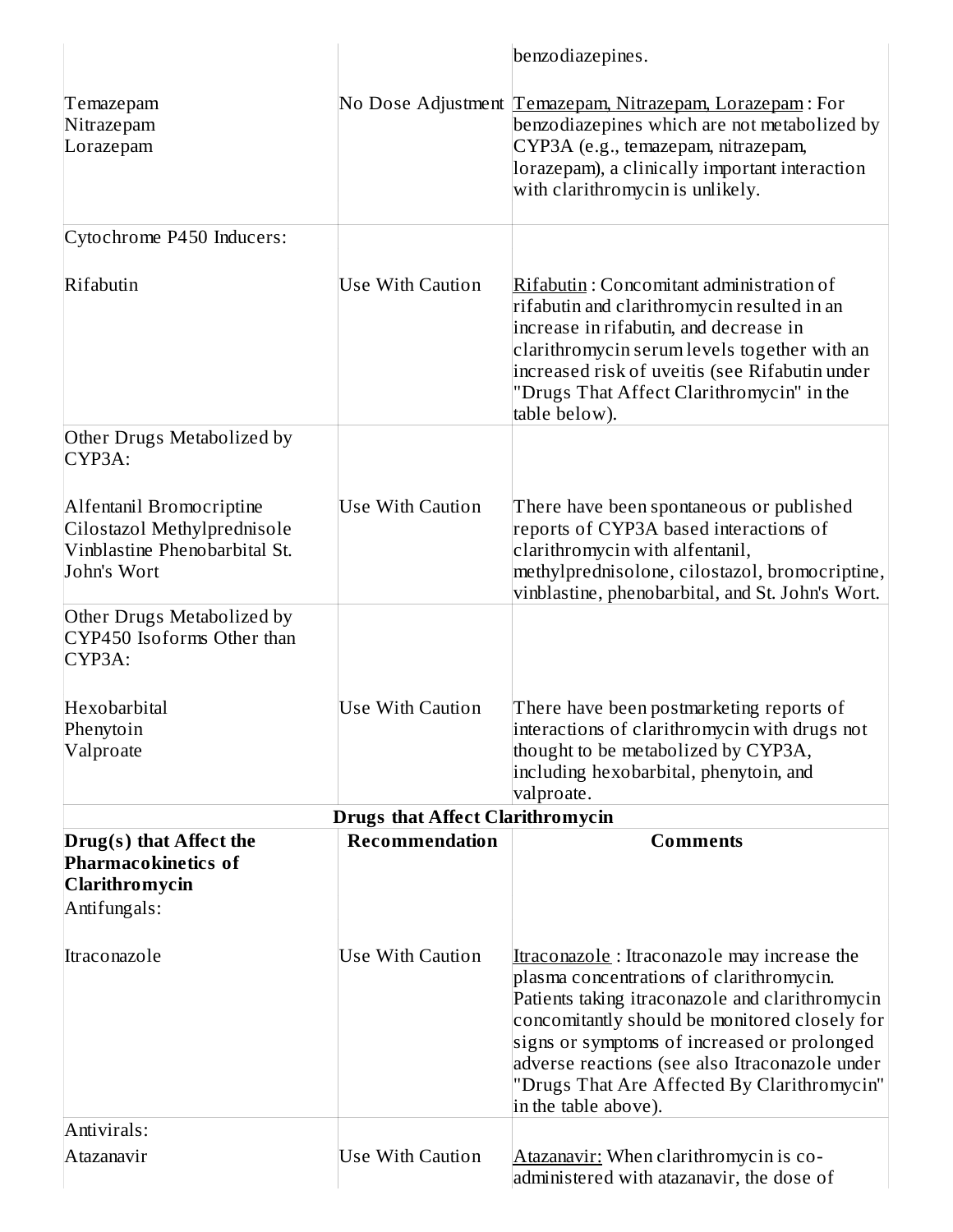|                                                                                                                 |                    | clarithromycin should be decreased by 50%<br>[see Clinical Pharmacology (12.3)].<br>Since concentrations of 14-OH clarithromycin<br>are significantly reduced when clarithromycin<br>is co-administered with atazanavir, alternative<br>antibacterial therapy should be considered for<br>indications other than infections due to<br>Mycobacterium avium complex. Doses of<br>clarithromycin greater than 1000 mg per day<br>should not be co-administered with protease<br>inhibitors. |
|-----------------------------------------------------------------------------------------------------------------|--------------------|------------------------------------------------------------------------------------------------------------------------------------------------------------------------------------------------------------------------------------------------------------------------------------------------------------------------------------------------------------------------------------------------------------------------------------------------------------------------------------------|
| Ritonavir (in patients with<br>decreased renal function)                                                        |                    | Ritonavir: Since concentrations of 14-OH<br>clarithromycin are significantly reduced when<br>clarithromycin is co-administered with<br>ritonavir, alternative antibacterial therapy<br>should be considered for indications other than<br>infections due to Mycobacterium avium [see<br>Pharmacokinetics (12.3)].<br>Doses of clarithromycin greater than 1000 mg<br>per day should not be co-administered with<br>protease inhibitors.                                                  |
| Saquinavir (in patients with<br>decreased renal function)                                                       |                    | Saquinavir: When saquinavir is co-<br>administered with ritonavir, consideration<br>should be given to the potential effects of<br>ritonavir on clarithromycin (refer to ritonavir<br>above) [see Pharmacokinetics (12.3)].                                                                                                                                                                                                                                                              |
| Etravirine                                                                                                      |                    | Etravirine: Clarithromycin exposure was<br>decreased by etravirine; however,<br>concentrations of the active metabolite, 14-<br>OH-clarithromycin, were increased. Because<br>14-OH-clarithromycin has reduced activity<br>against Mycobacterium avium complex (MAC),<br>overall activity against this pathogen may be<br>altered; therefore alternatives to<br>clarithromycin should be considered for the<br>treatment of MAC.                                                         |
| Saquinavir (in patients<br>with normal renal function)<br>Ritonavir (in patients with normal<br>renal function) | No Dose Adjustment |                                                                                                                                                                                                                                                                                                                                                                                                                                                                                          |
| Proton Pump Inhibitors:                                                                                         |                    |                                                                                                                                                                                                                                                                                                                                                                                                                                                                                          |
| Omeprazole                                                                                                      | Use With Caution   | Omeprazole: Clarithromycin concentrations in<br>the gastric tissue and mucus were also<br>increased by concomitant administration of<br>omeprazole [see Pharmacokinetics (12.3)].                                                                                                                                                                                                                                                                                                        |
| Miscellaneous Cytochrome P450<br>Inducers:                                                                      |                    |                                                                                                                                                                                                                                                                                                                                                                                                                                                                                          |
| Efavirenz<br>Nevirapine<br>Rifampicin<br>Rifabutin                                                              | Use With Caution   | Inducers of CYP3A enzymes, such as<br>efavirenz, nevirapine, rifampicin, rifabutin, and<br>rifapentine will increase the metabolism of<br>clarithromycin, thus decreasing plasma                                                                                                                                                                                                                                                                                                         |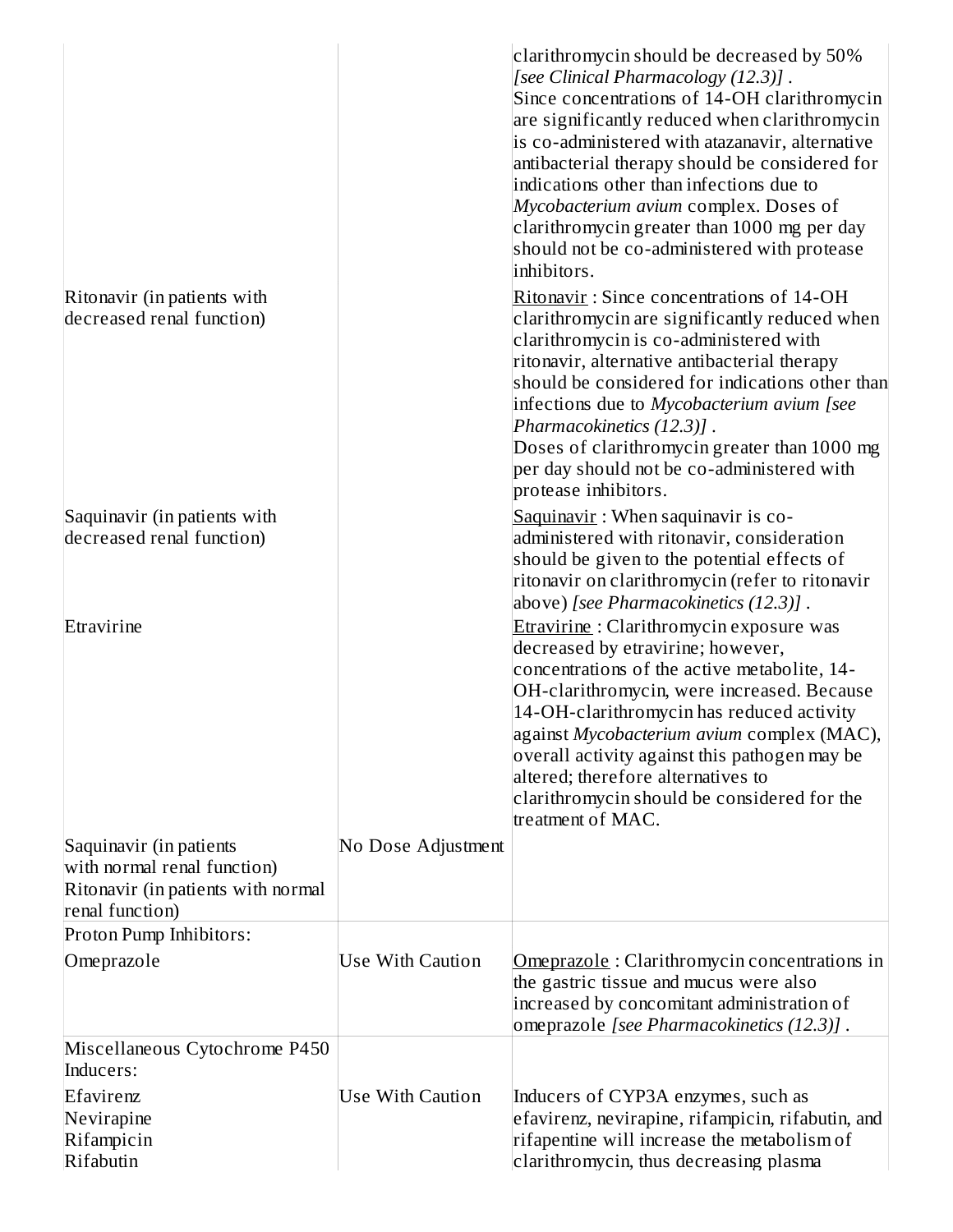| Rifapentine | concentrations of clarithromycin, while<br>increasing those of 14-OH-clarithromycin.<br>Since the microbiological activities of |
|-------------|---------------------------------------------------------------------------------------------------------------------------------|
|             | clarithromycin and 14-OH-clarithromycin are                                                                                     |
|             | different for different bacteria, the intended                                                                                  |
|             | therapeutic effect could be impaired during                                                                                     |
|             | concomitant administration of clarithromycin                                                                                    |
|             | and enzyme inducers. Alternative antibacterial                                                                                  |
|             | treatment should be considered when treating                                                                                    |
|             | patients receiving inducers of CYP3A. There                                                                                     |
|             | have been spontaneous or published reports of                                                                                   |
|             | CYP3A based interactions of clarithromycin                                                                                      |
|             | with rifabutin (see Rifabutin under "Drugs                                                                                      |
|             | That Are Affected By Clarithromycin" in the                                                                                     |
|             | table above).                                                                                                                   |

### **8 USE IN SPECIFIC POPULATIONS**

#### **8.1 Pregnancy**

#### Teratogenic Effects

#### *Pregnancy Category C*

Clarithromycin should not be used in pregnant women except in clinical circumstances where no alternative therapy is appropriate. If pregnancy occurs while taking this drug, the patient should be apprised of the potential hazard to the fetus *[see Warnings and Precautions (5.7)]*.

Four teratogenicity studies in rats (three with oral doses and one with intravenous doses up to 160 mg/kg/day administered during the period of major organogenesis) and two in rabbits at oral doses up to 125 mg/kg/day (approximately twice the recommended maximum human dose based on mg/m<sup>2</sup>) or intravenous doses of 30 mg/kg/day administered during gestation days 6 to 18 failed to demonstrate any teratogenicity from clarithromycin. Two additional oral studies in a different rat strain at similar doses and similar conditions demonstrated a low incidence of cardiovascular anomalies at doses of 150 mg/kg/day administered during gestation days 6 to 15. Plasma levels after 150 mg/kg/day were twice the human serum levels. Four studies in mice revealed a variable incidence of cleft palate following oral doses of 1000 mg/kg/day (2 and 4 times the recommended maximum human dose based on mg/m<sup>2</sup>, respectively) during gestation days 6 to 15. Cleft palate was also seen at 500 mg/kg/day. The 1000 mg/kg/day exposure resulted in plasma levels 17 times the human serum levels. In monkeys, an oral dose of 70 mg/kg/day produced fetal growth retardation at plasma levels that were twice the human serum levels.

#### **8.3 Nursing Mothers**

Caution should be exercised when clarithromycin is administered to nursing women. The development and health benefits of human milk feeding should be considered along with the mother's clinical need for clarithromycin and any potential adverse effects on the human milk fed child from the drug or from the underlying maternal condition.

Clarithromycin and its active metabolite 14-hydroxy clarithromycin are excreted in human milk. Serum and milk samples were obtained after 3 days of treatment, at steady state, from one published study of 12 lactating women who were taking clarithromycin 250 mg orally twice daily. Based on the limited data from this study, and assuming milk consumption of 150 mL/kg/day, an exclusively human milk fed infant would receive an estimated average of 136 mcg/kg/day of clarithromycin and its active metabolite, with this maternal dosage regimen. This is less than 2% of the maternal weight-adjusted dose (7.8 mg/kg/day, based on the average maternal weight of 64 kg), and less than 1% of the pediatric dose (15 mg/kg/day)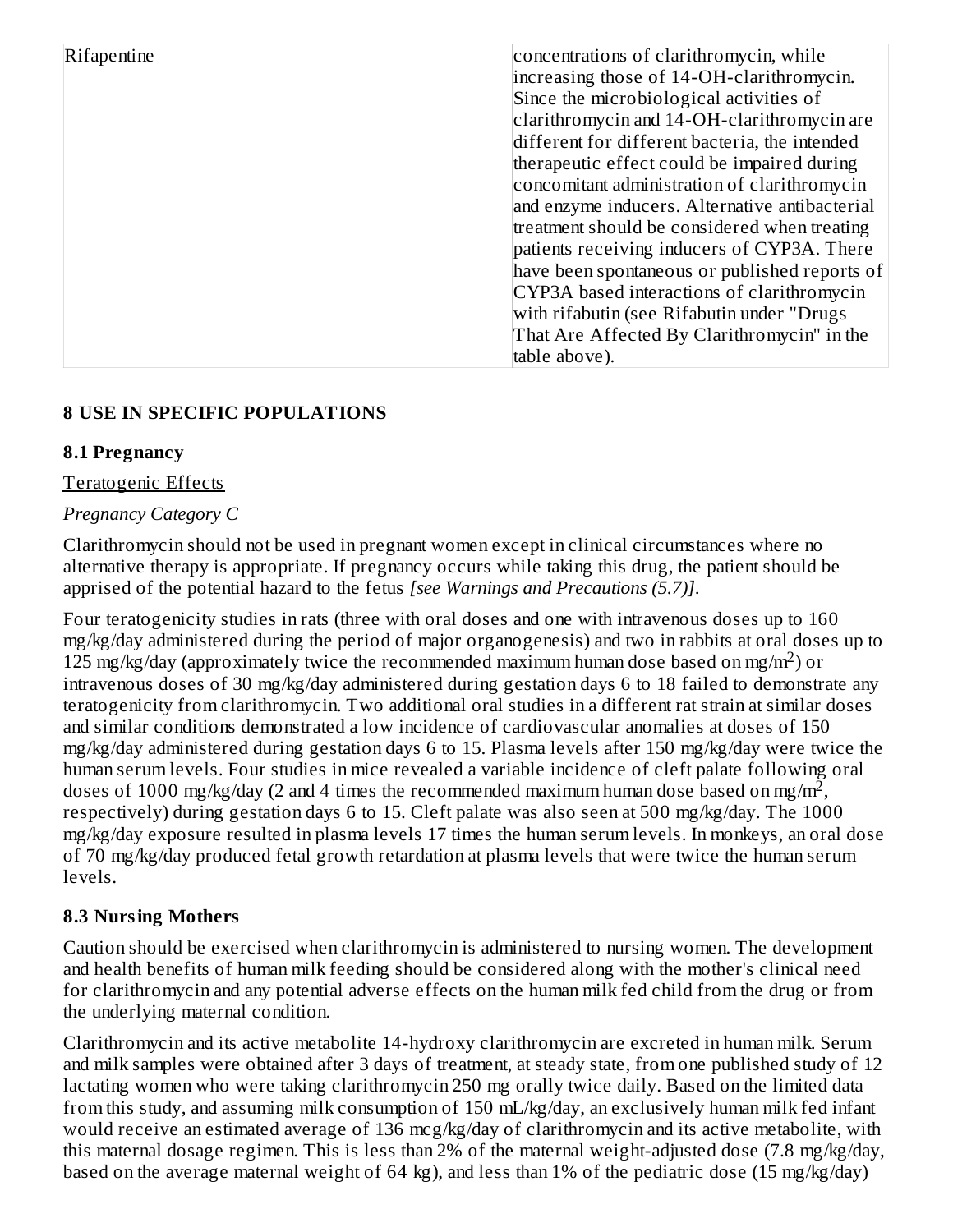for children greater than 6 months of age.

A prospective observational study of 55 breastfed infants of mothers taking a macrolide antibacterial (6 were exposed to clarithromycin) were compared to 36 breastfed infants of mothers taking amoxicillin. Adverse reactions were comparable in both groups. Adverse reactions occurred in 12.7% of infants exposed to macrolides and included rash, diarrhea, loss of appetite, and somnolence.

### **8.4 Pediatric Us e**

The safety and effectiveness of clarithromycin tablets have been established for the treatment of the following conditions or diseases in pediatric patients 6 months and older. Use in these indications is based on clinical trials in pediatric patients or adequate and well-controlled studies in adults with additional pharmacokinetic and safety data in pediatric patients:

- Pharyngitis/Tonsillitis
- Community-Acquired Pneumonia
- Acute maxillary sinusitis
- Acute otitis media *[see Clinical Studies (14.2)]*
- Uncomplicated skin and skin structure infections

The safety and effectiveness of clarithromycin tablets have been established for the prevention of disseminated *Mycobacterium avium* complex (MAC) disease in pediatric patients 20 months and older with advanced HIV infection. No studies of clarithromycin tablets for MAC prophylaxis have been performed in pediatric populations and the doses recommended for prophylaxis are derived from MAC pediatric treatment studies.

Safety and effectiveness of clarithromycin tablets in pediatric patients under 6 months of age have not been established. The safety of clarithromycin tablets has not been studied in MAC patients under the age of 20 months.

### **8.5 Geriatric Us e**

In a steady-state study in which healthy elderly subjects (65 years to 81 years of age) were given 500 mg of clarithromycin tablets every 12 hours, the maximum serum concentrations and area under the curves of clarithromycin and 14-OH clarithromycin were increased compared to those achieved in healthy young adults. These changes in pharmacokinetics parallel known age-related decreases in renal function. In clinical trials, elderly patients did not have an increased incidence of adverse reactions when compared to younger patients. Consider dosage adjustment in elderly patients with severe renal impairment. Elderly patients may be more susceptible to development of *torsades de pointes* arrhythmias than younger patients *[see Warnings and Precautions (5.3)]*.

Most reports of acute kidney injury with calcium channel blockers metabolized by CYP3A4 (e.g., verapamil, amlodipine, diltiazem, nifedipine) involved elderly patients 65 years of age or older *[see Warnings and Precautions (5.4)]*.

Especially in elderly patients, there have been reports of colchicine toxicity with concomitant use of clarithromycin and colchicine, some of which occurred in patients with renal insufficiency. Deaths have been reported in some patients *[see Contraindications (4.4) and Warnings and Precautions (5.4)]*.

### **8.6 Renal and Hepatic Impairment**

Clarithromycin is principally excreted via the liver and kidney. Clarithromycin may be administered without dosage adjustment to patients with hepatic impairment and normal renal function. However, in the presence of severe renal impairment with or without coexisting hepatic impairment, decreased dosage or prolonged dosing intervals may be appropriate *[see Dosage and Administration (2.5)]*.

# **10 OVERDOSAGE**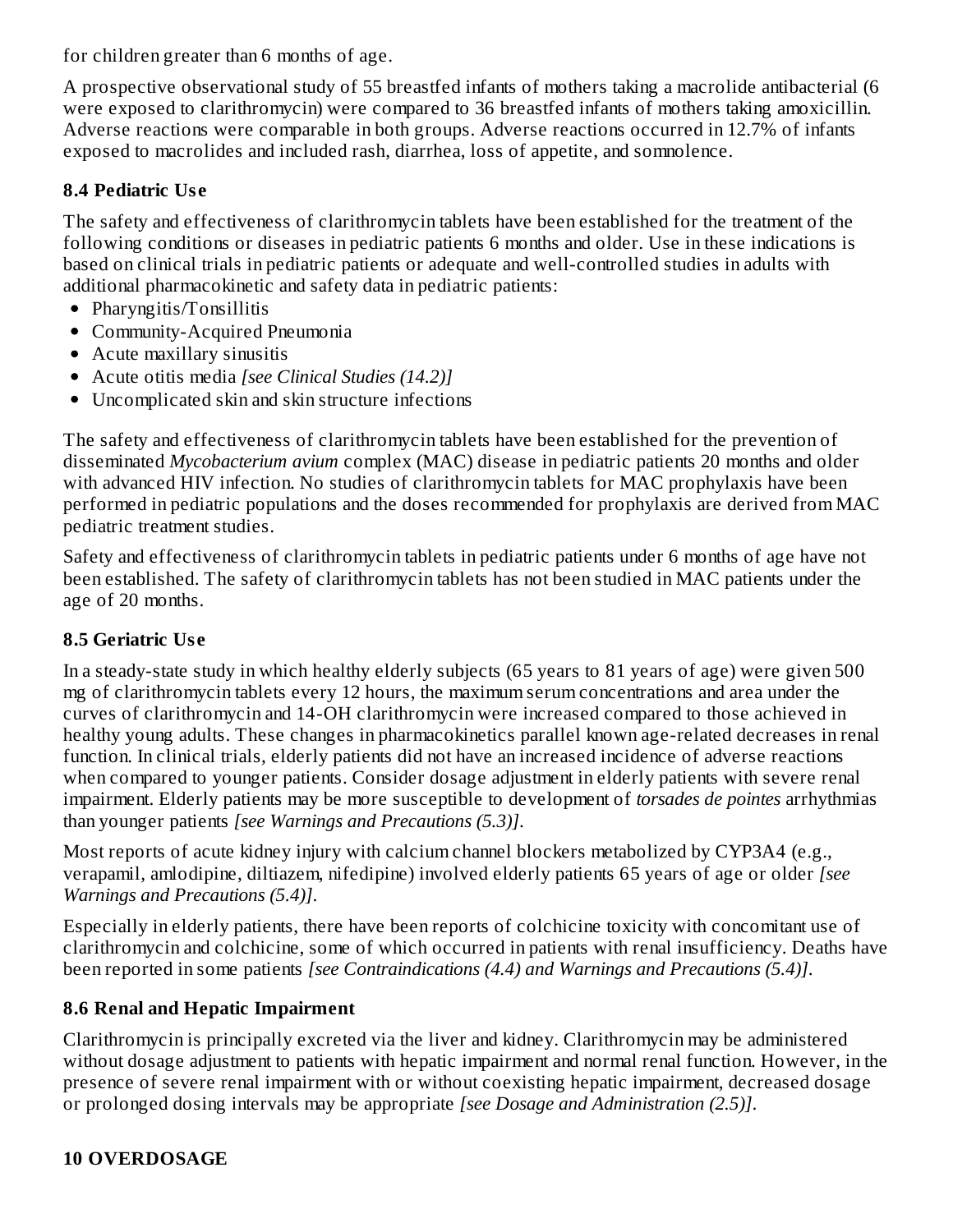Overdosage of clarithromycin can cause gastrointestinal symptoms such as abdominal pain, vomiting, nausea, and diarrhea.

Treat adverse reactions accompanying overdosage by the prompt elimination of unabsorbed drug and supportive measures. As with other macrolides, clarithromycin serum concentrations are not expected to be appreciably affected by hemodialysis or peritoneal dialysis.

### **11 DESCRIPTION**

Clarithromycin is a semi-synthetic macrolide antimicrobial for oral use. Chemically, it is 6-*0* methylerythromycin. The molecular formula is  $\rm{C_{38}H_{69}NO_{13}}$ , and the molecular weight is 747.96. The structural formula is:



#### **Figure 1: Structure of Clarithromycin**

Clarithromycin is a white to off-white crystalline powder. It is soluble in acetone, slightly soluble in methanol, ethanol, and acetonitrile, and practically insoluble in water.

Clarithromycin tablets, USP are available as immediate-release tablets.

Each white oval film-coated immediate-release clarithromycin tablet, USP contains 250 mg or 500 mg of clarithromycin and the following inactive ingredients:

250 mg tablets: microcrystalline cellulose, lactose monohydrate, hydroxypropyl cellulose, sodium starch glycolate, colloidal silicon dioxide, talc, magnesium stearate, hypromellose, titanium dioxide, and polyethylene glycol.

500 mg tablets: microcrystalline cellulose, lactose monohydrate, hydroxypropyl cellulose, sodium starch glycolate, colloidal silicon dioxide, talc, magnesium stearate, hypromellose, titanium dioxide, and polyethylene glycol.

### **12 CLINICAL PHARMACOLOGY**

#### **12.1 Mechanism of Action**

Clarithromycin is a macrolide antimicrobial drug *[see Microbiology (12.4)]*.

#### **12.3 Pharmacokinetics**

Absorption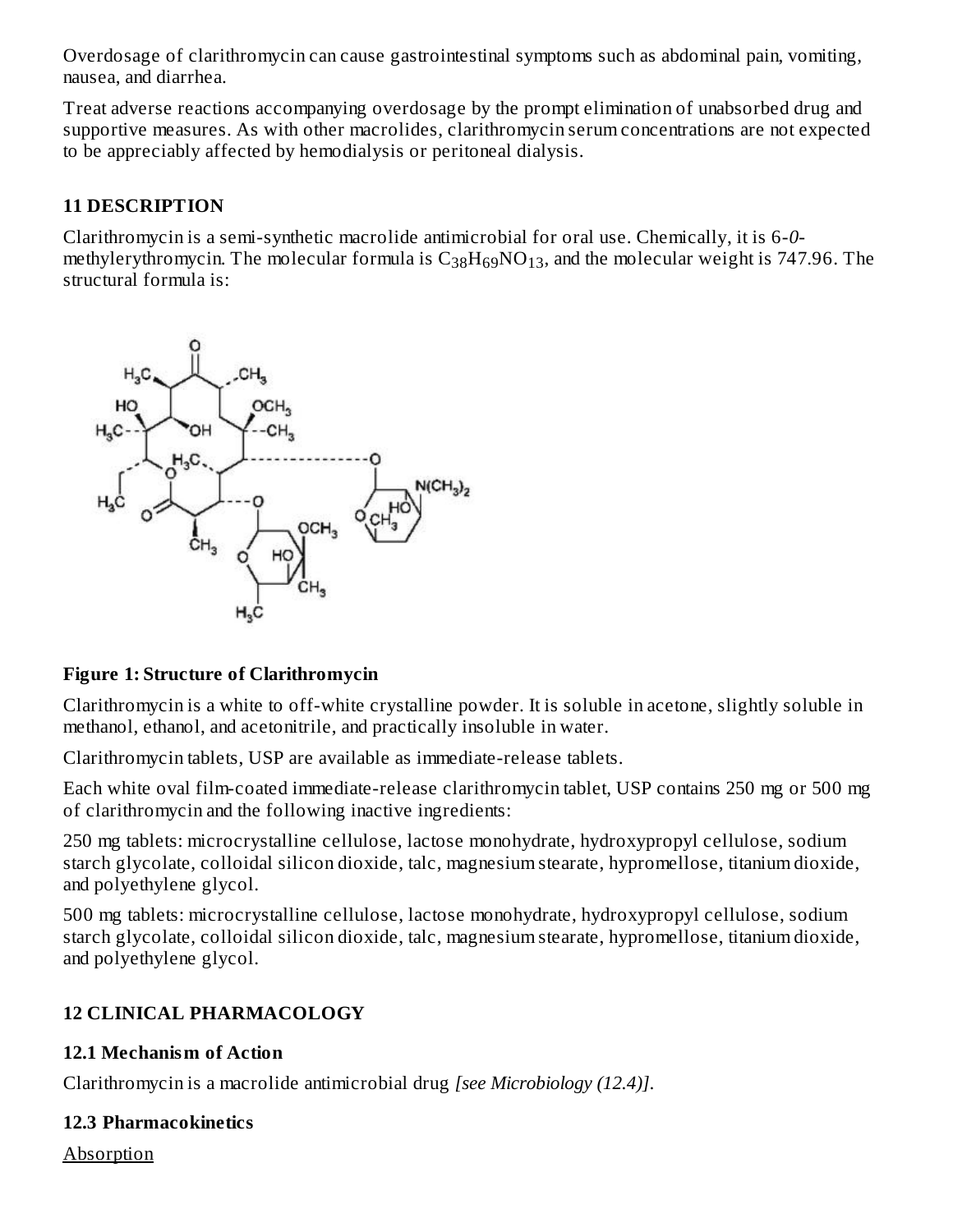### *Clarithromycin Immediate-Release Tablets*

The absolute bioavailability of 250 mg clarithromycin tablets was approximately 50%. For a single 500 mg dose of clarithromycin, food slightly delays the onset of clarithromycin absorption, increasing the peak time from approximately 2 to 2.5 hours. Food also increases the clarithromycin peak plasma concentration by about 24%, but does not affect the extent of clarithromycin bioavailability. Food does not affect the onset of formation of the active metabolite, 14-OH clarithromycin or its peak plasma concentration but does slightly decrease the extent of metabolite formation, indicated by an 11% decrease in area under the plasma concentration-time curve (AUC). Therefore, clarithromycin tablets may be given without regard to food. In non-fasting healthy human subjects (males and females), peak plasma concentrations were attained within 2 to 3 hours after oral dosing.

#### Distribution

Clarithromycin and the 14-OH clarithromycin metabolite distribute readily into body tissues and fluids. There are no data available on cerebrospinal fluid penetration. Because of high intracellular concentrations, tissue concentrations are higher than serum concentrations. Examples of tissue and serum concentrations are presented below.

| <b>CONCENTRATION</b> (after 250 mg every 12 hours)  |         |          |  |  |  |
|-----------------------------------------------------|---------|----------|--|--|--|
| <b>Tissue Type</b><br><b>Tissue</b><br><b>Serum</b> |         |          |  |  |  |
|                                                     | (mcg/g) | (mcg/mL) |  |  |  |
| Tonsil                                              | ī.6     |          |  |  |  |
| Lung                                                |         |          |  |  |  |

#### **Table 9. Tissue and Serum Concentrations of Clarithromycin**

#### Metabolism and Elimination

#### *Clarithromycin Immediate-Release Tablets*

Steady-state peak plasma clarithromycin concentrations were attained within 3 days and were approximately 1 mcg/mL to 2 mcg/mL with a 250 mg dose administered every 12 hours and 3 mcg/mL to 4 mcg/mL with a 500 mg dose administered every 8 hours to 12 hours. The elimination half-life of clarithromycin was about 3 hours to 4 hours with 250 mg administered every 12 hours but increased to 5 hours to 7 hours with 500 mg administered every 8 hours to 12 hours. The nonlinearity of clarithromycin pharmacokinetics is slight at the recommended doses of 250 mg and 500 mg administered every 8 hours to 12 hours. With a 250 mg every 12 hours dosing, the principal metabolite, 14-OH clarithromycin, attains a peak steady-state concentration of about 0.6 mcg/mL and has an elimination half-life of 5 hours to 6 hours. With a 500 mg every 8 hours to 12 hours dosing, the peak steady-state concentration of 14-OH clarithromycin is slightly higher (up to 1 mcg/mL), and its elimination half-life is about 7 hours to 9 hours. With any of these dosing regimens, the steady-state concentration of this metabolite is generally attained within 3 days to 4 days.

After a 250 mg tablet every 12 hours, approximately 20% of the dose is excreted in the urine as clarithromycin, while after a 500 mg tablet every 12 hours, the urinary excretion of clarithromycin is somewhat greater, approximately 30%. In comparison, after an oral dose of 250 mg (125 mg/5 mL) suspension every 12 hours, approximately 40% is excreted in urine as clarithromycin. The renal clearance of clarithromycin is, however, relatively independent of the dose size and approximates the normal glomerular filtration rate. The major metabolite found in urine is 14-OH clarithromycin, which accounts for an additional 10% to 15% of the dose with either a 250 mg or a 500 mg tablet administered every 12 hours.

#### Specific Populations for Clarithromycin Tablets

Clarithromycin penetrates into the middle ear fluid of pediatric patients with secretory otitis media.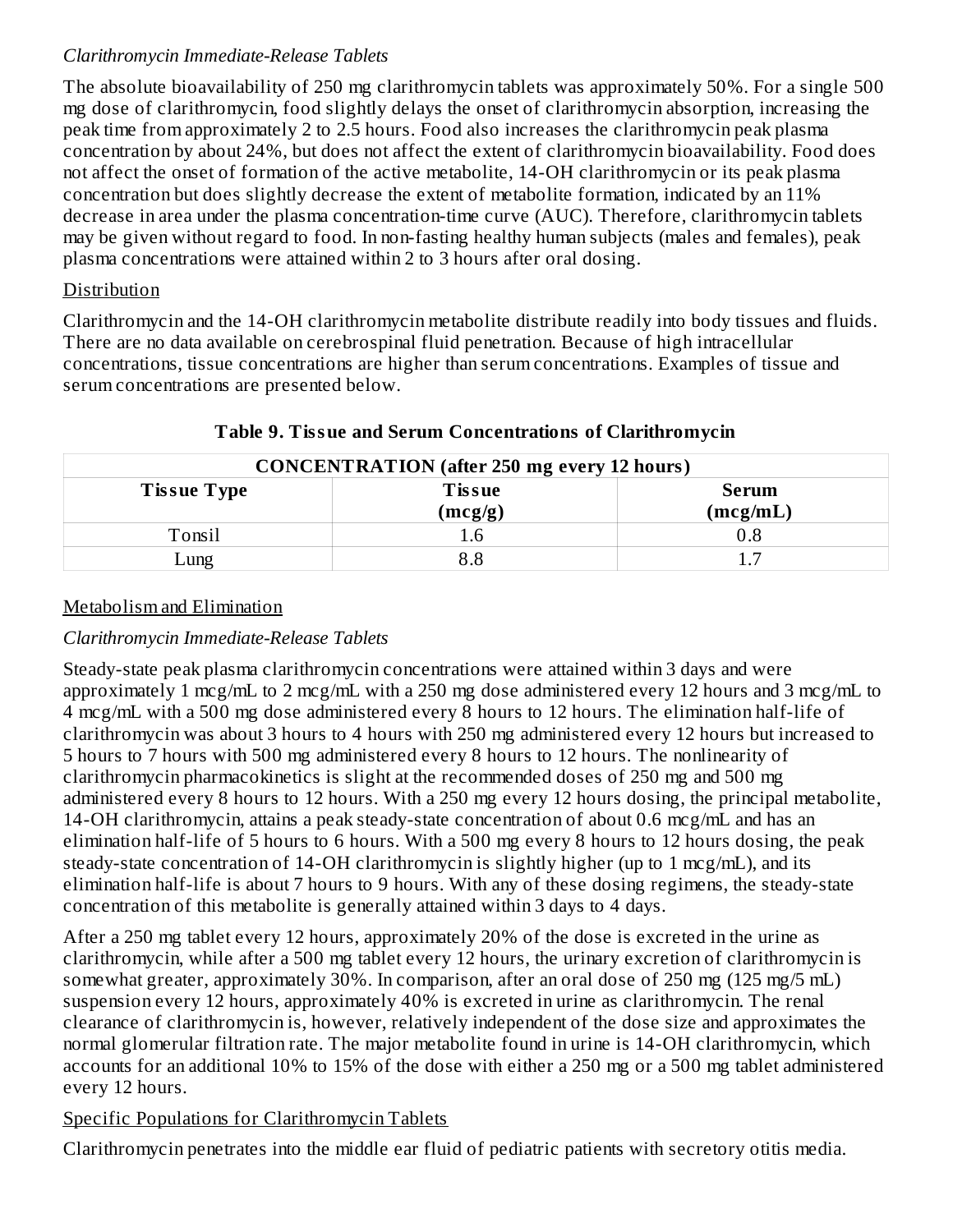**Table 10. Middle Ear Fluid and Serum Concentrations of Clarithromycin and 14-OH-Clarithromycin in Pediatric Patients**

| <b>CONCENTRATION</b> (after 7.5 mg/kg every 12 hours for 5 doses) |                                     |                          |  |  |
|-------------------------------------------------------------------|-------------------------------------|--------------------------|--|--|
| Analyte                                                           | <b>Middle Ear Fluid</b><br>(mcg/mL) | <b>Serum</b><br>(mcg/mL) |  |  |
| Clarithromycin                                                    | 2.5                                 | 17                       |  |  |
| 14-OH Clarithromycin                                              |                                     | $0.8\,$                  |  |  |

When pediatric patients ( $n = 10$ ) were administered a single oral dose of 7.5 mg/kg clarithromycin as an oral suspension, food increased mean peak plasma clarithromycin concentrations from 3.6 ( $\pm$  1.5) mcg/mL to 4.6 ( $\pm$  2.8) mcg/mL and the extent of absorption from 10.0 ( $\pm$  5.5) hr•mcg/mL to 14.2 ( $\pm$  9.4) hr•mcg/mL.

In pediatric patients requiring antibacterial therapy, administration of 7.5 mg/kg every 12 hours of clarithromycin as an oral suspension generally resulted in steady-state peak plasma concentrations of 3 mcg/mL to 7 mcg/mL for clarithromycin and 1 mcg/mL to 2 mcg/mL for 14-OH clarithromycin.

In HIV-infected pediatric patients taking 15 mg/kg of clarithromycin as an oral suspension every 12 hours, steady-state clarithromycin peak concentrations generally ranged from 6 mcg/mL to 15 mcg/mL.

#### *HIV Infection*

Steady-state concentrations of clarithromycin and 14-OH clarithromycin observed following administration of 500 mg doses of clarithromycin every 12 hours to adult patients with HIV infection were similar to those observed in healthy volunteers. In adult HIV-infected patients taking 500-mg or 1000-mg doses of clarithromycin every 12 hours, steady-state clarithromycin  $\rm{C_{max}}$  values ranged from 2 mcg/mL to 4 mcg/mL and 5 mcg/mL to 10 mcg/mL, respectively.

#### *Hepatic Impairment*

The steady-state concentrations of clarithromycin in subjects with impaired hepatic function did not differ from those in normal subjects; however, the 14-OH clarithromycin concentrations were lower in the hepatically impaired subjects. The decreased formation of 14-OH clarithromycin was at least partially offset by an increase in renal clearance of clarithromycin in the subjects with impaired hepatic function when compared to healthy subjects.

#### *Renal Impairment*

The pharmacokinetics of clarithromycin was also altered in subjects with impaired renal function *[see Use in Specific Populations (8.6) and Dosage and Administration (2.5)]*.

#### Drug Interactions

#### *Fluconazole*

Following administration of fluconazole 200 mg daily and clarithromycin 500 mg twice daily to 21 healthy volunteers, the steady-state clarithromycin  $\mathsf{C}_{\min}$  and  $\mathrm{AUC}$  increased 33% and 18%, respectively. Clarithromycin exposures were increased and steady-state concentrations of 14-OH clarithromycin were not significantly affected by concomitant administration of fluconazole.

#### *Colchicine*

When a single dose of colchicine 0.6 mg was administered with clarithromycin 250 mg BID for 7 days, the colchicine  $\rm{C_{max}}$  increased 197% and the  $\rm{AUC_{0-\infty}}$  increased 239% compared to administration of colchicine alone.

#### *Atazanavir*

Following administration of clarithromycin (500 mg twice daily) with atazanavir (400 mg once daily), the clarithromycin AUC increased 94%, the 14-OH clarithromycin AUC decreased 70% and the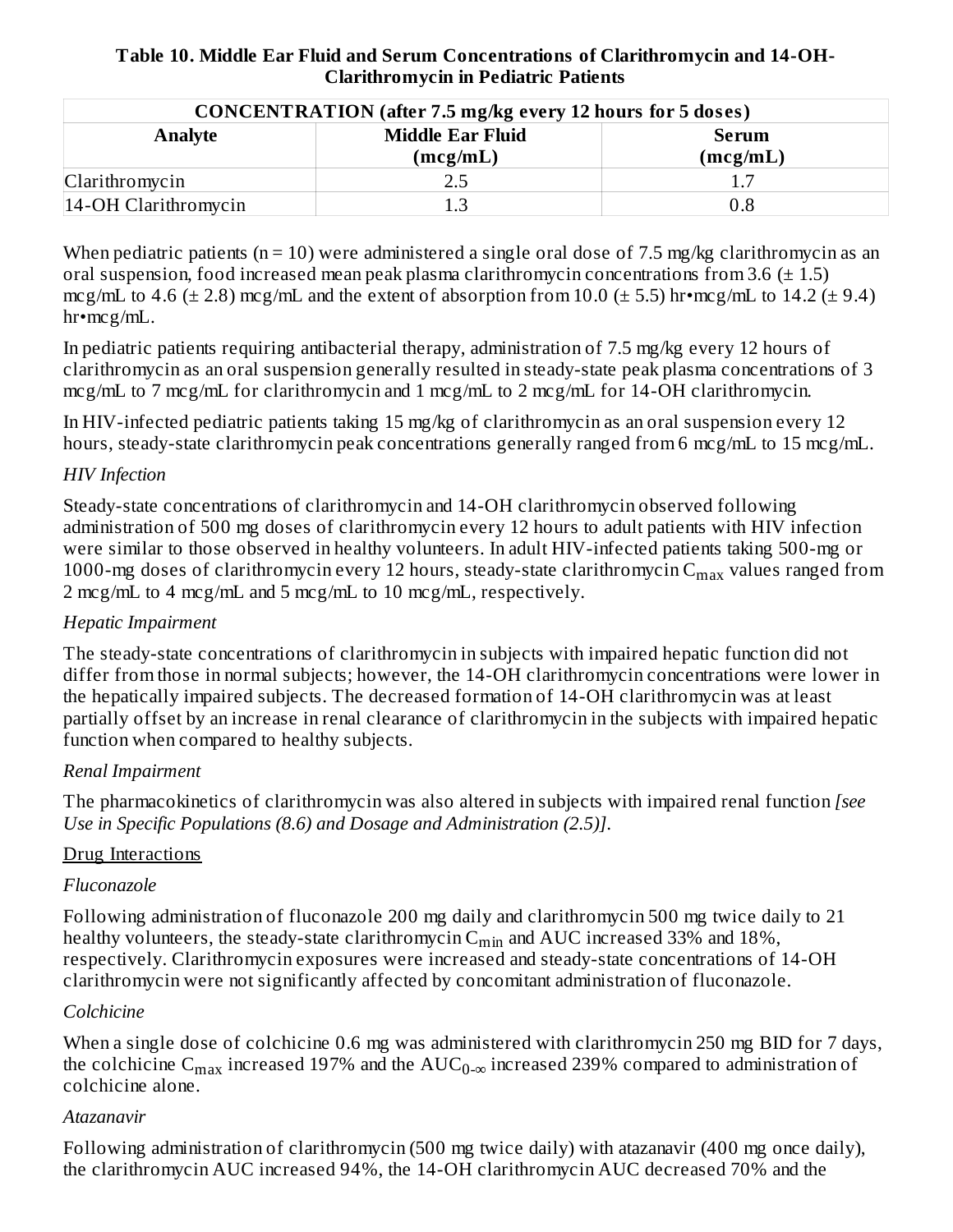#### atazanavir AUC increased 28%.

#### *Ritonavir*

Concomitant administration of clarithromycin and ritonavir ( $n = 22$ ) resulted in a 77% increase in clarithromycin AUC and a 100% decrease in the AUC of 14-OH clarithromycin.

#### *Saquinavir*

Following administration of clarithromycin (500 mg bid) and saquinavir (soft gelatin capsules, 1200 mg tid) to 12 healthy volunteers, the steady-state saquinavir AUC and  $\rm{C_{max}}$  increased 177% and 187% respectively compared to administration of saquinavir alone. Clarithromycin AUC and  $\mathsf{C}_{\max}$  increased 45% and 39% respectively, whereas the 14–OH clarithromycin AUC and  $\rm C_{max}$  decreased 24% and 34% respectively, compared to administration with clarithromycin alone.

#### *Didanosine*

Simultaneous administration of clarithromycin tablets and didanosine to 12 HIV-infected adult patients resulted in no statistically significant change in didanosine pharmacokinetics.

### *Zidovudine*

Following administration of clarithromycin 500 mg tablets twice daily with zidovudine 100 mg every 4 hours, the steady-state zidovudine AUC decreased 12% compared to administration of zidovudine alone (n=4). Individual values ranged from a decrease of 34% to an increase of 14%. When clarithromycin tablets were administered two to four hours prior to zidovudine, the steady-state zidovudine  $\mathsf{C}_{\max}$ increased 100% whereas the AUC was unaffected (n=24).

#### *Omeprazole*

Clarithromycin 500 mg every 8 hours was given in combination with omeprazole 40 mg daily to healthy adult subjects. The steady-state plasma concentrations of omeprazole were increased (C $_{\rm max}$ , AUC $_{\rm 0-24}$ , and t½ increases of 30%, 89%, and 34%, respectively), by the concomitant administration of clarithromycin.

The plasma levels of clarithromycin and 14–OH clarithromycin were increased by the concomitant administration of omeprazole. For clarithromycin, the mean  $\rm{C_{max}}$  was  $10\%$  greater, the mean  $\rm{C_{min}}$  was 27% greater, and the mean  $\mathrm{AUC_{0-8}}$  was 15% greater when clarithromycin was administered with omeprazole than when clarithromycin was administered alone. Similar results were seen for 14–OH clarithromycin, the mean  $\rm{C_{max}}$  was 45% greater, the mean  $\rm{C_{min}}$  was 57% greater, and the mean  $\rm{AUC_{0-8}}$ was 45% greater. Clarithromycin concentrations in the gastric tissue and mucus were also increased by concomitant administration of omeprazole.

| Clarithromycin Tissue Concentrations 2 hours after Dose (mcg/mL)/(mcg/g) |             |                  |                  |           |                   |
|--------------------------------------------------------------------------|-------------|------------------|------------------|-----------|-------------------|
| <b>Treatment</b>                                                         | $\mathbf N$ | antrum           | fundus           | N         | <b>Mucus</b>      |
| Clarithromycin                                                           | C.          | $10.48 \pm 2.01$ | $20.81 \pm 7.64$ | $\Lambda$ | $4.15 \pm 7.74$   |
| $Clarithromycin + Omeprazole$                                            | C           | $19.96 \pm 4.71$ | $24.25 \pm 6.37$ | $\Delta$  | $39.29 \pm 32.79$ |

### *Theophylline*

In two studies in which theophylline was administered with clarithromycin (a theophylline sustainedrelease formulation was dosed at either 6.5 mg/kg or 12 mg/kg together with 250 or 500 mg q12h clarithromycin), the steady-state levels of  $C_{max}$ ,  $C_{min}$ , and the area under the serum concentration time curve (AUC) of theophylline increased about 20%.

#### *Midazolam*

When a single dose of midazolam was co-administered with clarithromycin tablets (500 mg twice daily for 7 days), midazolam AUC increased 174% after intravenous administration of midazolam and 600%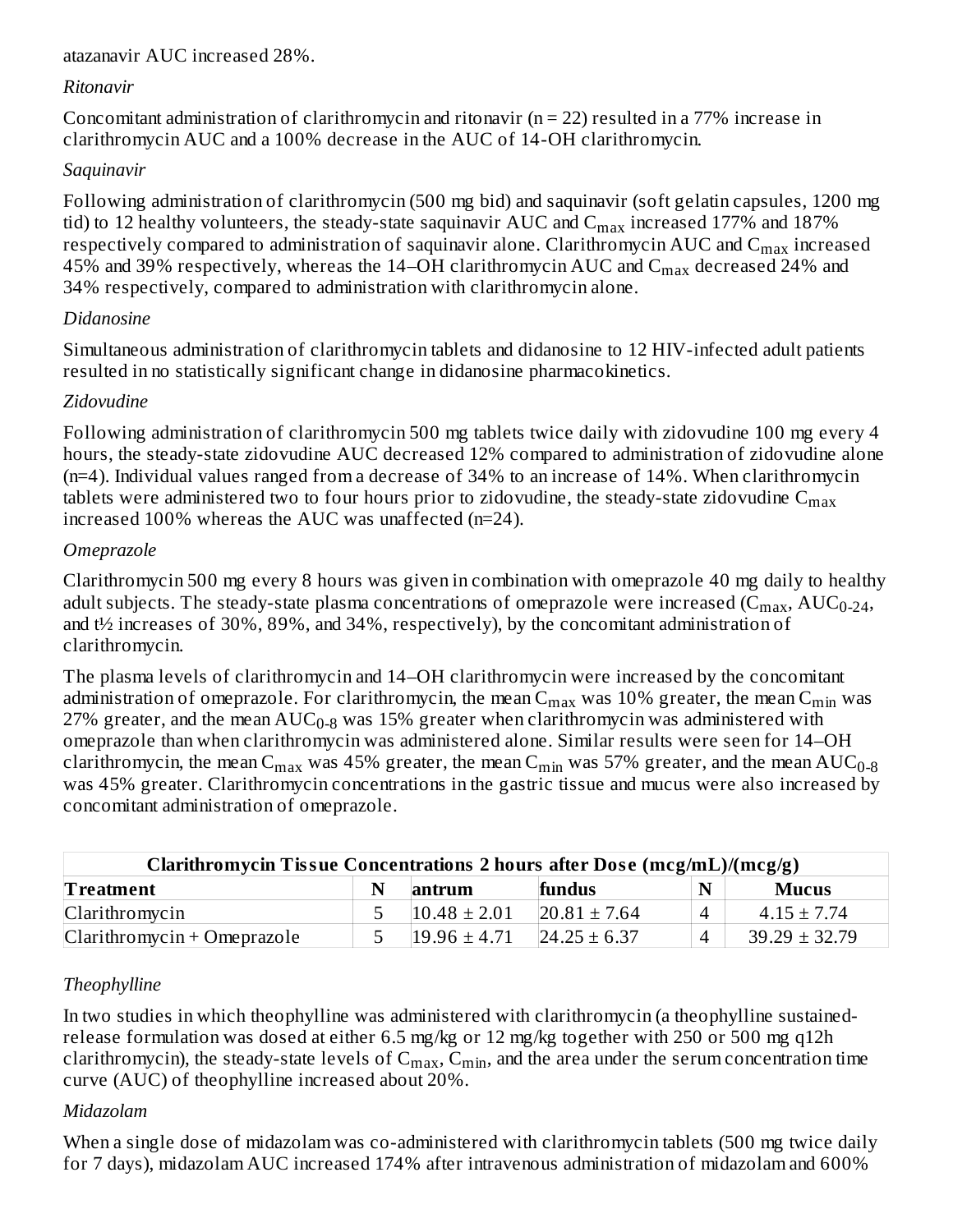after oral administration.

For information about other drugs indicated in combination with clarithromycin, refer to their full prescribing information, CLINICAL PHARMACOLOGY section.

### **12.4 Microbiology**

#### **Mechanism of Action**

Clarithromycin exerts its antibacterial action by binding to the 50S ribosomal subunit of susceptible bacteria resulting in inhibition of protein synthesis.

#### Resistance

The major routes of resistance are modification of the 23S rRNA in the 50S ribosomal subunit to insensitivity or drug efflux pumps. Beta-lactamase production should have no effect on clarithromycin activity.

Most isolates of methicillin-resistant and oxacillin-resistant staphylococci are resistant to clarithromycin.

If *H. pylori* is not eradicated after treatment with clarithromycin-containing combination regimens, patients may develop clarithromycin resistance in *H. pylori* isolates. Therefore, for patients who fail therapy, clarithromycin susceptibility testing should be done, if possible.

Patients with clarithromycin-resistant *H. pylori* should not be treated with any of the following: omeprazole/clarithromycin dual therapy; omeprazole/clarithromycin/amoxicillin triple therapy; lansoprazole/clarithromycin/amoxicillin triple therapy; or other regimens which include clarithromycin as the sole antibacterial agent.

### **Antimicrobial Activity**

Clarithromycin has been shown to be active against most of the isolates of the following microorganisms both *in vitro* and in clinical infections *[see Indications and Usage (1)]*.

Gram-Positive Bacteria

- *Staphylococcus aureus*
- *Streptococcus pneumoniae*
- *Streptococcus pyogenes*

Gram-Negative Bacteria

- *Haemophilus influenzae*
- *Haemophilus parainfluenzae*
- *Moraxella catarrhalis*

Other Microorganisms

- *Chlamydophila pneumoniae*
- *Helicobacter pylori*
- *Mycobacterium avium* complex (MAC) consisting of *M. avium* and *M. intracellulare*
- *Mycoplasma pneumoniae*

At least 90 percent of the microorganisms listed below exhibit *in vitro* minimum inhibitory concentrations (MICs) less than or equal to the clarithromycin susceptible MIC breakpoint for organisms of similar type to those shown in Table 11. However, the efficacy of clarithromycin in treating clinical infections due to these microorganisms has not been established in adequate and wellcontrolled clinical trials.

Gram-Positive Bacteria

*Streptococcus agalactiae*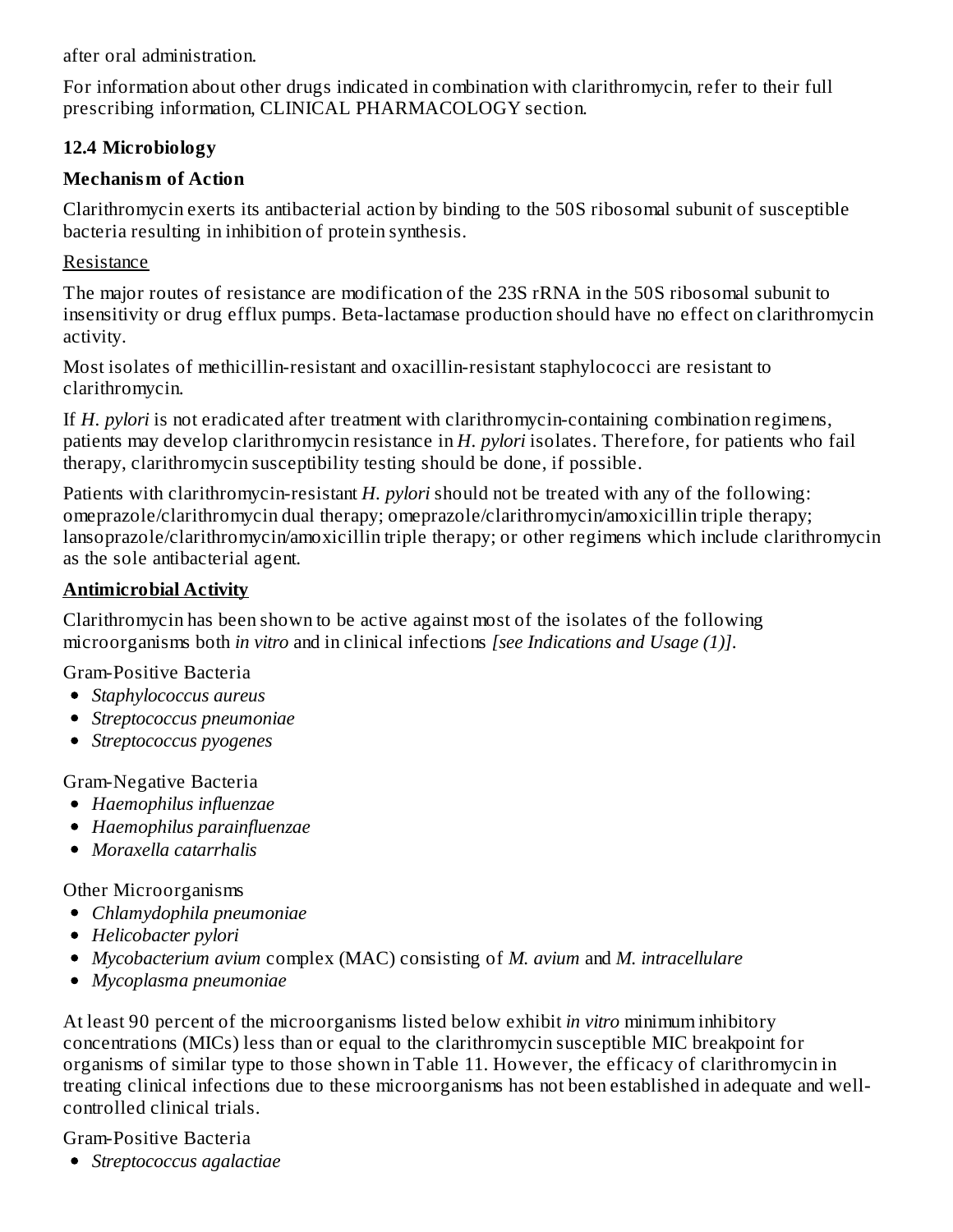- Streptococci (Groups C, F, G)
- Viridans group streptococci

Gram-Negative Bacteria

- *Legionella pneumophila*
- *Pasteurella multocida*

Anaerobic Bacteria

- *Clostridium perfringens*
- *Peptococcus niger*
- *Prevotella melaninogenica*
- *Propionibacterium acnes*

### Susceptibility Testing

For specific information regarding susceptibility test interpretive criteria and associated test methods and quality control standards recognized by FDA for this drug, please see: https://www.fda.gov/STIC.

# **13 NONCLINICAL TOXICOLOGY**

### **13.1 Carcinogenesis, Mutagenesis, Impairment of Fertility**

The following *in vitro* mutagenicity tests have been conducted with clarithromycin:

- *Salmonella* /Mammalian Microsomes Test
- Bacterial Induced Mutation Frequency Test
- *In Vitro* Chromosome Aberration Test
- Rat Hepatocyte DNA Synthesis Assay
- Mouse Lymphoma Assay
- Mouse Dominant Lethal Study
- Mouse Micronucleus Test

All tests had negative results except the *in vitro* chromosome aberration test which was positive in one test and negative in another. In addition, a bacterial reverse-mutation test (Ames test) has been performed on clarithromycin metabolites with negative results.

### Impairment of Fertility

Fertility and reproduction studies have shown that daily doses of up to 160 mg/kg/ to male and female rats caused no adverse effects on the estrous cycle, fertility, parturition, or number and viability of offspring. Plasma levels in rats after 150 mg/kg/day were twice the human serum levels.

Testicular atrophy occurred in rats at doses 7 times, in dogs at doses 3 times, and in monkeys at doses 8 times greater than the maximum human daily dose (on a body surface area basis).

# **13.2 Animal Toxicology and/or Pharmacology**

Corneal opacity occurred in dogs at doses 12 times and in monkeys at doses 8 times greater than the maximum human daily dose (on a body surface area basis). Lymphoid depletion occurred in dogs at doses 3 times greater than and in monkeys at doses 2 times greater than the maximum human daily dose (on a body surface area basis).

# **14 CLINICAL STUDIES**

# **14.1 Mycobacterial Infections**

Prophylaxis of Mycobacterial Infections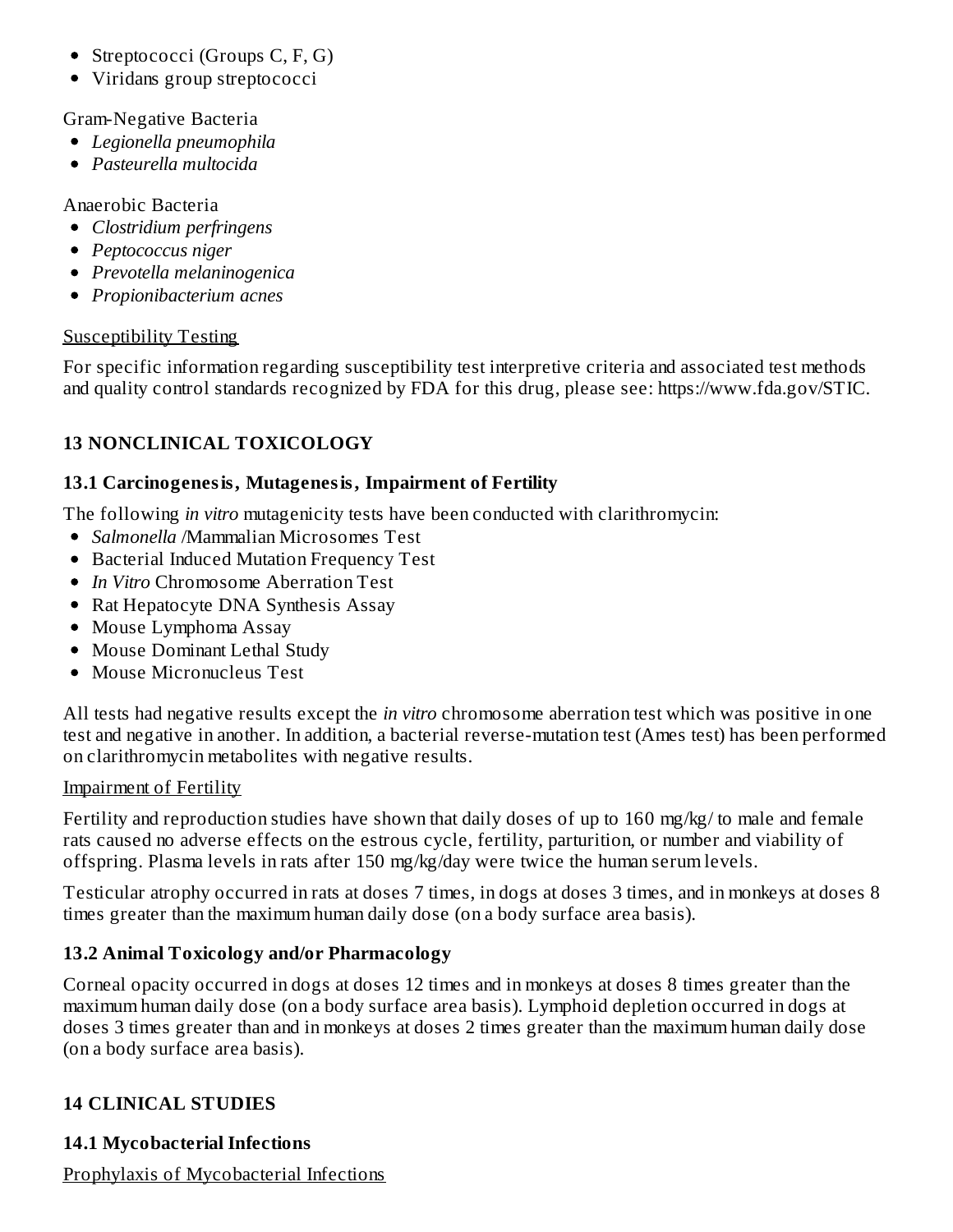A randomized, double-blind clinical trial (trial 3) compared clarithromycin 500 mg twice a day to placebo in patients with CDC-defined AIDS and CD $_4$  counts less than 100 cells/µL. This trial accrued 682 patients from November 1992 to January 1994, with a median CD $_4$  cell count at entry of 30 cells/mcL. Median duration of clarithromycin tablets was 10.6 months vs. 8.2 months for placebo. More patients in the placebo arm than the clarithromycin tablets arm discontinued prematurely from the trial (75.6% and 67.4%, respectively). However, if premature discontinuations due to *Mycobacterium avium* complex (MAC) or death are excluded, approximately equal percentages of patients on each arm (54.8%) on clarithromycin tablets and 52.5% on placebo) discontinued study drug early for other reasons. The trial was designed to evaluate the following endpoints:

- 1. MAC bacteremia, defined as at least one positive culture for *Mycobacterium avium* complex bacteria from blood or another normally sterile site
- 2. Survival
- 3. Clinically significant disseminated MAC disease, defined as MAC bacteremia accompanied by signs or symptoms of serious MAC infection, including fever, night sweats, weight loss, anemia, or elevations in liver function tests

#### *MAC Bacteremia*

In patients randomized to clarithromycin tablets, the risk of MAC bacteremia was reduced by 69% compared to placebo. The difference between groups was statistically significant ( $p \le 0.001$ ). On an intent-to-treat basis, the one-year cumulative incidence of MAC bacteremia was 5.0% for patients randomized to clarithromycin tablets and 19.4% for patients randomized to placebo. While only 19 of the 341 patients randomized to clarithromycin tablets developed MAC, 11 of these cases were resistant to clarithromycin tablets. The patients with resistant MAC bacteremia had a median baseline  $\text{CD}_4$  count of 10 cells/mm<sup>3</sup>(range 2 cells/mm<sup>3</sup>to 25 cells/mm<sup>3</sup>). Information regarding the clinical course and response to treatment of the patients with resistant MAC bacteremia is limited. The 8 patients who received clarithromycin tablets and developed susceptible MAC bacteremia had a median baseline  $\text{\rm CD}_4$ count of 25 cells/mm<sup>3</sup>(range 10 cells/mm<sup>3</sup>to 80 cells/mm<sup>3</sup>). Comparatively, 53 of the 341 placebo patients developed MAC; none of these isolates were resistant to clarithromycin tablets. The median baseline CD<sub>4</sub> count was 15 cells/mm<sup>3</sup>(range 2 cells/mm<sup>3</sup>to 130 cells/mm<sup>3</sup>) for placebo patients that developed MAC.

#### *Survival*

A statistically significant survival benefit of clarithromycin tablets compared to placebo was observed (see Figure 3 and Table 13). Since the analysis at 18 months includes patients no longer receiving prophylaxis the survival benefit of clarithromycin tablets may be underestimated.

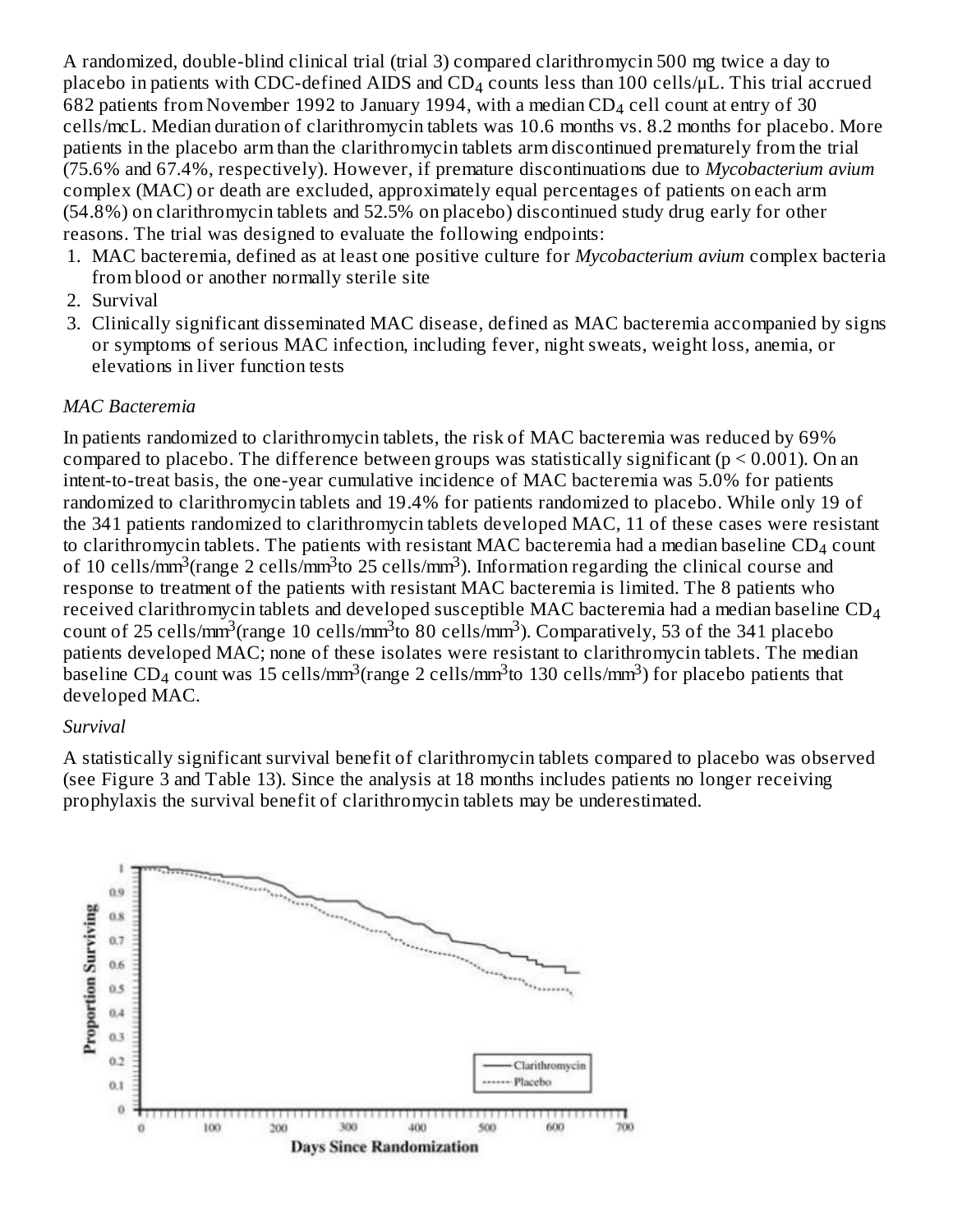### **Figure 3. Survival of All Randomized AIDS Patients Over Time in Trial 3**

|          | <b>Mortality Rates</b>           |                | <b>Reduction in Mortality Rates on</b> |
|----------|----------------------------------|----------------|----------------------------------------|
|          | Clarithromycin<br><b>Placebo</b> |                | <b>Clarithromycin Tablets</b>          |
|          |                                  | <b>Tablets</b> |                                        |
| 6 month  | 9.4%                             | 6.5%           | 31%                                    |
| 12 month | 29.7%                            | 20.5%          | 31%                                    |
| 18 month | 46.4%                            | 37.5%          | 20%                                    |

#### **Table 13. Mortality Rates at 18 months in Trial 3**

#### *Clinically Significant Disseminated MAC Disease*

In association with the decreased incidence of MAC bacteremia, patients in the group randomized to clarithromycin tablets showed reductions in the signs and symptoms of disseminated MAC disease, including fever, night sweats, weight loss, and anemia.

### Treatment of Mycobacterial Infections

### *Dose-Ranging Monotherapy Trials in Adult AIDS Patients with MAC*

Two randomized clinical trials (Trials 1 and 2) compared different dosages of clarithromycin tablets in patients with CDC-defined AIDS and CD $_4$  counts less than100 cells/mcL. These trials accrued patients from May 1991 to March 1992. Trial 500 was a randomized, double-blind trial; trial 577 was an openlabel compassionate use trial. Both trials used 500 mg and 1000 mg twice daily dosing of clarithromycin tablets; trial 1 also had a 2000 mg twice daily clarithromycin tablets group. Trial 1 enrolled 154 adult patients and trial 2 enrolled 469 adult patients. The majority of patients had  $\rm CD_4$  cell counts less than 50 cells/mcL at study entry. The trials were designed to evaluate the following end points:

1. Change in MAC bacteremia or blood cultures negative for *M. avium*.

2. Change in clinical signs and symptoms of MAC infection including one or more of the following: fever, night sweats, weight loss, diarrhea, splenomegaly, and hepatomegaly.

The results for trial 1 are described below. The trial 2 results were similar to the results of trial 1.

### MAC Bacteremia

Decreases in MAC bacteremia or negative blood cultures were seen in the majority of patients in all clarithromycin tablets dosage groups. The mean reductions in MAC colony forming units (CFU) from baseline after 4 weeks of therapy in the 1000 mg (n=32) twice daily and 2000 mg (n=26) twice daily regimen was 2.3 Log CFU compared to 1.5 Log CFU in the clarithromycin tablets 500 mg twice daily  $(n=35)$  regimen. A separate trial with a four drug regimen<sup>7</sup> (ciprofloxacin, ethambutol, rifampicin, and clofazimine) had a mean reduction of 1.4 Log CFU.

Clinical outcomes evaluated with the different dosing regimens of clarithromycin monotherapy are shown in Table 14. The 1000 mg and 2000 mg twice daily doses showed significantly better control of bacteremia during the first four weeks of therapy. No significant differences were seen beyond that point. All of the isolates had MIC less than 8 mcg/mL at pre-treatment. Relapse was almost always accompanied by an increase in MIC.

| <b>Outcome</b> |                |                | Clarithromycin   Clarithromycin   Clarithromycin |
|----------------|----------------|----------------|--------------------------------------------------|
|                | <b>Tablets</b> | <b>Tablets</b> | <b>Tablets</b>                                   |
|                | 500 mg         | 1000 mg        | 2000 mg                                          |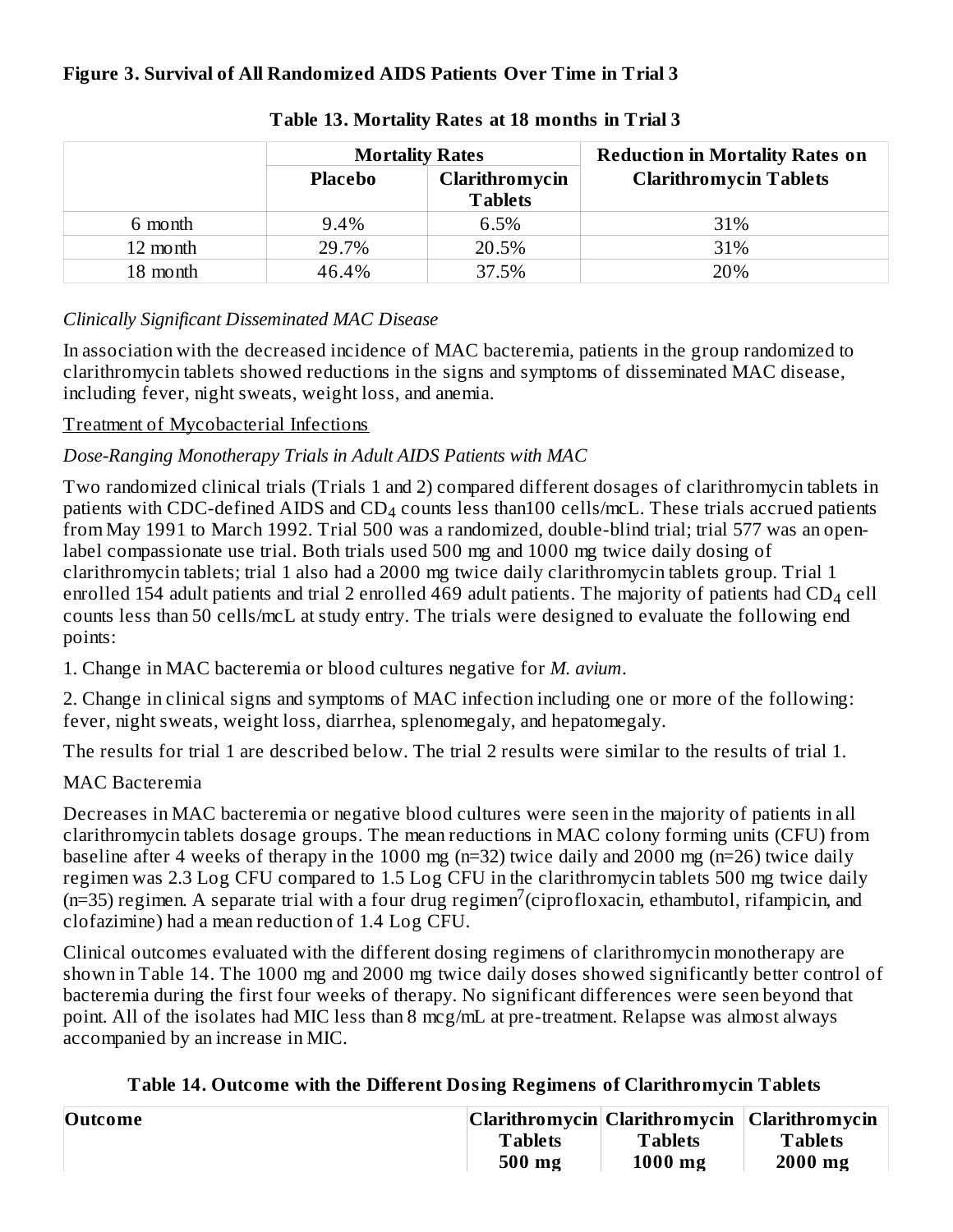|                                                  | twice daily | twice daily | twice daily |
|--------------------------------------------------|-------------|-------------|-------------|
| One or more negative blood cultures at any time  | 61% (30/49) | 59% (29/49) | 52% (25/48) |
| during acute therapy                             |             |             |             |
| Two or more negative blood cultures during acute | 25% (12/49) | 25% (12/49) | 8% (4/48)   |
| therapy sustained through study day 84           |             |             |             |
| Death or discontinuation by day 84               | 23% (11/49) | 37% (18/49) | 56% (27/48) |
| Relapse by day 84                                | 14% (7/49)  | 12% (6/49)  | 13% (6/48)  |
| Median time to first negative culture (in days)  | 54          | 41          | 29          |
| Median time to first decrease of at least 1 log  | 29          | 16          | 15          |
| CFU (in days)                                    |             |             |             |
| Median time to first positive culture or study   | 43          | 59          | 43          |
| discontinuation following the first negative     |             |             |             |
| culture (in days)                                |             |             |             |

Clinically Significant Disseminated MAC Disease

Among patients experiencing night sweats prior to therapy, 84% showed resolution or improvement at some point during the 12 weeks of clarithromycin tablets at 500 mg to 2000 mg twice daily doses. Similarly, 77% of patients reported resolution or improvement in fevers at some point. Response rates for clinical signs of MAC are given in Table 15 below.

The median duration of response, defined as improvement or resolution of clinical signs and symptoms, was 2 weeks to 6 weeks.

Since the trial was not designed to determine the benefit of monotherapy beyond 12 weeks, the duration of response may be underestimated for the 25% to 33% of patients who continued to show clinical response after 12 weeks.

| <b>Resolution of Fever</b>         |          |         |                                           | <b>Resolution of Night Sweats</b> |            |            |
|------------------------------------|----------|---------|-------------------------------------------|-----------------------------------|------------|------------|
| Clarithromycin                     | $%$ ever |         | % afebrile                                | Clarithromycin                    | % ever     | $\%$       |
| <b>Tablets</b>                     | afebrile |         | 6 weeks                                   | <b>Tablets</b>                    | resolving  | resolving  |
| twice daily                        |          |         | or more                                   | twice daily                       |            | 6 weeks    |
| dose (mg)                          |          |         |                                           | dose(mg)                          |            | or more    |
| 500                                | 67%      |         | 23%                                       | 500                               | 85%        | 42%        |
| 1000                               | 67%      |         | 12%                                       | 1000                              | 70%        | 33%        |
| 2000                               | 62%      |         | 22%                                       | 2000                              | 72%        | 36%        |
| <b>Weight Gain Greater Than 3%</b> |          |         | <b>Hemoglobin Increase Greater Than 1</b> |                                   |            |            |
|                                    |          |         |                                           |                                   | gm         |            |
| Clarithromycin                     |          | % ever  | % gaining                                 | Clarithromycin                    | % ever     | $\%$       |
| <b>Tablets</b>                     |          | gaining | 6 weeks                                   | <b>Tablets</b>                    | increasing | increasing |
| twice daily                        |          |         | or more                                   | twice daily                       |            | 6 weeks    |
| dose (mg)                          |          |         |                                           | dose(mg)                          |            | or more    |
| 500                                |          | 33%     | 14%                                       | 500                               | 58%        | 26%        |
| 1000                               |          | 26%     | 17%                                       | 1000                              | 37%        | 6%         |
| 2000                               |          | 26%     | 12%                                       | 2000                              | 62%        | 18%        |

|  |  | Table 15. Response Rates for Clinical Signs of MAC During 6 Weeks to 12 Weeks of Treatment |  |  |  |
|--|--|--------------------------------------------------------------------------------------------|--|--|--|
|  |  |                                                                                            |  |  |  |

#### Survival

Median survival time from trial entry (trial 1) was 249 days at the 500 mg twice daily dose compared to 215 days with the 1000 mg twice daily dose. However, during the first 12 weeks of therapy, there were 2 deaths in 53 patients in the 500 mg twice daily group versus 13 deaths in 51 patients in the 1000 mg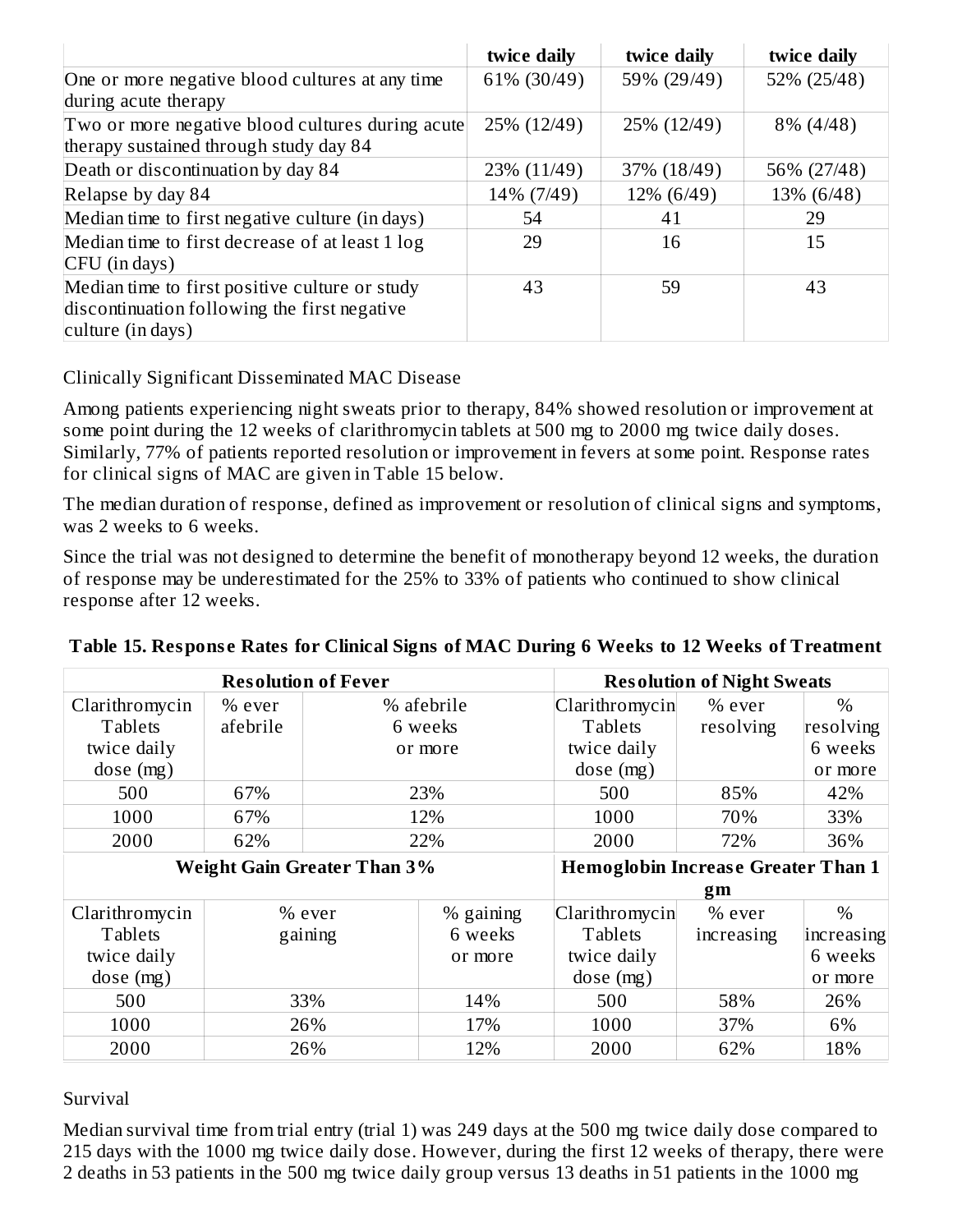twice daily group. The reason for this apparent mortality difference is not known. Survival in the two groups was similar beyond 12 weeks. The median survival times for these dosages were similar to recent historical controls with MAC when treated with combination therapies.<sup>7</sup>

Median survival time from entry in trial 2 was 199 days for the 500 mg twice a day dose and 179 days for the 1000 mg twice a day dose. During the first four weeks of therapy, while patients were maintained on their originally assigned dose, there were 11 deaths in 255 patients taking 500 mg twice daily and 18 deaths in 214 patients taking 1000 mg twice daily.

### *Dosage-Ranging Monotherapy Trials in Pediatric AIDS Patients with MAC*

Trial 4 was a pediatric trial of 3.75 mg/kg, 7.5 mg/kg, and 15 mg/kg of clarithromycin tablets twice daily in patients with CDC-defined AIDS and  $\text{CD}_4$  counts less than 100 cells/mcL. The trial enrolled 25 patients between the ages of 1 to 20. The trial evaluated the same endpoints as in the adult trials 1 and 2. Results with the 7.5 mg/kg twice daily dose in the pediatric trial were comparable to those for the 500 mg twice daily regimen in the adult trials.

### *Combination Therapy in AIDS Patients with Disseminated MAC*

Trial 5 compared the safety and efficacy of clarithromycin tablets in combination with ethambutol versus clarithromycin tablets in combination with ethambutol and clofazimine for the treatment of disseminated MAC (dMAC) infection. This 24-week trial enrolled 106 patients with AIDS and dMAC, with 55 patients randomized to receive clarithromycin tablets and ethambutol, and 51 patients randomized to receive clarithromycin, ethambutol, and clofazime. Baseline characteristics between treatment arms were similar with the exception of median CFU counts being at least 1 log higher in the clarithromycin tablets, ethambutol, and clofazime arm.

Compared to prior experience with clarithromycin monotherapy, the two-drug regimen of clarithromycin and ethambutol extended the time to microbiologic relapse, largely through suppressing the emergence of clarithromycin resistant strains. However, the addition of clofazimine to the regimen added no additional microbiologic or clinical benefit. Tolerability of both multidrug regimens was comparable with the most common adverse events being gastrointestinal in nature. Patients receiving the clofazimine-containing regimen had reduced survival rates; however, their baseline mycobacterial colony counts were higher. The results of this trial support the addition of ethambutol to clarithromycin for the treatment of initial dMAC infections but do not support adding clofazimine as a third agent.

# **14.2 Otitis Media**

# Otitis Media Trial of clarithromycin tablets vs. Oral Cephalosporin

In a controlled clinical trial of pediatric patients with acute otitis media performed in the United States, where significant rates of beta-lactamase producing organisms were found, clarithromycin tablets was compared to an oral cephalosporin. In this trial, strict evaluability criteria were used to determine clinical response. For the 223 patients who were evaluated for clinical efficacy, the clinical success rate (i.e., cure plus improvement) at the post-therapy visit was 88% for clarithromycin tablets and 91% for the cephalosporin.

In a smaller number of patients, microbiologic determinations were made at the pre-treatment visit. The presumptive bacterial eradication/clinical cure outcomes (i.e., clinical success) are shown in Table 16.

| Pathogen                     | <b>Clinical Success Rates</b> |                           |  |  |  |
|------------------------------|-------------------------------|---------------------------|--|--|--|
|                              | <b>Clarithromycin Tablets</b> | <b>Oral Cephalosporin</b> |  |  |  |
| S. pneumoniae                | 13/15 (87%)                   | 4/5                       |  |  |  |
| $H.$ influenzae <sup>a</sup> | 10/14 (71%)                   | 3/4                       |  |  |  |
| M. catarrhalis               | 4/5                           |                           |  |  |  |
| S. pyogenes                  | 3/3                           | 0/1                       |  |  |  |

**Table 16. Clinical Success Rates of Otitis Media Treatment by Pathogen**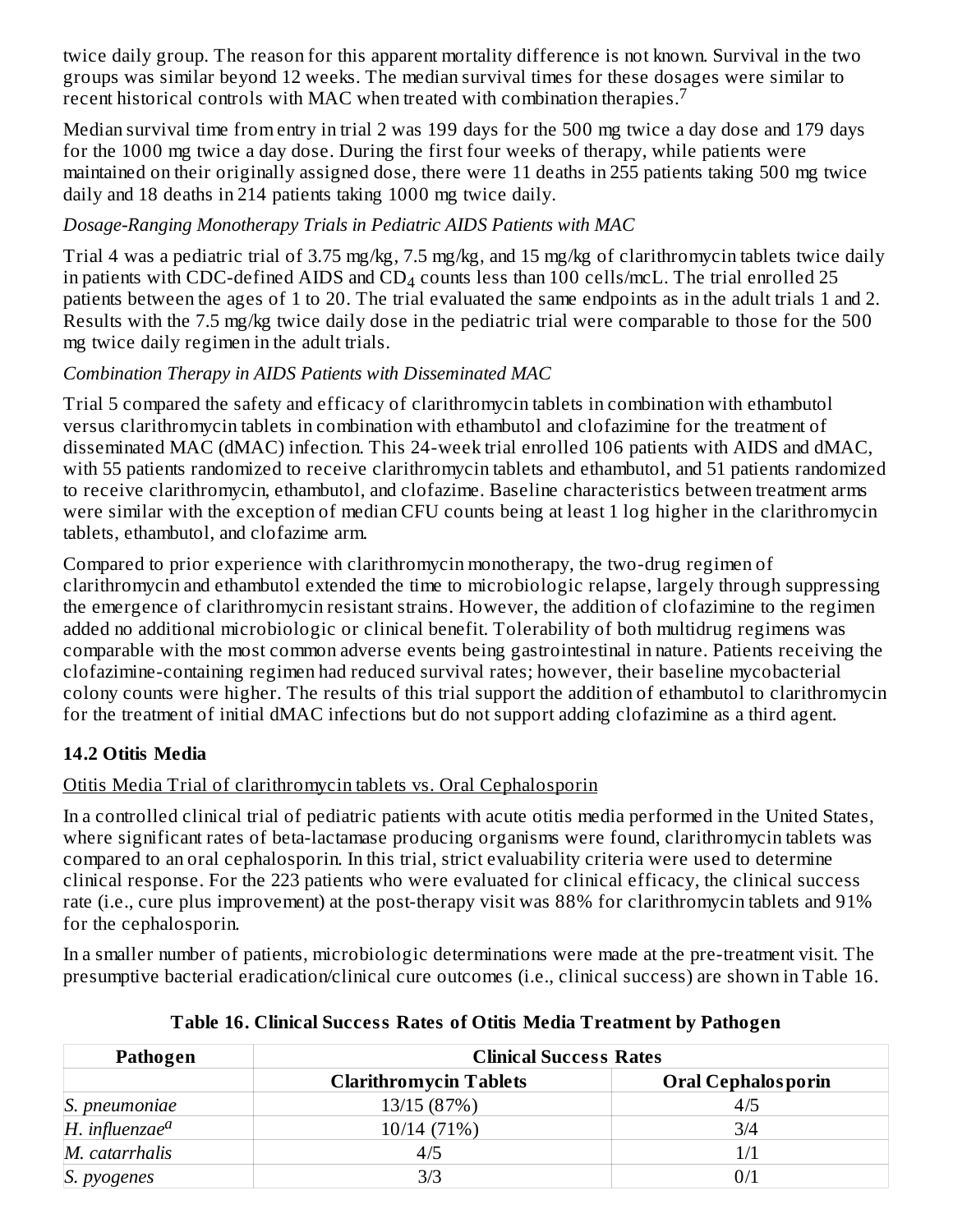| All Pathogens                                                                                                                 | 30/37 (81%) | 8/11(73%) |  |  |  |  |
|-------------------------------------------------------------------------------------------------------------------------------|-------------|-----------|--|--|--|--|
| Combined                                                                                                                      |             |           |  |  |  |  |
| <sup>a</sup> None of the <i>H</i> . <i>influenzae</i> isolated pre-treatment was resistant to clarithromycin tablets; 6% were |             |           |  |  |  |  |
| resistant to the control agent.                                                                                               |             |           |  |  |  |  |

#### Otitis Media Trials of Clarithromycin Tablets vs. Antimicrobial/Beta-lactamase Inhibitor

In two other controlled clinical trials of acute otitis media performed in the United States, where significant rates of beta-lactamase producing organisms were found, clarithromycin tablets was compared to an oral antimicrobial agent that contained a specific beta-lactamase inhibitor. In these trials, strict evaluability criteria were used to determine the clinical responses. In the 233 patients who were evaluated for clinical efficacy, the combined clinical success rate (i.e., cure and improvement) at the post-therapy visit was 91% for both clarithromycin tablets and the control.

For the patients who had microbiologic determinations at the pre-treatment visit, the presumptive bacterial eradication/clinical cure outcomes (i.e., clinical success) are shown in Table 17.

|                        | <b>Clinical Success Rates</b> |                                                                                                                           |  |  |  |
|------------------------|-------------------------------|---------------------------------------------------------------------------------------------------------------------------|--|--|--|
| <b>PATHOGEN</b>        | Clarithromycin Tablets        | Antimicrobial/                                                                                                            |  |  |  |
|                        |                               | <b>Beta-lactamase Inhibitor</b>                                                                                           |  |  |  |
| S. pneumoniae          | 43/51 (84%)                   | 55/56 (98%)                                                                                                               |  |  |  |
| $H.$ influenzae $a$    | 36/45 (80%)                   | 31/33 (94%)                                                                                                               |  |  |  |
| M. catarrhalis         | $9/10(90\%)$                  | 6/6                                                                                                                       |  |  |  |
| S. pyogenes            | 3/3                           | 5/5                                                                                                                       |  |  |  |
| All Pathogens Combined | 91/109 (83%)                  | 97/100 (97%)                                                                                                              |  |  |  |
|                        |                               | <sup>[a</sup> Of the <i>H</i> , <i>influenzae</i> isolated pre-treatment, 3% were resistant to clarithromycin tablets and |  |  |  |

#### **Table 17. Clinical Success Rates of Acute Otitis Media Treatment by Pathogen**

Of the *H. influenzae* isolated pre-treatment, 3% were resistant to clarithromycin tablets and 10% were resistant to the control agent.

#### **14.3 H. pylori Eradication to Decreas e the Risk of Duodenal Ulcer Recurrence**

#### Clarithromycin tablets + Lansoprazole and Amoxicillin

Two U.S. randomized, double-blind clinical trials (trial 6 and trial 7) in patients with *H. pylori* and duodenal ulcer disease (defined as an active ulcer or history of an active ulcer within one year) evaluated the efficacy of clarithromycin tablets 500 mg twice daily in combination with lansoprazole 30 mg twice daily and amoxicillin 1 gm twice daily as 14-day triple therapy for eradication of *H. pylori*.

*H. pylori* eradication was defined as two negative tests (culture and histology) at 4 weeks to 6 weeks following the end of treatment.

The combination of clarithromycin tablets plus lansoprazole and amoxicillin as triple therapy was effective in eradication of *H. pylori* (see results in Table 18). Eradication of *H. pylori* has been shown to reduce the risk of duodenal ulcer recurrence.

A randomized, double-blind clinical trial (trial 8) performed in the U.S. in patients with *H. pylori* and duodenal ulcer disease (defined as an active ulcer or history of an ulcer within one year) compared the efficacy of clarithromycin tablets in combination with lansoprazole and amoxicillin as triple therapy for 10 days and 14 days. This trial established that the 10-day triple therapy was equivalent to the 14-day triple therapy in eradicating *H. pylori* (see results in Table 18).

| <b>Trial</b> | <b>Duration</b> | <b>Triple Therapy Evaluable</b><br>Analys is <sup>a</sup> | <b>Triple Therapy Intent-to-Treat</b><br>Analys is <sup>b</sup> |
|--------------|-----------------|-----------------------------------------------------------|-----------------------------------------------------------------|
| Trial 6      | 14 days         | 92 <sup>c</sup> [80 to 97.7] (n = 48)                     | $86^{\circ}$ [73.3 to 93.5] (n = 55)                            |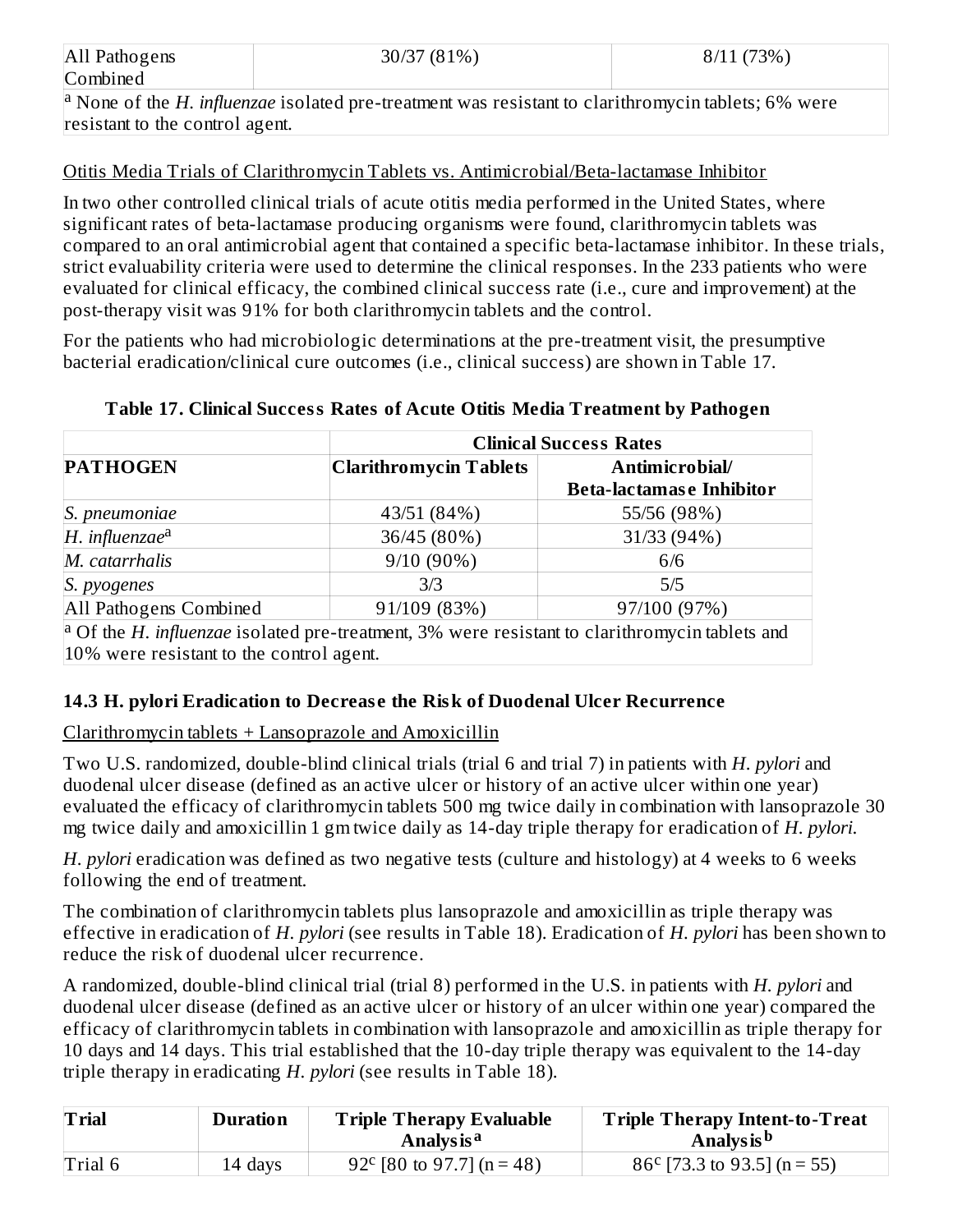| Trial 7              | 14 days | $86^d$ [75.7 to 93.6] (n = 66) | $83^d$ [72 to 90.8] (n = 70) |
|----------------------|---------|--------------------------------|------------------------------|
| Trial 8 <sup>e</sup> | 14 days | $85$ [77 to 91] (N = 113)      | 82 [73.9 to 88.1] (N = 126)  |
|                      | 10 days | 84 [76 to 89.8] (N = 123)      | 81 [73.9 to 87.6] (N = 135)  |

<sup>a</sup> Based on evaluable patients with confirmed duodenal ulcer (active or within one year) and H. pylori infection at baseline defined as at least two of three positive endoscopic tests from CLOtest (Delta West LTD., Bentley, Australia), histology, and/or culture. Patients were included in the analysis if they completed the trial. Additionally, if patients were dropped out of the trial due to an adverse reaction related to the drug, they were included in the analysis as evaluable failures of therapy.

<sup>b</sup> Patients were included in the analysis if they had documented H. pylori infection at baseline as defined above and had a confirmed duodenal ulcer (active or within one year). All dropouts were included as failures of therapy.

 $\rm\degree$  (p  $\rm<$  0.05) versus clarithromycin tablets/lansoprazole and lansoprazole/amoxicillin dual therapy.

 $\frac{d}{dp}$  ( $p$  < 0.05) versus clarithromycin tablets/amoxicillin dual therapy.

<sup>e</sup> The 95% confidence interval for the difference in eradication rates, 10-day minus 14-day, is (10.5, 8.1) in the evaluable analysis and (-9.7, 9.1) in the intent-to-treat analysis

### Clarithromycin tablets + Omeprazole and Amoxicillin Therapy

Three U.S., randomized, double-blind clinical trials in patients with *H. pylori* infection and duodenal ulcer disease (n = 558) compared clarithromycin tablets plus omeprazole and amoxicillin to clarithromycin tablets plus amoxicillin. Two trials (trials 9 and 10) were conducted in patients with an active duodenal ulcer, and the third trial (trial 11) was conducted in patients with a duodenal ulcer in the past 5 years, but without an ulcer present at the time of enrollment. The dosage regimen in the trials was clarithromycin tablets 500 mg twice a day plus omeprazole 20 mg twice a day plus amoxicillin 1 gram twice a day for 10 days. In trials 9 and 10, patients who took the omeprazole regimen also received an additional 18 days of omeprazole 20 mg once a day. Endpoints studied were eradication of *H. pylori* and duodenal ulcer healing (trials 9 and 10 only). *H. pylori* status was determined by CLOtest®, histology, and culture in all three trials. For a given patient, *H. pylori* was considered eradicated if at least two of these tests were negative, and none was positive. The combination of clarithromycin tablets plus omeprazole and amoxicillin was effective in eradicating *H. pylori* (see results in Table 19).

|          |                           | <b>Clarithromycin Tablets +</b><br>omeprazole + amoxicillin | <b>Clarithromycin Tablets +</b><br>amoxicillin     |                                                          |  |
|----------|---------------------------|-------------------------------------------------------------|----------------------------------------------------|----------------------------------------------------------|--|
|          | Per-Protocol <sup>a</sup> | Intent-to-Treat <sup>b</sup>                                |                                                    | Per-Protocol <sup>a</sup>   Intent-to-Treat <sup>b</sup> |  |
| Trial 9  | $C$ 77 [64, 86]           | 69 [57, 79]                                                 | 43 [31, 56]                                        | $37$ [27, 48]                                            |  |
|          | $(n = 64)$                | $(n = 80)$                                                  | $(n = 67)$                                         | $(n = 84)$                                               |  |
| Trial 10 | $C78$ [67, 88]            | 73 [61, 82]                                                 | $41$ [29, 54] (n =                                 | 36 [26, 47]                                              |  |
|          | $(n = 65)$                | $(n = 77)$                                                  | 68)                                                | $(n = 84)$                                               |  |
| Trial 11 | $c_{90}$ [80, 96]         | 83 [74, 91]                                                 | $\left[ 33 \right]$ [24, 44] (n = $\left[ \right]$ | 32 [23, 42]                                              |  |
|          | $(n = 69)$                | $(n = 84)$                                                  | 93)                                                | $(n = 99)$                                               |  |

**Table 19. H. pylori Eradication Rates: % of Patients Cured [95% Confidence Interval]**

<sup>a</sup> Patients were included in the analysis if they had confirmed duodenal ulcer disease (active ulcer trials 9 and 10; history of ulcer within 5 years, trial 11) and *H. pylori* infection at baseline defined as at least two of three positive endoscopic tests from  $CLOtest^{\circledR}$ , histology, and/or culture. Patients were included in the analysis if they completed the trial. Additionally, if patients dropped out of the trial due to an adverse reaction related to the study drug, they were included in the analysis as failures of therapy. The impact of eradication on ulcer recurrence has not been assessed in patients with a past history of ulcer.

<sup>b</sup> Patients were included in the analysis if they had documented *H. pylori* infection at baseline and had confirmed duodenal ulcer disease. All dropouts were included as failures of therapy.  $c$  p  $\leq$  0.05 versus clarithromycin tablets plus amoxicillin.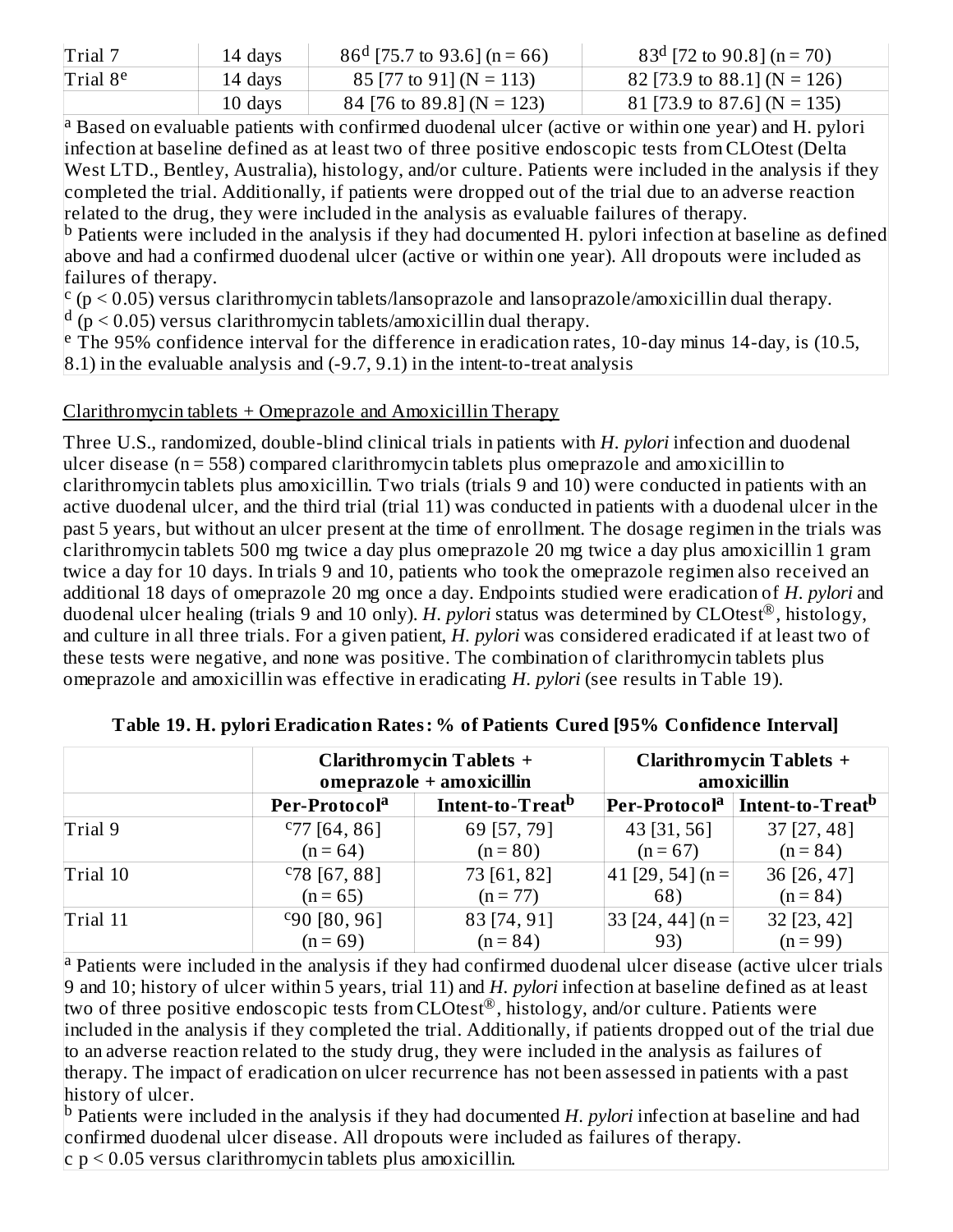#### Clarithromycin tablets + Omeprazole Therapy

Four randomized, double-blind, multi-center trials (trials 12, 13, 14, and 15) evaluated clarithromycin tablets 500 mg three times a day plus omeprazole 40 mg once a day for 14 days, followed by omeprazole 20 mg once a day (trials 12, 13, and 15) or by omeprazole 40 mg once a day (trial 14) for an additional 14 days in patients with active duodenal ulcer associated with *H. pylori*. Trials 12 and 13 were conducted in the U.S. and Canada and enrolled 242 and 256 patients, respectively. *H. pylori* infection and duodenal ulcer were confirmed in 219 patients in trial 12 and 228 patients in trial 13. These trials compared the combination regimen to omeprazole and clarithromycin tablets monotherapies. Trials 14 and 15were conducted in Europe and enrolled 154 and 215 patients, respectively. *H. pylori* infection and duodenal ulcer were confirmed in 148 patients in trial 14 and 208 patients in trial 15. These trials compared the combination regimen to omeprazole monotherapy. The results for the efficacy analyses for these trials are described in Tables 20, 21, and 22.

### *Duodenal Ulcer Healing*

The combination of clarithromycin tablets and omeprazole was as effective as omeprazole alone for healing duodenal ulcer (see Table 20).

| <b>Trial</b>           | <b>Clarithromycin Tablets</b><br>+ Omeprazole                                                     | Omeprazole  | <b>Clarithromycin Tablets</b> |
|------------------------|---------------------------------------------------------------------------------------------------|-------------|-------------------------------|
| <b>U.S. Trials</b>     |                                                                                                   |             |                               |
| Trial 13               | $94\%$ $(58/62)^a$                                                                                | 88% (60/68) | 71% (49/69)                   |
| Trial 12               | 88% (56/64) <sup>a</sup>                                                                          | 85% (55/65) | 64% (44/69)                   |
| <b>Non-U.S. Trials</b> |                                                                                                   |             |                               |
| Trial 15               | 99% (84/85)                                                                                       | 95% (82/86) | N/A                           |
| Trial 14 <sup>b</sup>  | 100% (64/64)                                                                                      | 99% (71/72) | N/A                           |
|                        | $ a $ p < 0.05 for clarithromycin tablets + omeprazole versus clarithromycin tablets monotherapy. |             |                               |
|                        | $\vert$ <sup>b</sup> In trial 14 patients received omeprazole 40 mg daily for days 15 to 28.      |             |                               |

### **Table 20. End-of-Treatment Ulcer Healing Rates Percent of Patients Healed (n/N)**

### *Eradication of H. pylori Associated with Duodenal Ulcer*

The combination of clarithromycin tablets and omeprazole was effective in eradicating *H. pylori* (see Table 21). *H. pylori* eradication was defined as no positive test (culture or histology) at 4 weeks following the end of treatment, and two negative tests were required to be considered eradicated. In the per-protocol analysis, the following patients were excluded: dropouts, patients with major protocol violations, patients with missing *H. pylori* tests post-treatment, and patients that were not assessed for *H. pylori* eradication at 4 weeks after the end of treatment because they were found to have an unhealed ulcer at the end of treatment.

#### **Table 21. H. pylori Eradication Rates (Per-Protocol Analysis) at 4 to 6 weeks Percent of Patients Cured (n/N)**

| <b>Trial</b>           | Clarithromycin<br>Tablets + Omeprazole | Omeprazole   | Clarithromycin<br><b>Tablets</b> |
|------------------------|----------------------------------------|--------------|----------------------------------|
| <b>U.S. Trials</b>     |                                        |              |                                  |
| Trial 13               | 64% (39/61) <sup>a,b</sup>             | $0\%$ (0/59) | 39% (17/44)                      |
| Trial 12               | 74% $(39/53)^{a,b}$                    | $0\%$ (0/54) | 31% (13/42)                      |
| <b>Non-U.S. Trials</b> |                                        |              |                                  |
| Trial 15               | 74\% $(64/86)^b$                       | $1\% (1/90)$ | N/A                              |
| Trial 14               | 83% $(50/60)^b$                        | 1% (1/74)    | N/A                              |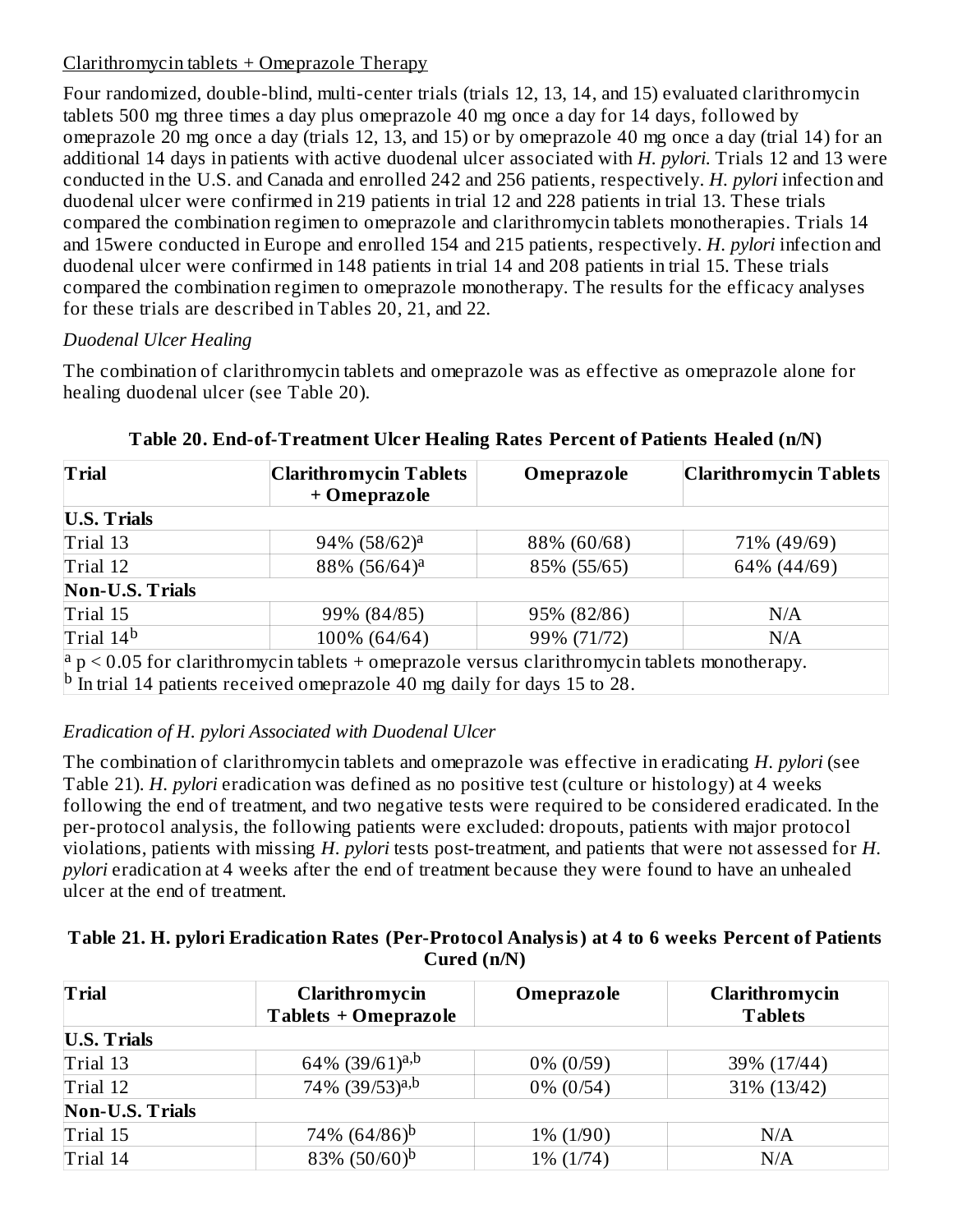<sup>a</sup> Statistically significantly higher than clarithromycin tablets monotherapy ( $p < 0.05$ ). <sup>b</sup> Statistically significantly higher than omeprazole monotherapy ( $p < 0.05$ ).

#### *Duodenal Ulcer Recurrence*

Ulcer recurrence at 6-months and at 12 months following the end of treatment was assessed for patients in whom ulcers were healed post-treatment (see the results in Table 22). Thus, in patients with duodenal ulcer associated with *H. pylori* infection, eradication of *H. pylori* reduced ulcer recurrence.

|                                           | H. pylori Negative at<br>4 to 6 Weeks               | H. pylori Positive at<br>4 to 6 Weeks |  |  |  |
|-------------------------------------------|-----------------------------------------------------|---------------------------------------|--|--|--|
| <b>U.S. Trials Recurrence at 6 Months</b> |                                                     |                                       |  |  |  |
| Trial 100                                 |                                                     |                                       |  |  |  |
| Clarithromycin tablets $+$<br>Omeprazole  | $6\% (2/34)$                                        | 56% (9/16)                            |  |  |  |
| Omeprazole                                | (0/0)                                               | 71% (35/49)                           |  |  |  |
| Clarithromycin tablets                    | 12% (2/17)                                          | 32% (7/22)                            |  |  |  |
| Trial 067                                 |                                                     |                                       |  |  |  |
| Clarithromycin tablets $+$<br>Omeprazole  | 38% (11/29)                                         | 50% (6/12)                            |  |  |  |
| Omeprazole                                | (0/0)                                               | 67% (31/46)                           |  |  |  |
| Clarithromycin tablets                    | 18% (2/11)                                          | 52% (14/27)                           |  |  |  |
|                                           | <b>Non-U.S. Trials Recurrence at 6 Months</b>       |                                       |  |  |  |
| Trial 058                                 |                                                     |                                       |  |  |  |
| Clarithromycin tablets $+$<br>Omeprazole  | 6% (3/53)                                           | 24% (4/17)                            |  |  |  |
| Omeprazole                                | $0\% (0/3)$                                         | 55% (39/71)                           |  |  |  |
| Trial 812b                                |                                                     |                                       |  |  |  |
| Clarithromycin tablets $+$<br>Omeprazole  | 5% (2/42)                                           | $0\% (0/7)$                           |  |  |  |
| Omeprazole                                | $0\% (0/1)$                                         | 54% (32/59)                           |  |  |  |
|                                           | Non-U.S. Trials Recurrence at 12-Months in Trial 14 |                                       |  |  |  |
| Clarithromycin tablets $+$<br>Omeprazole  | $3\% (1/40)$                                        | $0\% (0/6)$                           |  |  |  |
| Omeprazole                                | $0\% (0/1)$                                         | 67% (29/43)                           |  |  |  |

|  | Table 22. Duodenal Ulcer Recurrence at 6 months and 12 months in Patients with Healed Ulcers |  |  |  |
|--|----------------------------------------------------------------------------------------------|--|--|--|
|  |                                                                                              |  |  |  |

#### **15 REFERENCES**

- 1. Winkel P, Hilden J, Hansen JF, Kastrup J, Kolmos HJ, KjØller E, et al. Clarithromycin for stable coronary heart disease increases all-cause and cardiovascular mortality and cerebrovascular morbidity over 10 years in the CLARICOR randomised, blinded clinical trial. Int J Cardiol 2015;182:459-65.
- 2. Kemper CA, et al. Treatment of *Mycobacterium avium* Complex Bacteremia in AIDS with a Four-Drug Oral Regimen. *Ann Intern Med*. 1992;116:466-472.

### **16 HOW SUPPLIED/STORAGE AND HANDLING**

Clarithromycin tablets, USP 250 mg are supplied as white oval film-coated tablets debossed with W954 on one side and other side plain.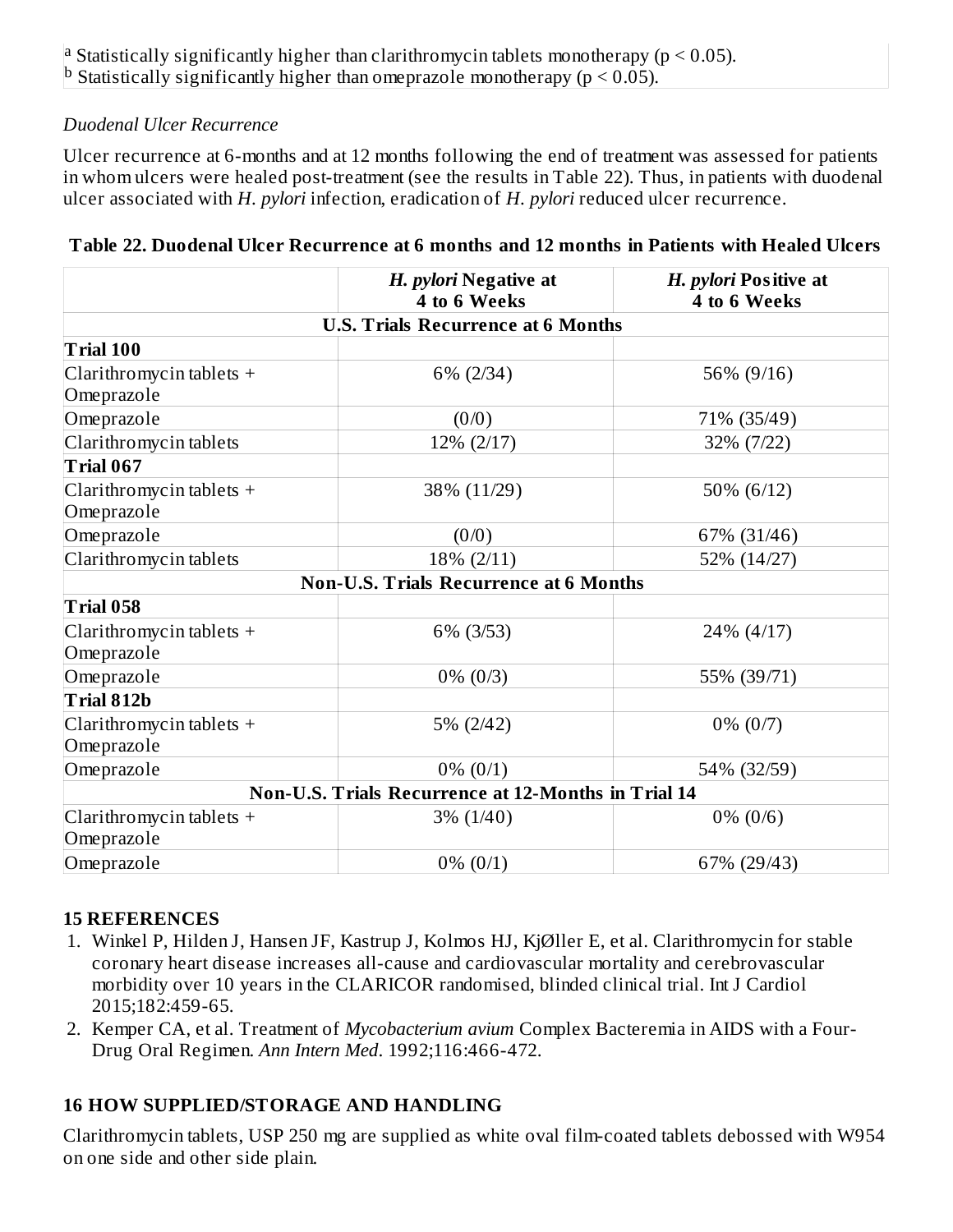Bottles of 60 Tablets (NDC 64679-954-01)

Clarithromycin tablets, USP 500 mg are supplied as white oval film-coated tablets debossed with W949 on one side and other side plain.

Bottles of 60 Tablets (NDC 64679-949-01)

Store at 20° to 25°C (68° to 77°F) [See USP Controlled Room Temperature]. Dispense in a light, lightresistant container as defined in the USP.

# **17 PATIENT COUNSELING INFORMATION**

Provide the following instructions or information about clarithromycin tablets to patients:

- Counsel patients that antibacterial drugs including clarithromycin should only be used to treat bacterial infections. They do not treat viral infections (e.g., the common cold). When clarithromycin tablets are prescribed to treat a bacterial infection, patients should be told that although it is common to feel better early in the course of therapy, the medication should be taken exactly as directed. Skipping doses or not completing the full course of therapy may (1) decrease the effectiveness of the immediate treatment and (2) increase the likelihood that bacteria will develop resistance and will not be treatable by clarithromycin tablets or other antibacterial drugs in the future.
- Advise patients that diarrhea is a common problem caused by antibacterials including clarithromycin which usually ends when the antibacterial is discontinued. Sometimes after starting treatment with antibacterials, patients can develop watery and bloody stools (with or without stomach cramps and fever) even as late as two or more months after having taken the last dose of the antibacterial. If this occurs, instruct patients to contact their healthcare provider as soon as possible.
- Advise patients that clarithromycin may interact with some drugs; therefore, advise patients to report to their healthcare provider the use of any other medications.
- Advise patients that clarithromycin can be taken with or without food and can be taken with milk.
- There are no data on the effect of clarithromycin on the ability to drive or use machines. However, counsel patients regarding the potential for dizziness, vertigo, confusion and disorientation, which may occur with the medication. The potential for these adverse reactions should be taken into account before patients drive or use machines.
- Advise patients that if pregnancy occurs while taking this drug, there is a potential hazard to the fetus *[see Warnings and Precautions (5.7) and Use in Specific Populations (8.1)]* .
- Advise patients who have coronary artery disease to continue medications and lifestyle modifications for their coronary artery disease because clarithromycin tablets may be associated with increased risk for mortality years after the end of clarithromycin tablets treatment.

Prilosec $^{\circledR}$  is a registered trademark of AstraZeneca

Prevacid $^\circledR$  is a registered trademark of Tap Pharma

# **Manufactured by:**

Wockhardt Limited

L-1, M.I.D.C., Jalgaon Road,

Aurangabad, Maharashtra,

India.

# **Distributed by**

Wockhardt USA LLC.

20 Waterview Blvd.

Parsippany, NJ 07054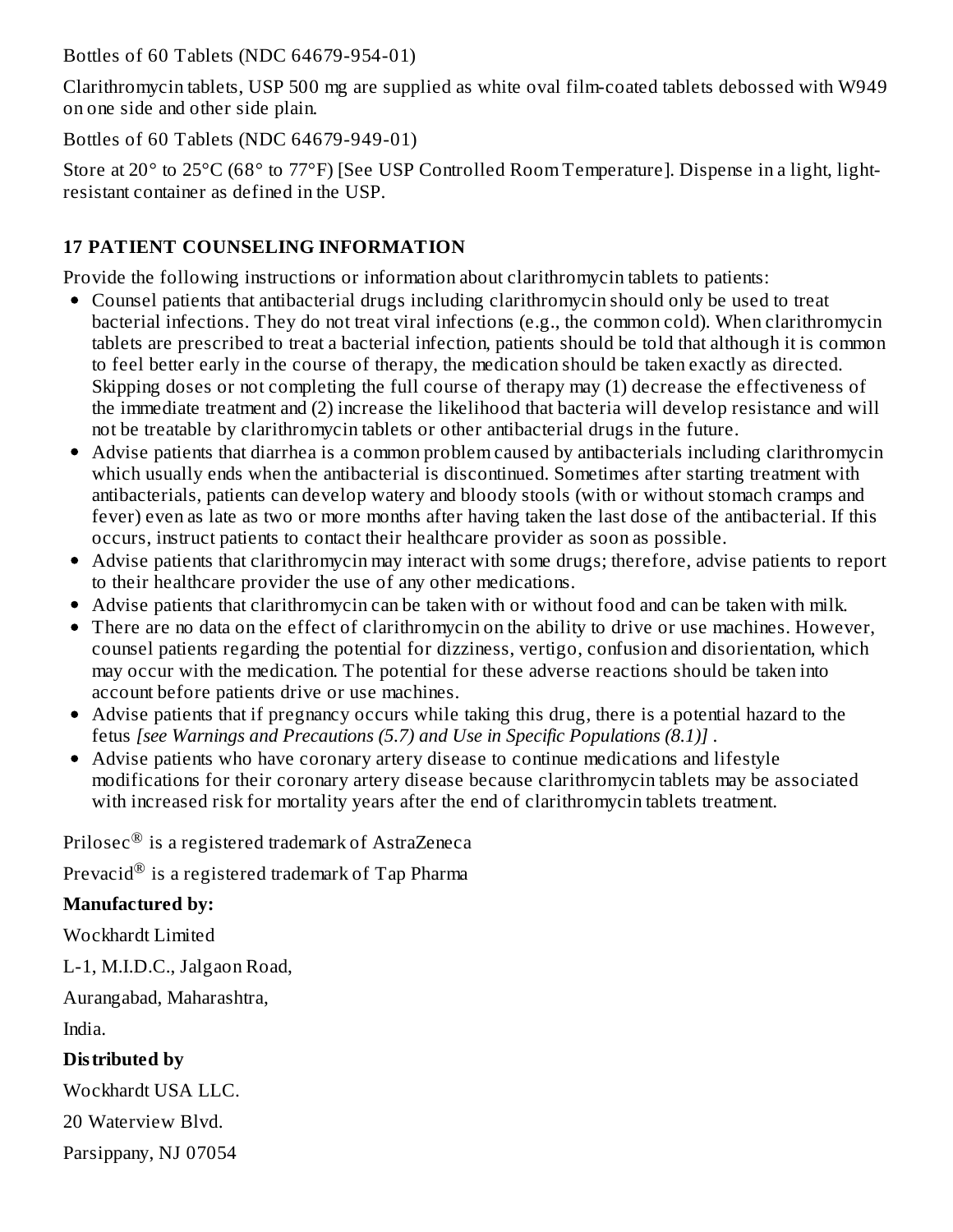USA. Rev.080518

#### **PACKAGE LABEL.PRINCIPAL DISPLAY PANEL**

DRUG: Clarithromycin GENERIC: Clarithromycin DOSAGE: Film-coated Tablets ADMINSTRATION: Oral NDC: 64679-954-01 STRENGTH: 250 mg NDC: 64679-954-01 STRENGTH: 250 mg COLOR: WHITE SHAPE: OVAL SCORE: no score SIZE: 15mm IMPRINT: W954 QTY: 60 Tablets



DRUG: Clarithromycin GENERIC: Clarithromycin DOSAGE: Film-coated Tablets ADMINSTRATION: Oral NDC: 64679-949-01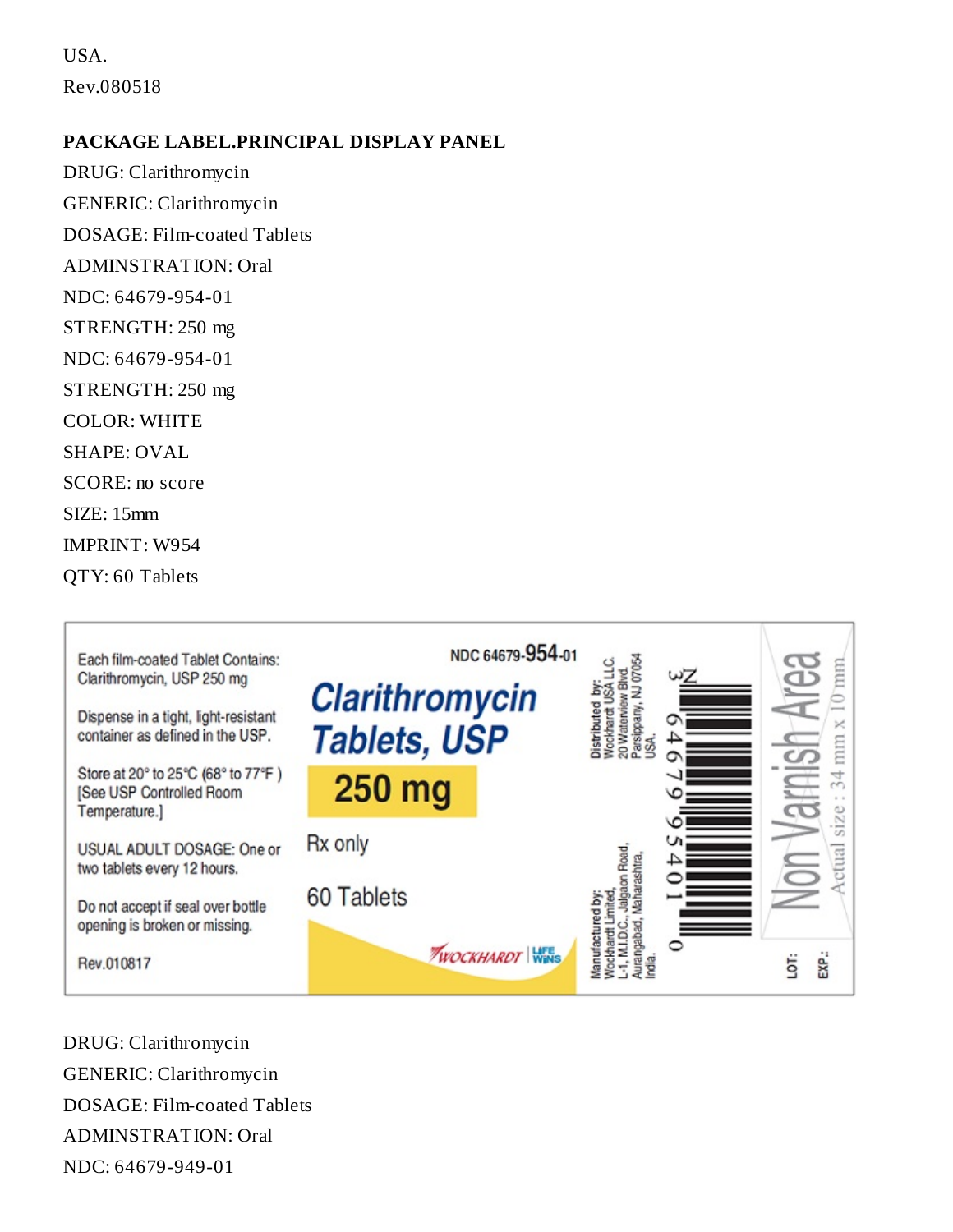STRENGTH: 500 mg COLOR: WHITE SHAPE: OVAL SCORE: no score SIZE: 19mm IMPRINT: W949 QTY: 60 Tablets



# **CLARITHROMYCIN**

clarithromycin tablet, film coated

| <b>Product Information</b>                                                                    |                         |                    |  |          |               |  |
|-----------------------------------------------------------------------------------------------|-------------------------|--------------------|--|----------|---------------|--|
| <b>Product Type</b>                                                                           | HUMAN PRESCRIPTION DRUG | Item Code (Source) |  |          | NDC:64679-954 |  |
| <b>Route of Administration</b>                                                                | ORAL.                   |                    |  |          |               |  |
|                                                                                               |                         |                    |  |          |               |  |
|                                                                                               |                         |                    |  |          |               |  |
| <b>Active Ingredient/Active Moiety</b>                                                        |                         |                    |  |          |               |  |
| <b>Ingredient Name</b><br><b>Basis of Strength</b>                                            |                         |                    |  |          | Strength      |  |
| CLARITHROMYCIN (UNII: H1250JIK0A) (CLARITHROMYCIN - UNII:H1250JIK0A)<br><b>CLARITHROMYCIN</b> |                         |                    |  | $250$ mg |               |  |
|                                                                                               |                         |                    |  |          |               |  |
|                                                                                               |                         |                    |  |          |               |  |
| <b>Inactive Ingredients</b>                                                                   |                         |                    |  |          |               |  |
|                                                                                               | <b>Ingredient Name</b>  |                    |  |          | Strength      |  |
| CELLULOSE, MICRO CRYSTALLINE (UNII: OP1R32D61U)                                               |                         |                    |  |          |               |  |
| HYDROXYPROPYL CELLULOSE (90000 WAMW) (UNII: UKE75GEA7F)                                       |                         |                    |  |          |               |  |
| HYPROMELLOSE 2910 (15 MPA.S) (UNII: 36 SFW2JZ0 W)                                             |                         |                    |  |          |               |  |
| LACTOSE MONOHYDRATE (UNII: EWQ57Q8I5X)                                                        |                         |                    |  |          |               |  |
| MAGNESIUM STEARATE (UNII: 70097M6I30)                                                         |                         |                    |  |          |               |  |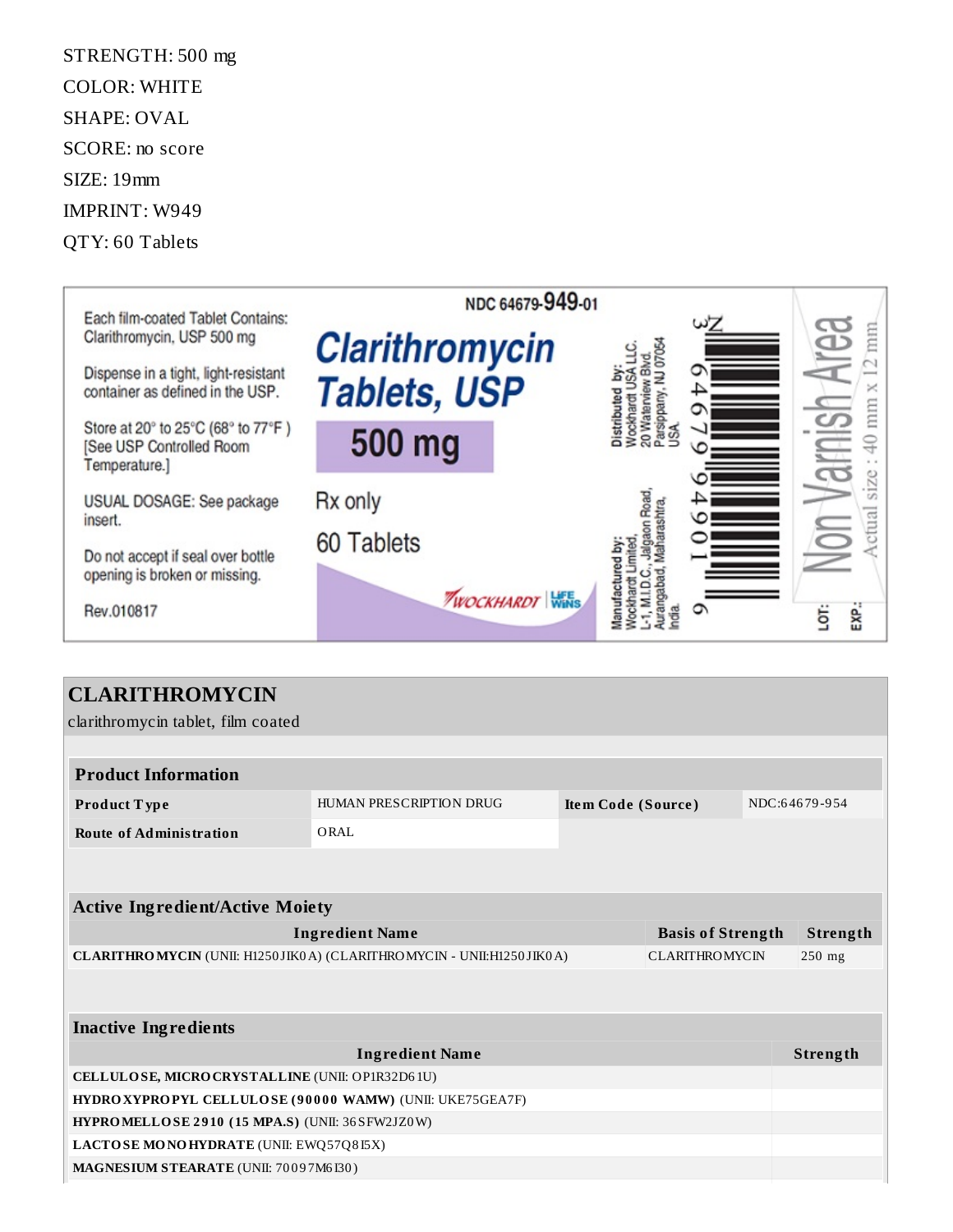| POLYETHYLENE GLYCOL 400 (UNII: B697894SGQ)<br><b>SILICON DIO XIDE (UNII: ETJ7Z6 XBU4)</b> |                                                |                                                                                                |                     |                             |                                                   |      |                           |  |
|-------------------------------------------------------------------------------------------|------------------------------------------------|------------------------------------------------------------------------------------------------|---------------------|-----------------------------|---------------------------------------------------|------|---------------------------|--|
| SO DIUM STARCH GLYCOLATE TYPE A POTATO (UNII: 5856J3G2A2)                                 |                                                |                                                                                                |                     |                             |                                                   |      |                           |  |
| TALC (UNII: 7SEV7J4R1U)                                                                   |                                                |                                                                                                |                     |                             |                                                   |      |                           |  |
| TITANIUM DIO XIDE (UNII: 15FIX9 V2JP)                                                     |                                                |                                                                                                |                     |                             |                                                   |      |                           |  |
|                                                                                           |                                                |                                                                                                |                     |                             |                                                   |      |                           |  |
| <b>Product Characteristics</b>                                                            |                                                |                                                                                                |                     |                             |                                                   |      |                           |  |
| Color                                                                                     | WHITE (white)<br>Score                         |                                                                                                |                     | no score                    |                                                   |      |                           |  |
| <b>Shape</b>                                                                              | OVAL (oval)<br><b>Size</b><br>15 <sub>mm</sub> |                                                                                                |                     |                             |                                                   |      |                           |  |
| <b>Flavor</b>                                                                             |                                                |                                                                                                | <b>Imprint Code</b> |                             |                                                   | W954 |                           |  |
| <b>Contains</b>                                                                           |                                                |                                                                                                |                     |                             |                                                   |      |                           |  |
|                                                                                           |                                                |                                                                                                |                     |                             |                                                   |      |                           |  |
| Packaging                                                                                 |                                                |                                                                                                |                     |                             |                                                   |      |                           |  |
| <b>Item Code</b><br>#                                                                     |                                                | <b>Package Description</b>                                                                     |                     | <b>Marketing Start Date</b> |                                                   |      | <b>Marketing End Date</b> |  |
|                                                                                           |                                                | 1 NDC:64679-954-01 60 in 1 BOTTLE; Type 0: Not a Combination Product                           |                     | 05/31/2006                  |                                                   |      |                           |  |
|                                                                                           |                                                |                                                                                                |                     |                             |                                                   |      |                           |  |
|                                                                                           |                                                |                                                                                                |                     |                             |                                                   |      |                           |  |
| <b>Marketing Information</b>                                                              |                                                |                                                                                                |                     |                             |                                                   |      |                           |  |
| <b>Marketing Category</b>                                                                 |                                                | <b>Application Number or Monograph Citation</b>                                                |                     | <b>Marketing Start Date</b> |                                                   |      | <b>Marketing End Date</b> |  |
| <b>ANDA</b>                                                                               |                                                |                                                                                                |                     | 05/31/2006                  |                                                   |      |                           |  |
|                                                                                           | ANDA065266                                     |                                                                                                |                     |                             |                                                   |      |                           |  |
|                                                                                           |                                                |                                                                                                |                     |                             |                                                   |      |                           |  |
|                                                                                           |                                                |                                                                                                |                     |                             |                                                   |      |                           |  |
| <b>CLARITHROMYCIN</b>                                                                     |                                                |                                                                                                |                     |                             |                                                   |      |                           |  |
|                                                                                           |                                                |                                                                                                |                     |                             |                                                   |      |                           |  |
| clarithromycin tablet, film coated                                                        |                                                |                                                                                                |                     |                             |                                                   |      |                           |  |
| <b>Product Information</b>                                                                |                                                |                                                                                                |                     |                             |                                                   |      |                           |  |
| Product Type                                                                              |                                                | HUMAN PRESCRIPTION DRUG                                                                        |                     | Item Code (Source)          |                                                   |      | NDC:64679-949             |  |
|                                                                                           |                                                | ORAL                                                                                           |                     |                             |                                                   |      |                           |  |
| <b>Route of Administration</b>                                                            |                                                |                                                                                                |                     |                             |                                                   |      |                           |  |
|                                                                                           |                                                |                                                                                                |                     |                             |                                                   |      |                           |  |
|                                                                                           |                                                |                                                                                                |                     |                             |                                                   |      |                           |  |
| <b>Active Ingredient/Active Moiety</b>                                                    |                                                |                                                                                                |                     |                             |                                                   |      |                           |  |
|                                                                                           |                                                | <b>Ingredient Name</b><br>CLARITHROMYCIN (UNII: H1250JIK0A) (CLARITHROMYCIN - UNII:H1250JIK0A) |                     |                             | <b>Basis of Strength</b><br><b>CLARITHROMYCIN</b> |      | Strength<br>$500$ mg      |  |
|                                                                                           |                                                |                                                                                                |                     |                             |                                                   |      |                           |  |
|                                                                                           |                                                |                                                                                                |                     |                             |                                                   |      |                           |  |
| <b>Inactive Ingredients</b>                                                               |                                                |                                                                                                |                     |                             |                                                   |      |                           |  |
|                                                                                           |                                                | <b>Ingredient Name</b>                                                                         |                     |                             |                                                   |      | Strength                  |  |
| CELLULOSE, MICRO CRYSTALLINE (UNII: OP1R32D61U)                                           |                                                |                                                                                                |                     |                             |                                                   |      |                           |  |
|                                                                                           |                                                | HYDROXYPROPYL CELLULOSE (90000 WAMW) (UNII: UKE75GEA7F)                                        |                     |                             |                                                   |      |                           |  |
| HYPROMELLOSE 2910 (15 MPA.S) (UNII: 36 SFW2JZ0W)                                          |                                                |                                                                                                |                     |                             |                                                   |      |                           |  |

**MAGNESIUM STEARATE** (UNII: 70 0 9 7M6 I30 )

**POLYETHYLENE GLYCOL 4 0 0** (UNII: B6 9 78 9 4SGQ)

**SILICON DIOXIDE** (UNII: ETJ7Z6XBU4)

**SODIUM STARCH GLYCOLATE TYPE A POTATO** (UNII: 58 56 J3G2A2)